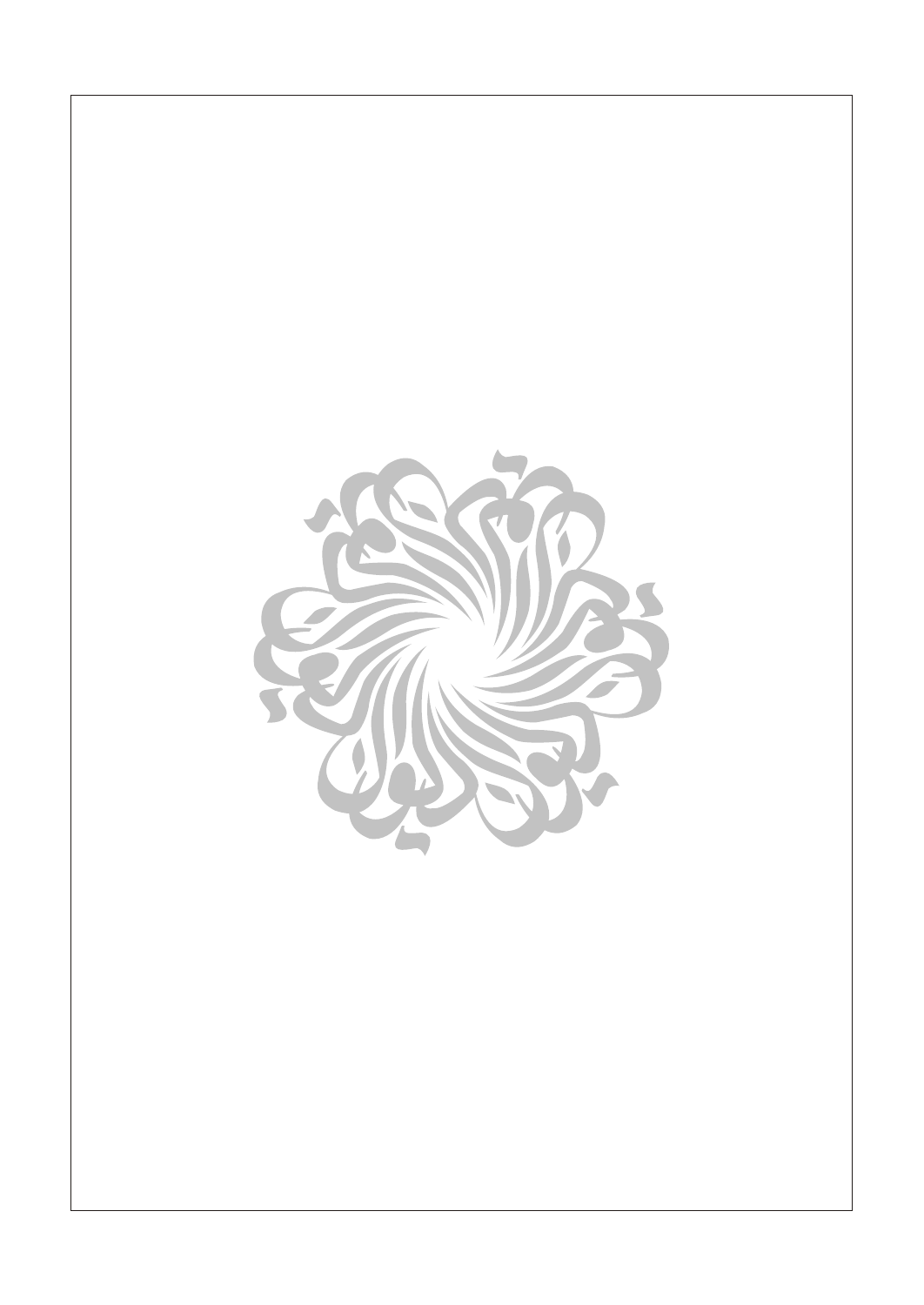**WEYD** A YOUSUF DEWAN COMPANY

# **CONTENTS**

|                                                                                                                                                                                                                                     | 2  |
|-------------------------------------------------------------------------------------------------------------------------------------------------------------------------------------------------------------------------------------|----|
| The Vision Statement <b>Electron Communities</b> and the Vision Statement and The Vision Statement and The Vision Statement and The Vision Statement and The Vision Statement and The Vision Statement and The Vision Statement and | 3  |
|                                                                                                                                                                                                                                     |    |
|                                                                                                                                                                                                                                     | 5  |
|                                                                                                                                                                                                                                     | 7  |
|                                                                                                                                                                                                                                     | 8  |
|                                                                                                                                                                                                                                     |    |
| <b>Statement of Compliance with Listed Companies</b>                                                                                                                                                                                |    |
| Independent Auditor's Review Report                                                                                                                                                                                                 |    |
| Independent Auditor's Report                                                                                                                                                                                                        |    |
|                                                                                                                                                                                                                                     |    |
|                                                                                                                                                                                                                                     |    |
|                                                                                                                                                                                                                                     |    |
|                                                                                                                                                                                                                                     | 24 |
|                                                                                                                                                                                                                                     | 25 |
|                                                                                                                                                                                                                                     |    |
|                                                                                                                                                                                                                                     |    |
|                                                                                                                                                                                                                                     |    |
|                                                                                                                                                                                                                                     |    |
| Form of Proxy                                                                                                                                                                                                                       |    |

ANNUAL REPORT **2021**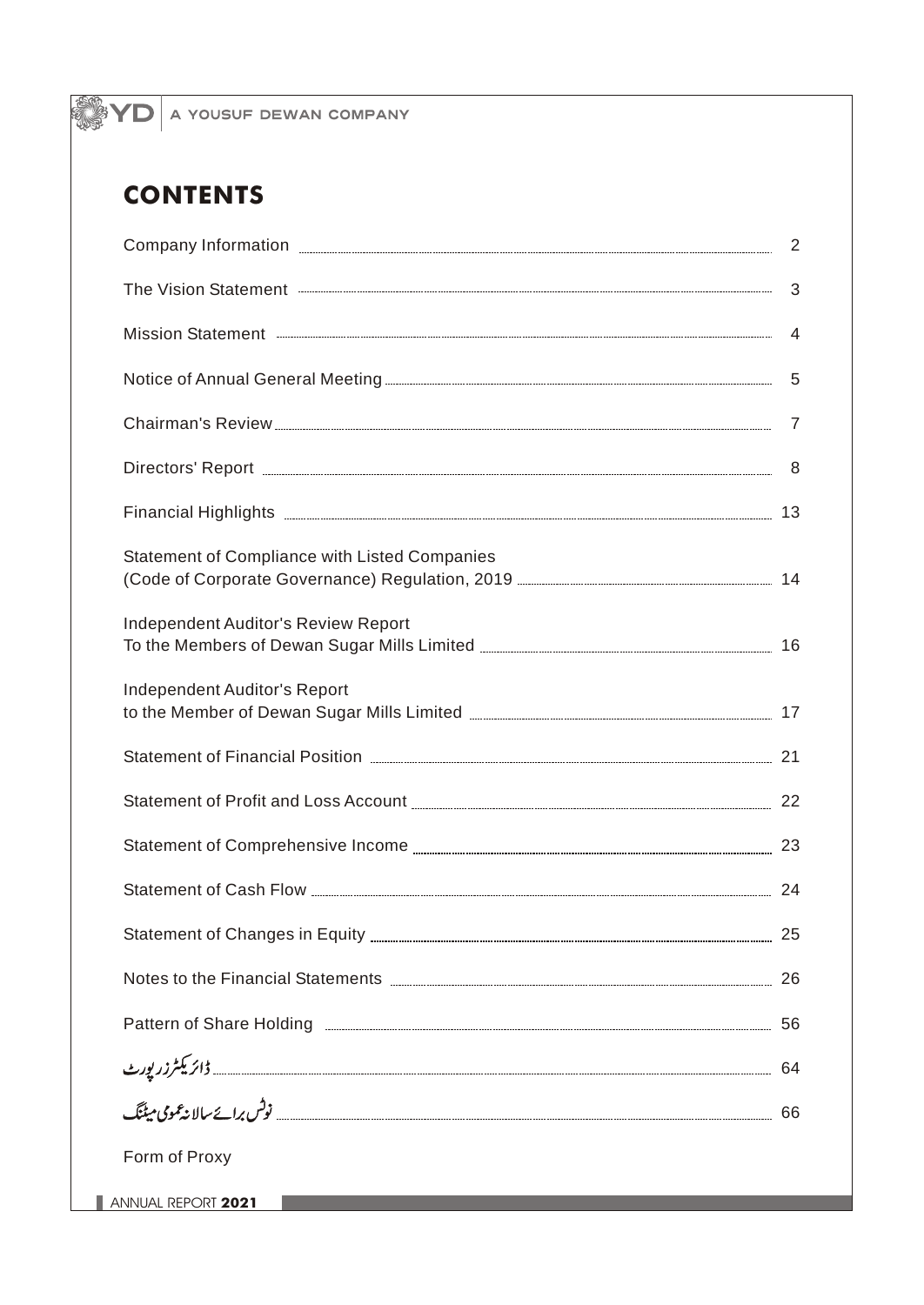## **COMPANY INFORMATION**

**EXECUTIVE DIRECTORS** Zeeshan Ashraf - Chief Executive Officer Ghazanfar Baber Siddiqui

#### **NON-EXECUTIVE DIRECTORS**

Haroon Iqbal - Chairman Board of Director Syed Maqbool Ali Nida Jamil Muhammad Ashraf

**INDEPENDENT DIRECTOR** Aziz-ul-Haque

**COMPANY SECRETARY** Muhammad Hanif German

**CHIEF FINANCIAL OFFICER** Muhammad Ilyas Abdul Sattar

**AUDITORS** Feroze Sharif Tariq & Co. - Chartered Accountants

**COST AUDITORS** UHY Hassan Naeem & Co.

**TAX ADVISOR** Sharif & Company - Advocates

**LEGAL ADVISOR** A.K. Brohi & Company Advocates

## **AUDIT COMMITTEE**

Aziz-ul-Haque Haroon Iqbal Syed Maqbool Ali

Chairman Member Member

## **HUMAN RESOURCE & REMUNERATION COMMITTEE MEMBERS**

Aziz-ul-Haque Haroon Iqbal Ghazanfar Baber Siddiqui

## **BANKERS**

National Bank of Pakistan Summit Bank Limited Habib Bank Limited Standard Chartered Bank Limited Bank of Khyber Limited

#### **REGISTERED OFFICE:**

Dewan Centre, 3-A Lalazar, Beach Hotel Road, Karachi-74000, Pakistan.

#### **SHARE REGISTRAR / TRANSFER AGENT**

BMF Consultants Pakistan (Pvt.) Limited Annum Estate Building, Room No. 310 & 311, 3<sup>rd</sup> Floor, 49, Darul Aman Society. Main Shahrah-e-Faisal, Adjacent Baloch Colony, Karachi, Pakistan.

## **FACTORY**

Jillaniabad, Budho Talpur, Taluka: Mirpur Bathoro District: Sujawal Sindh, Pakistan.

**Chairman** Member Member

MCB Bank Limited Meezan Bank Limited Bank of Punjab Limited Dubai Islamic Bank Bank Islami Pakistan Limited

## **CORPORATE OFFICE**

Block-A, 2nd Floor Finance & Trade Centre Shahrah-e-Faisal, Karachi, Pakistan.

**WEBSITE** www.yousufdewan.com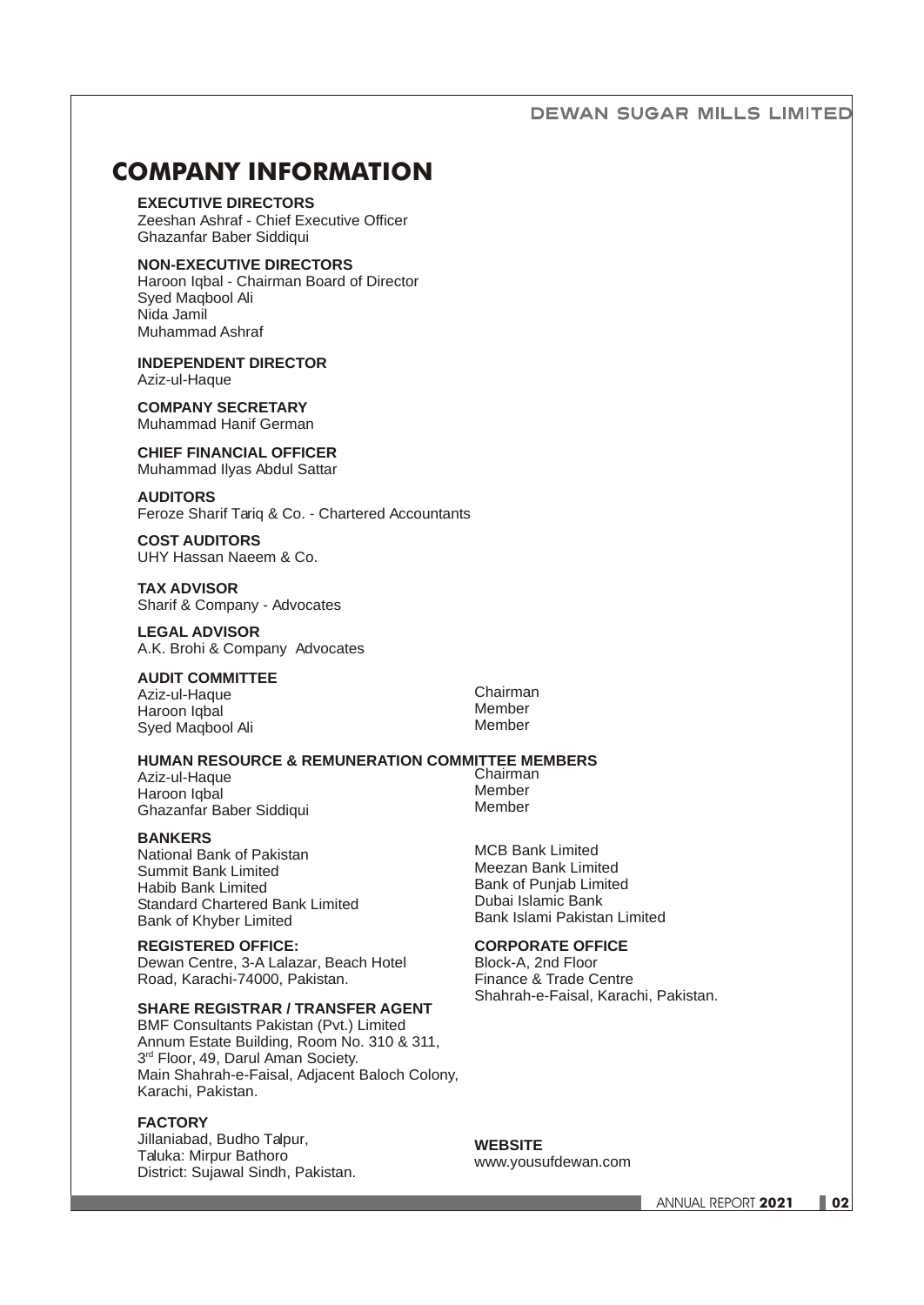$\mathbf{Y}$  A YOUSUF DEWAN COMPANY

*The Vision Statement*

"The vision of Dewan Sugar Mills Limited is to become leading market player in the Sugar Sector".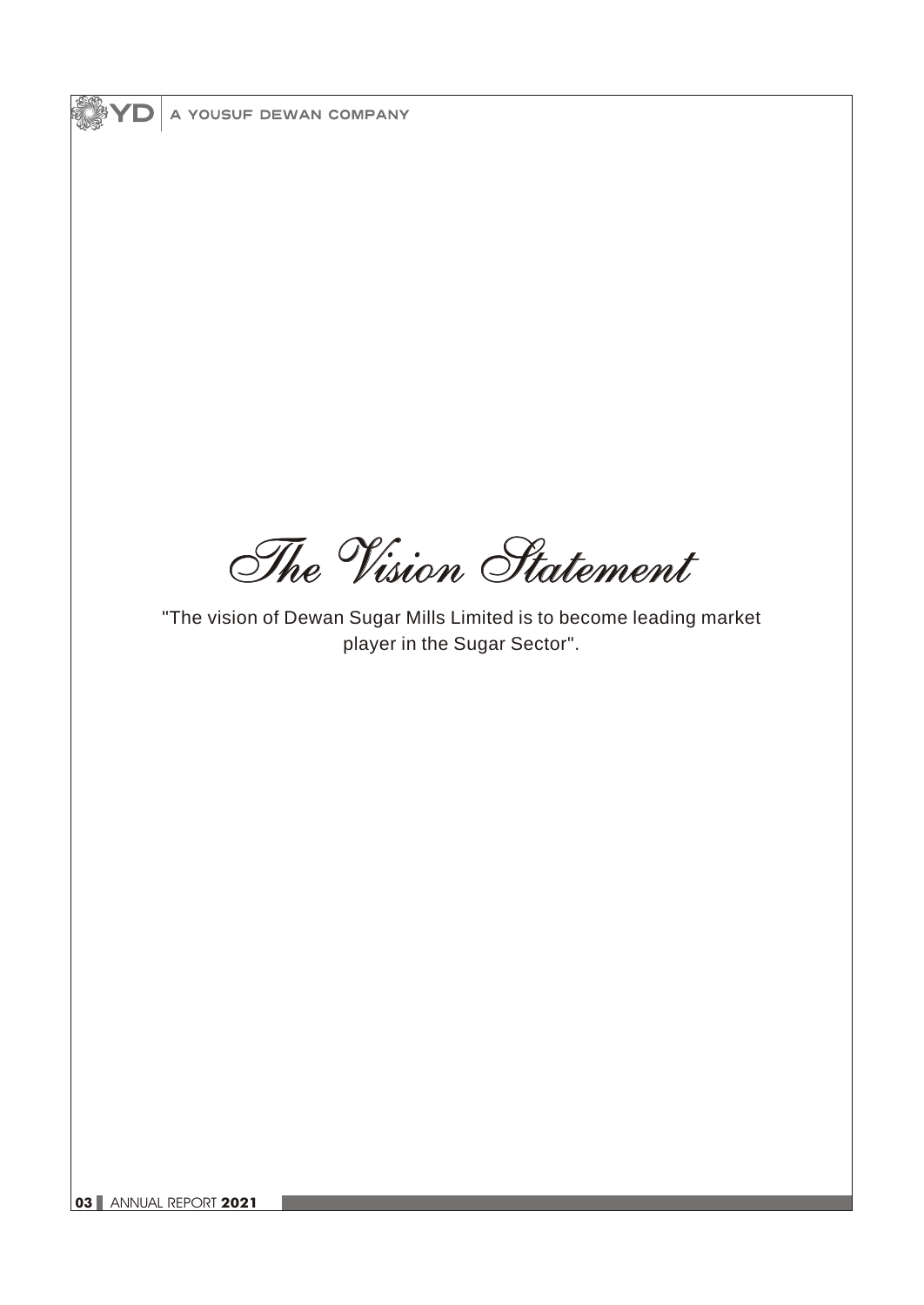*Mission Statement*

The Mission of Dewan Sugar Mills Limited is to be the finest Organization, and to conduct business responsibly and in a straight forward way.

Our basic aim is to benefit the customers, employees and shareholders and to fulfill our commitments to the society. Our hallmark is honesty, innovation, teamwork of our people and our ability to respond effectively to change in all aspects of life including technology, culture and environment.

We will create a work environment, which motivates, recognizes and rewards achievements at all levels of the Organization because

In Allah We Believe & In People We Trust

We will always conduct ourselves with integrity and strive to be the best.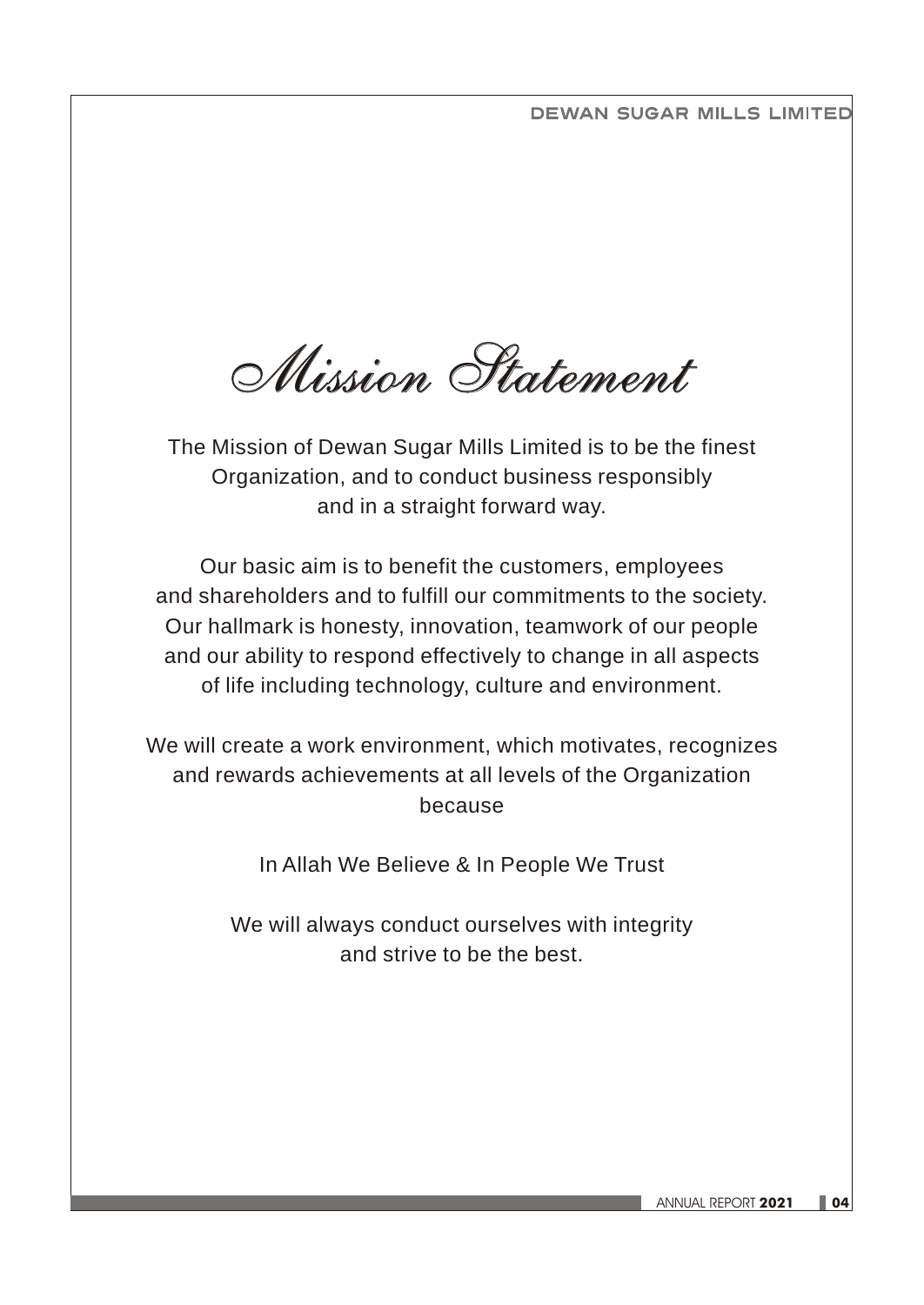## **NOTICE OF ANNUAL GENERAL MEETING**

**NOTICE IS HEREBY GIVEN** that the Fortieth Annual General Meeting of **Dewan Sugar Mills Limited** ("*DSML*" or "*the Company*") will be held on **Thursday, January 27, 2022, at 11:00 a.m.** at Dewan Cement Limited Factory Site, at Deh Dhando, Dhabeji, District Malir, Karachi, Pakistan; to transact the following businesses upon recitation from Holy Qur'aan and other religious recitals:

- 1. To confirm the minutes of the preceding Annual General Meeting of the Company held on Wednesday, January 27, 2021;
- 2. To receive, consider, approve and adopt the annual audited financial statements of the Company for the year ended September 30, 2021, together with the Directors' and Auditors' Reports thereon;
- 3. To appoint the Statutory Auditors' of the Company for the ensuing year, and to fix their remuneration;
- 4. To consider any other business with the permission of the Chair.

By order of the Board

 Muhammad Hanif German Company Secretary

Karachi: December 29, 2021

#### **NOTES:**

- 1. The Share Transfer Books of the Company will remain closed for the period from January 20, 2022 to January 27, 2022 (both days inclusive).
- 2. Members are requested to immediately notify change in their addresses, if any, at our Shares Registrar Transfer Agent BMF Consultants Pakistan (Private) Limited, located at Annum Estate Building, Room No. 310 & 311, 3rd Floor, 49 Darul Aman Society, Main Shahrah-e-Faisal, Adjacent Baloch Colony Bridge, Karachi, Pakistan.
- 3. A member of the Company entitled to attend and vote at this meeting, may appoint another member as his/her proxy to attend and vote instead of him/her. Proxies, in order to be effective, must be received by the Company at the above-said address, not less than 48 hours before the meeting.
- 4. CDC Account holders will further have to observe the following guidelines, as laid down in Circular 01 dated January 20, 2000, issued by the Securities and Exchange Commission of Pakistan:

## **a) For Attending Meeting:**

- i) In case of individual, the account holder or sub-account holder, and/or the person whose securities are in group account and their registration details are uploaded as per the regulations, shall authenticate his/her identity by showing his/her original National Identity Card (CNIC), or original passport at the time of attending the meeting.
- ii) In case of corporate entity, the Board of Directors' resolution/power of attorney, along with the specimen signature of the nominee, shall be produced (unless it has been provided earlier) at the time of meeting.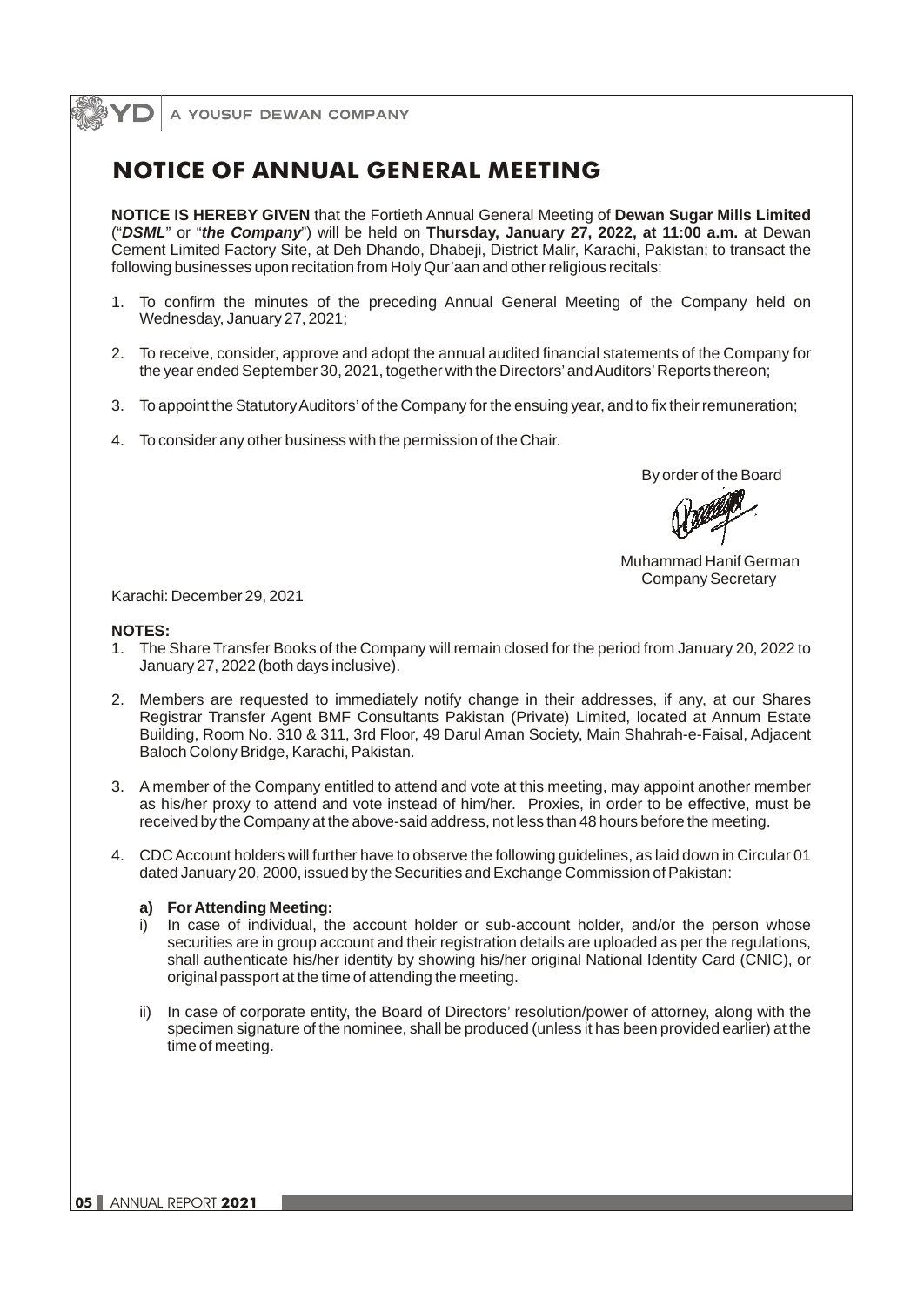## **b) For Appointing Proxies:**

- i) In case of individual, the account holder or sub-account holder, and/or the person whose securities are in group account and their registration details are uploaded as per the regulations, shall submit the proxy form as per the above requirements.
- ii) Two persons, whose names, addresses, and CNIC numbers shall be mentioned on the form, shall witness the proxy.
- iii) Attested copies of CNIC or passport of the beneficial owners and proxy shall be furnished along with the proxy form.
- iv) The proxy shall produce his/her original CNIC or original passport at the time of the meeting.
- v) In case of corporate entity, the Board of Directors' resolution/power of attorney, along with the specimen signature of the nominee, shall be produced (unless it has been provided earlier) along with the proxy form to the Company.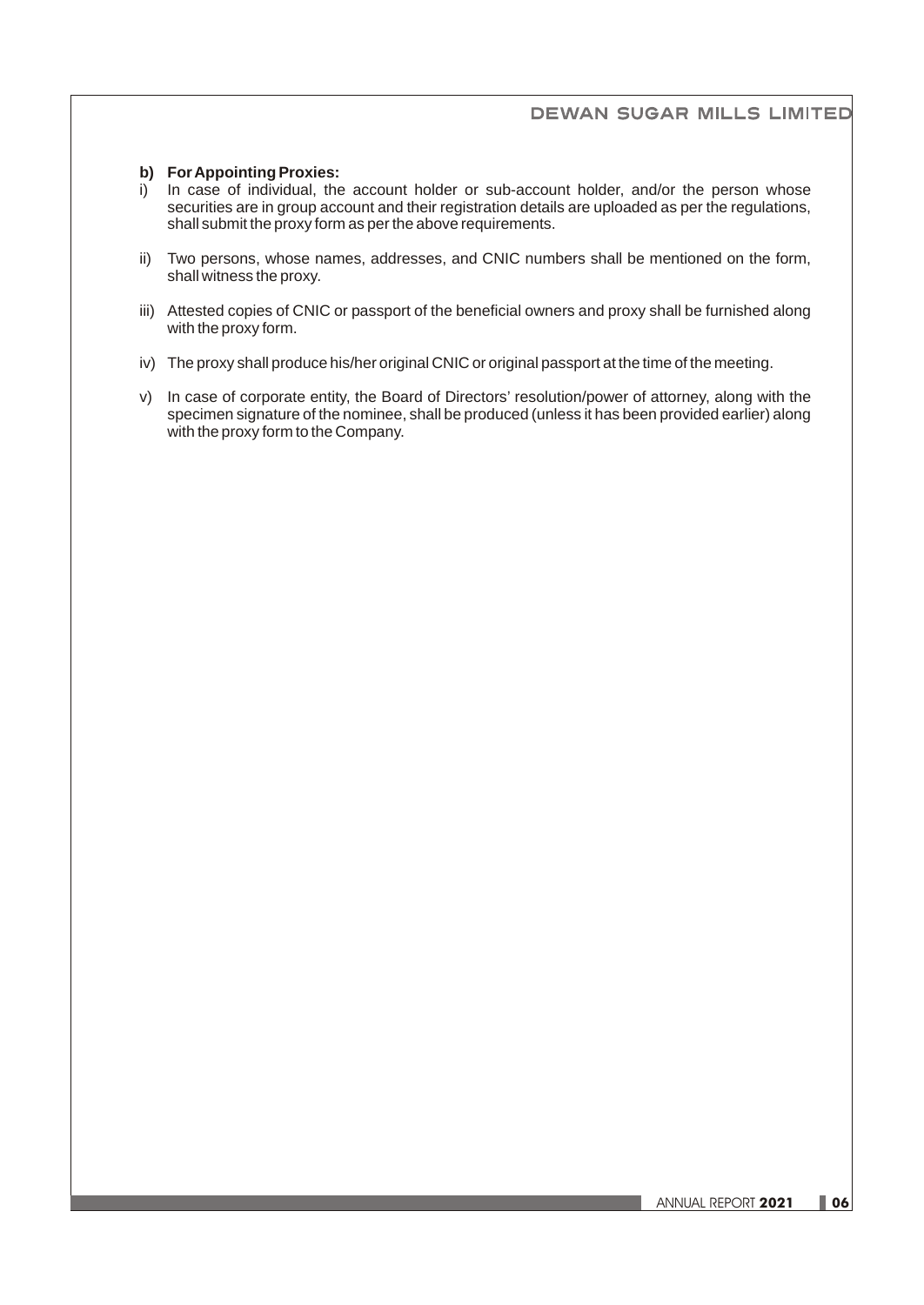## **CHAIRMAN'S REVIEW**

I am to present a report on the overall performance of the Board of Directors and effectiveness of the role played by the board in accomplishing the Company's objectives. The Board of Directors is responsible for managing the Company, which formulates all significant policies and strategies. The Board is governed by appropriate laws &guide lines and its obligation, rights, responsibilities and duties are as specified and prescribed therein.

The Board of Directors comprises of individuals with diversified knowledge who endeavor to contribute towards the aim of the Company with the best of their abilities.

An annual self-evaluation of the Board of Directors of the Company is carried out. The purpose of the evaluation is to ensure that the Board's overall performance and effectiveness is measured and benchmarked against expectations in the framework of objectives set for the Company.

During financial year ended September 30, 2021 four board meetings were held. The Board of Directors of the Company received agendas and supporting material in advance prior to the Board and its committee meetings. The non-executive and independent directors are equally involved in vital decisions. The Board's overall performance and effectiveness for the year under review was satisfactory.

**Haroon Iqbal** Chairman Board of Director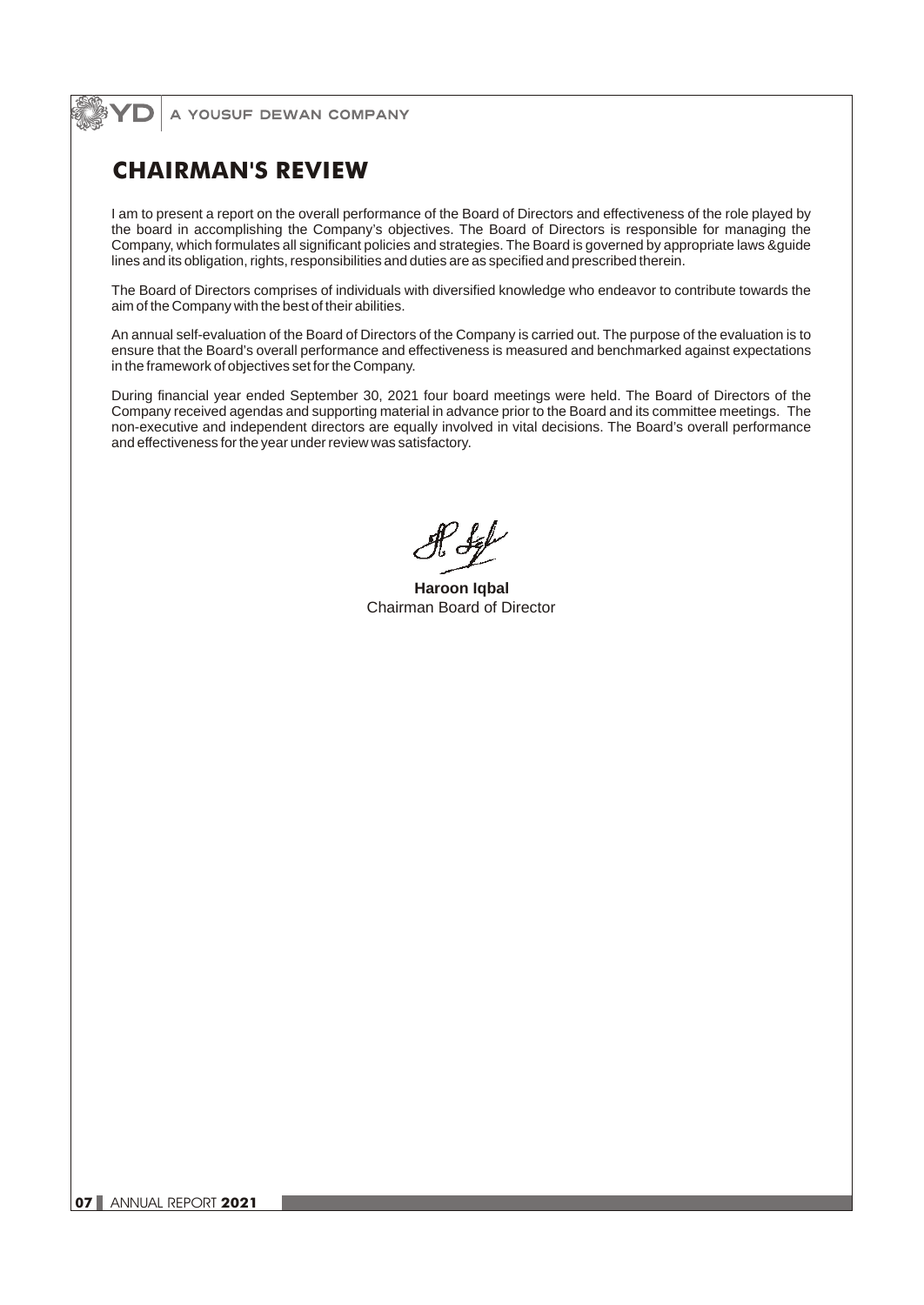## **DIRECTORS' REPORT 2021**

## **IN THE NAME OF ALLAH; THE MOST GRACIOUS AND MERCIFUL**

IF YE GIVE THANKS, I WILL GIVE YOU MORE **(HOLY QURAN)**

On behalf of the Board of Directors, it is my privilege to welcome to the 40th Annual General meeting. The Company's Annual financial statements for the year ended 30th September 2021 is being presented.

## **OVERVIEW**

Sugar cane is 2nd largest cash crop after wheat which play dynamic role in economic activity, generating handsome Government revenue. It's finished stock and by products are the main component used in numerous industries such as beverage, confectionery, furniture, paper board and petroleum and play major part in prosperity of Country's economic activities. Despite this importance availability of sugarcane is insufficient due to low yield shrinkage of sugarcane plantation and scarcity of water, therefore the crushing season is minimized 80 to 90 days, which was earlier used to be upto 160 days.

## **FINANCIAL RESULTS**

|                                | 2021            | 2020            |
|--------------------------------|-----------------|-----------------|
| <b>Net Sales</b>               | 5,958,696,037   | 3,824,784,973   |
| Gross (Loss)                   | (538, 514, 624) | (640, 975, 808) |
| (Net Loss) after tax           | (795, 112, 529) | (886, 326, 102) |
| Key performance indicators     |                 |                 |
| - G.P % to sales               | $(9.04\%)$      | (16.76%)        |
| - (Net Loss)/Profit % to sales | $(13.34\%)$     | (23.17%)        |
| - EPS                          | (8.69)          | (9.69)          |

## **PERFORMANCE REVIEW OF THE COMPANY IN SEASON 2020-2021**

## **PLANT PERFORMANCE**

## **Sugar Operations:**

The plant started its Crushing on 9th December, 2020 and operated up to March 2nd 2021 for (84 days) as against operation of 56 days in the preceding season. The performance is as under.

| <b>Operation</b>                | 2021      | 2020      |
|---------------------------------|-----------|-----------|
| Sugarcane crushed in M. Tons    | 340,759   | 230,906   |
| Sugar produced in M. Tons       | 33,936    | 24,375    |
| Average Sugar recovery %        | 9.97%     | 10.55%    |
| Operating Loss (Rs. in million) | (680.574) | (695.047) |

This substantial loss is apparently owing to underutilization of existing crushing capacity due to nonavailability of working capital and pledge facilities. We have no other option but to sell the finished stock during peak crushing season time when the prices are at the lowest level therefore in order to maintain continuity of supply of sugar cane & other cost of production. We could not avail the opportunity to take the benefit of increased prices after post crushing off-season as we do not have the stock carrying opportunity.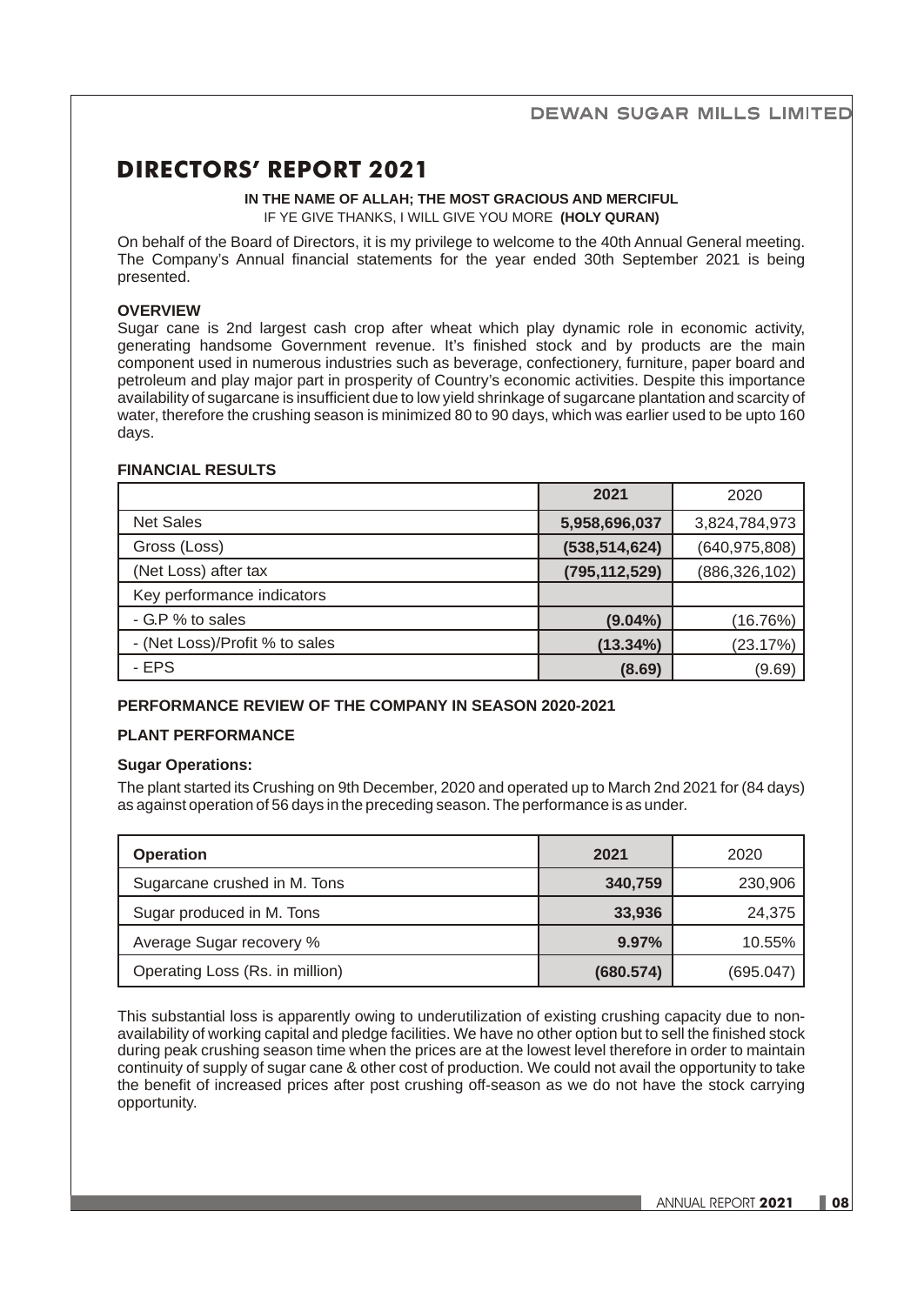#### **Distillery Operations**

This Operation was highly affected by Covid-19 as European buyers delayed shipments which increased the fixed cost and inventory carrying cost. The demand went down globally as last year inventories were higher at customer end. The plant produced 26,061 MT of industrial alcohol, as compared to 18,807 MT of industrial alcohol last year.

The period under review operating loss of distillery unit was Rs.44.020 million as compared to operating loss of Rs.138.938 million last year. Reduced profitability was owed to raw material cost which was increased as compared to last year. The ethanol prices were increased this year, which resulted in the reduction of operating loss as compared to previous year. However, in order to curtail the losses management is taking various cost cutting measures and getting better prices in European markets. We are hope full that very soon we will come out from this uncertain situation and come back to positive position.

#### **Board & Panel Operations**

Chip Board plant has produced 183,210 sheets approximate 50% more sheets during the period under review as compared to last year 122,895 sheets. However, because of worst economic situation we could not avail better result. Management is focused on producing value added products and "A" quality of sheets to compete in the market. We are confident that in coming future this segment will be in positive.

#### **Polypropylene Operations**

Due to unviable situation this plant is un-operative.

The company is facing financial crunch, because of non-availability of working capital from banks. Consequent to default in repayment of restructured liabilities as per compromise agreement, the lenders filed for execution of consent decrees. The Company filed suits in Honorable High Court of Sindh at Karachi wherein it has been strongly contested that filing of executions is unjust and against the law. Management expects favorable outcome therefrom.

The auditors have expressed adverse opinion in their report on going concern assumption, default in repayment of installments of restructured liabilities and related non-provisioning of mark-up as explained in their report.

The financial statements have been prepared on going concern assumption as the Company approached its lender for further restructuring of its liabilities which is in process. Company is hopeful that such restructuring will be effective soon and will streamline the funding requirements of the Company which will ultimately help the management to resume the operations with optimum utilization of production capacity. Therefor the preparation of financial statements using going concern assumption is justified, as explained in note, 1.2 to the financial statements.

### **FUTURE OUTLOOK OF SUGAR INDUSTRY FOR 2021-2022**

This industry plays vital role of Country economy more or less 8 to 9 million people involved in the production of sugar cane which is primary raw material consist of more than 80% cost for sugar finished stock. Keeping in view of such importance it is utmost duty of Government to patronage this industry for the benefit of country economy and standard leaving of the rural area of the country. It is also responsibility of industries to take necessary steps to enhance the cultivation of cane planted area, high yielding and quality of cane of high sucrose with the help of Government resulting brought down the cost of production of white refined sugar. Its utmost demand of industry for fixing raw material cost link with white refined sugar prices which logical and fair for growers and mills owners.

The Sindh Agriculture Department notified sugar cane prices on November 04,2021 for the season 2021-2022of Rs.250/- per 40 kg., in addition to payment of quality premium which will actual determined sucrose recovery over and above 8.7% @ 50 paisa per unit. Which was reduced to Rs.227/- per 40 KG as a result of interim order of Sindh High Court.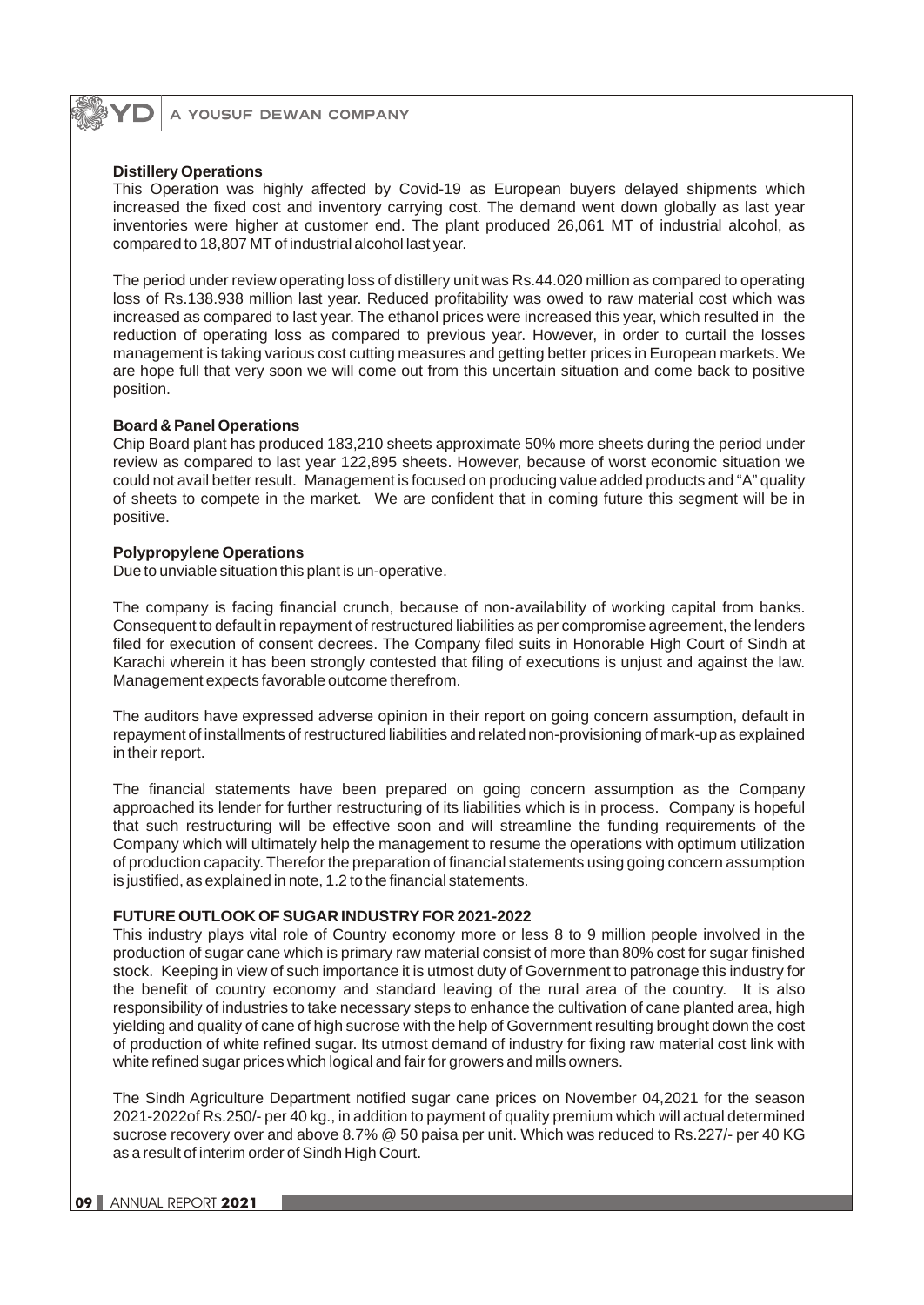## **CORPORATE SOCIAL RESPONSIBILITIES**

We are also committed to Corporate Social Responsibility (CSR) and integrating sound social practices in our day today business activities. CSR is an important part of who we are and how we operate. We measure our success not only in terms of financial criteria but also in building customer satisfaction and supporting the communities we serve.

## **HEALTH, SAFETY AND ENVIRONMENT**

Environmental protection issues are always considered on higher priority. Your Company produces all its products from renewable crops and raw materials and does not believe in making profit at the cost of damage to our environment. Energy conservation and aiming for 'zero` wastes are our key environment friendly policies. Company is regularly maintaining the existing greenery and improving environment at the plants and we believe that natural environment supports all human activity. Effluent water is treated before its disposal and at work safety equipment is provided to the employees to prevent any unwarranted incident and first aid equipment and ambulance is also in place to meet such situations.

## **CORPORATE AND FINANCIAL REPORTING FRAMEWORK:**

- The financial statements for the year ended September 30, 2021, prepared by the management of the company, present fairly its state of affairs, the results of its operations, cash flow and changes in equity;
- Proper books of accounts of the company have been maintained;
- Appropriate accounting policies have been consistently applied in preparation of financial statements for the year ended September 30, 2021 and accounting estimates are based on reasonable and prudent judgment.
- International Financial Reporting Standards (IFRS) as applicable in Pakistan, have been followed in preparation of financial statements and departure there from, if any, has been adequately disclosed in the financial statements;
- The system of internal control is sound in design and has been effectively implemented and monitored;
- The Management has explained their views in detail regarding the going concern ability of the company in note 1.2 and non-provisioning of mark up in note 18.1 and note 34.1 of the annexed financial tements.
- There has been no material departure from the best practice of the corporate governance, as detailed in the listing regulations of the stock exchange of Pakistan;
- Summarized key operating and financial data of last six years is enclosed with the report;
- All taxes have been paid except as disclosed in note 28.2 of the annexed audited financial statement;
- The fair value of the Provident Fund's Investment as at June 30, 2020 was Rs.63.581 million (2020: Rs.72.153) million.

## **BOARD**

The Board of Directors comprises of individuals with diversified knowledge with endeavor to contribute towards the aim of the Company with the best of their abilities. The Board of Directors as of September 30, 2021 consisted of the following:

| <b>Directors</b> |                                      | <b>Numbers</b> |
|------------------|--------------------------------------|----------------|
| a)               | Male                                 |                |
| b)               | Female                               |                |
|                  | <b>Composition</b>                   | <b>Numbers</b> |
| a)               | <b>Independent Director</b>          |                |
| b)               | <b>Other Non-executive Directors</b> |                |
| C)               | <b>Executive Directors</b>           |                |

During the year six meetings of the Board were held. The attendance of directors was as follows: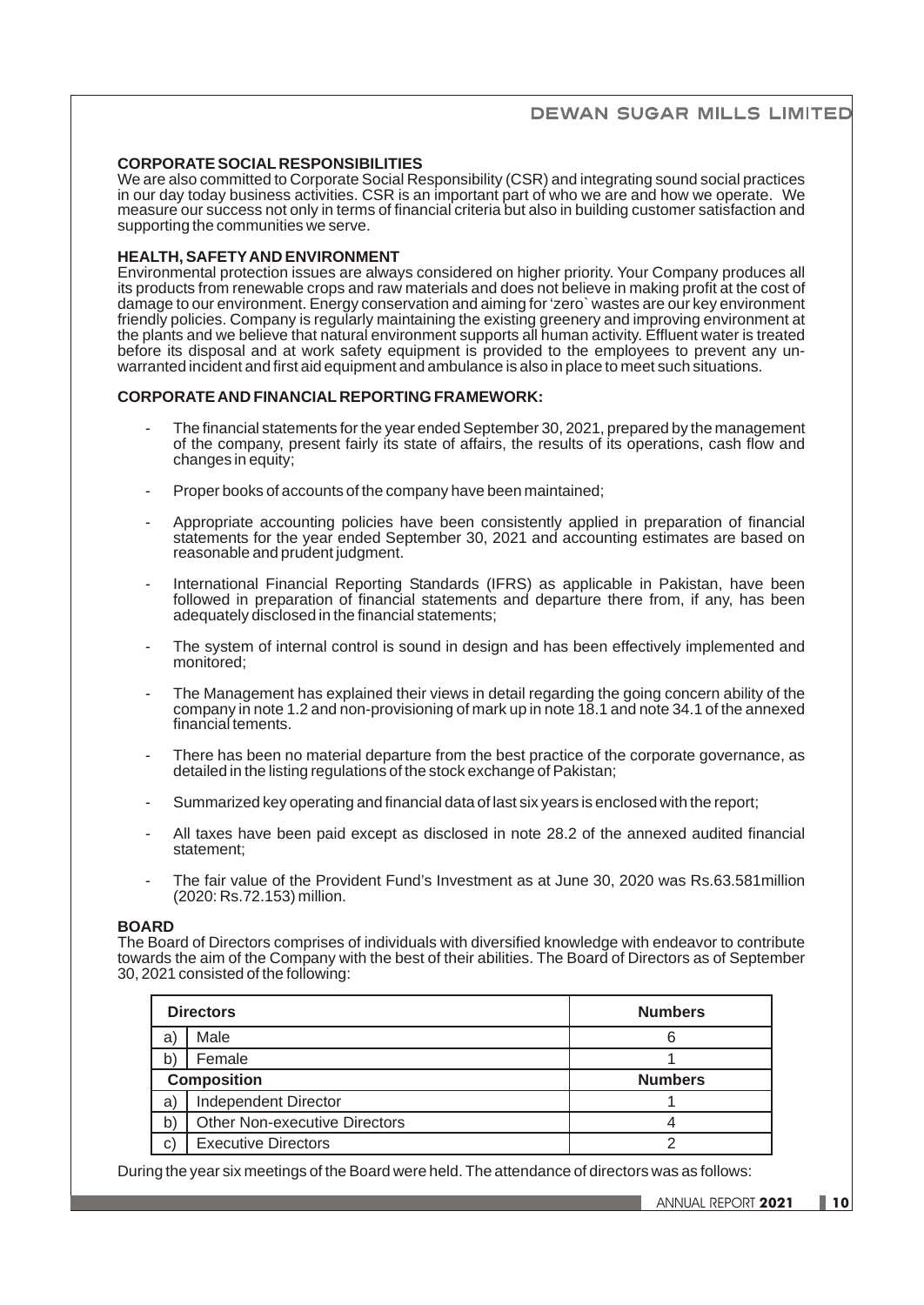| <b>Members of the Board of Directors</b> | <b>Number of meetings</b><br>attended |
|------------------------------------------|---------------------------------------|
| Mr. Haroon Iqbal                         | 6                                     |
| Mr. Ghazanfar Babar Siddiqui             | 6                                     |
| Mr. Muhammed Ashraf                      |                                       |
| Mr. Aziz-ul Haque                        | 6                                     |
| Mr. Ishtiaq Ahmed                        |                                       |
| Mr. Syed Maqbool Ali                     | 6                                     |
| Mr. Imran Ahmed Javed                    |                                       |
| Mrs. Nida Jamil                          |                                       |

#### **AUDIT COMMITTEE MEETING**

During the year six meetings of the audit committee were held with the chair of Mr. Aziz-ul-Haque.

Members' attendance in these meetings is as under:

| <b>Members of the Audit Committee</b> | <b>Number of</b><br>meetings/Eligibility to<br>attended Meetings |
|---------------------------------------|------------------------------------------------------------------|
| Mr. Aziz-ul Haque                     |                                                                  |
| Mr. Haroon Iqbal                      |                                                                  |
| Mr. Syed Magbool Ali                  |                                                                  |

## **HUMAN RESOURCE AND REMUNERATION COMMITTEE MEETING**

Human Resource and Remuneration Committee was established by the Board to assist the Directors in discharging their responsibilities with regard to devising and periodic reviews of human resource policies. It also assists Board in selection, evaluation, compensation and succession planning of key management personnel.

During the year one meeting of the human resource committee with the chair of Mr. Aziz-ul Haque was held.

| <b>Members of the Human Resources</b> | <b>Number of meetings</b><br>attend |
|---------------------------------------|-------------------------------------|
| Mr. Aziz-ul Haque                     |                                     |
| Mr. Haroon lobal                      |                                     |
| Mr. Ghazanfar Babar Siddigui          |                                     |

## **AUDITORS:**

The present auditors, M/s. Feroze Sharif Tariq & Co, Chartered Accountants, would retire at the conclusion of the current Annual General meeting and have offered themselves for re-appointment.

### **CONTRIBUTION TO NATIONAL EXCHEQUER**

During the year, your Company has made contribution to the national exchequer is Rs.302 Million in under the head of Sales Tax, Custom Duty, and Income Tax and other statutory levies.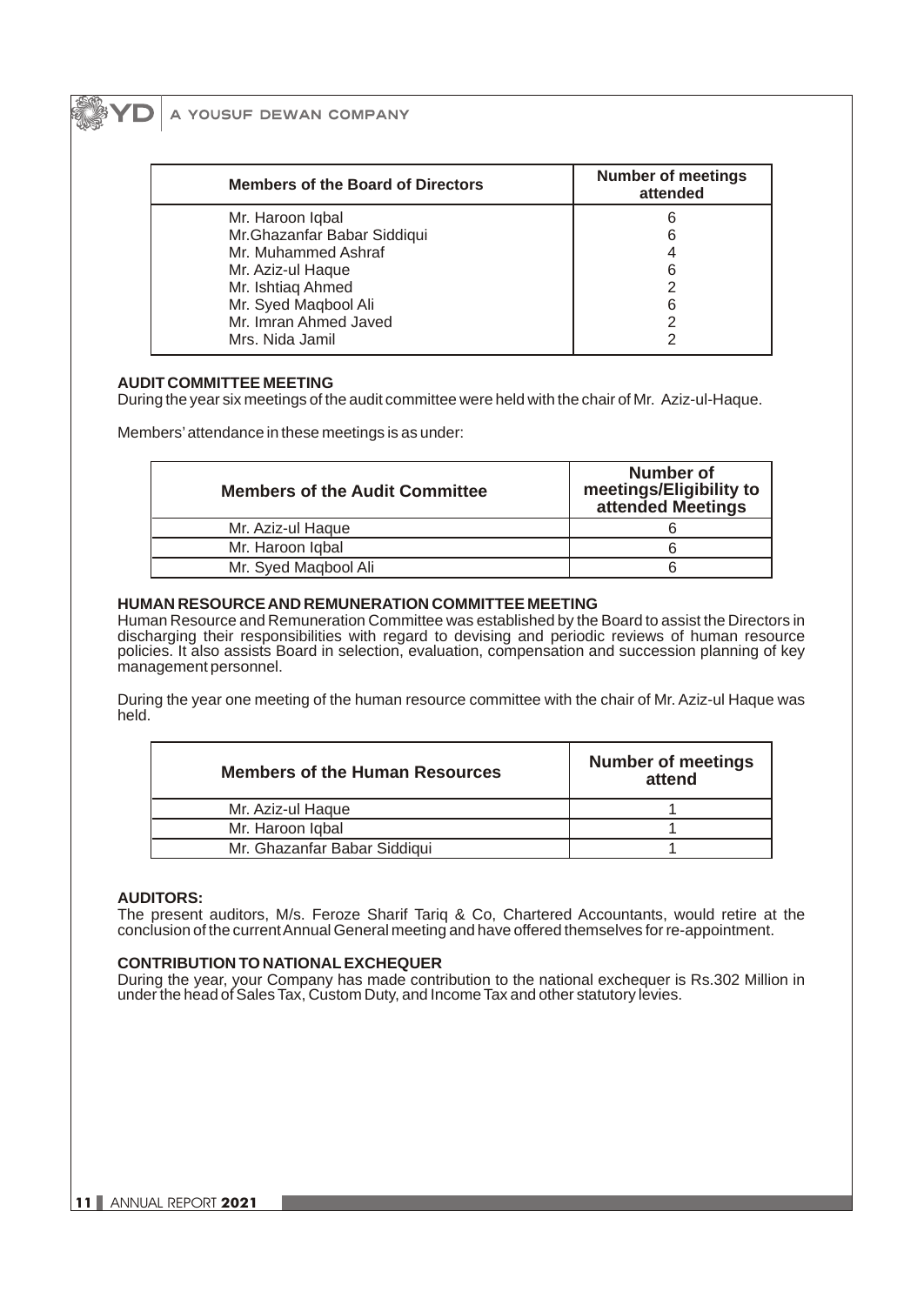## **DIVIDEND**

The management has decided not to declare any dividend due to enormous fund requirement.

## **EARNING PER SHARE (EPS)**

The EPS is Rs (8.69)

#### **PATTERN OF SHAREHOLDING**

The prescribed Pattern of shareholdings of the Company is attached at the end of this report.

#### **VOTE OF THANKS**

The Board places on record its gratitude to its valued shareholders, Federal and Provincial Government functionaries, banks, financial institutions and farmers whose Co-operation, continued support and patronage have enabled the Company to perform well.

The Board also expresses its thanks for the valuable teamwork, loyalty and laudable efforts rendered by the executives, staff members and workers of your Company, during the year under review and wish to Place on record its appreciation for the same.

## **CONCLUSION**

In conclusion, we bow beg and pray to Almighty Allah, Rahman-o-Rahim, in the name of our beloved Prophet, Mohammad, may Allah peace be upon him, for continued showering of His Blessings, Guidance, Strength, Health and Prosperity on our Company, Country and Nation; and also pray to Almighty Allah to bestow peace, harmony, brotherhood and unity in true Islamic spirit to the whole of Muslim Ummah, Ameen Summa-Ameen.

> LO-MY LORD IS INDEED HEARER OF PRAYER **(AL-QURAN)** For and on behalf of the Board of Directors

**Haroon Iqbal** Chairman Board of Director

**Date**: December 29, 2021 **Place:** Karachi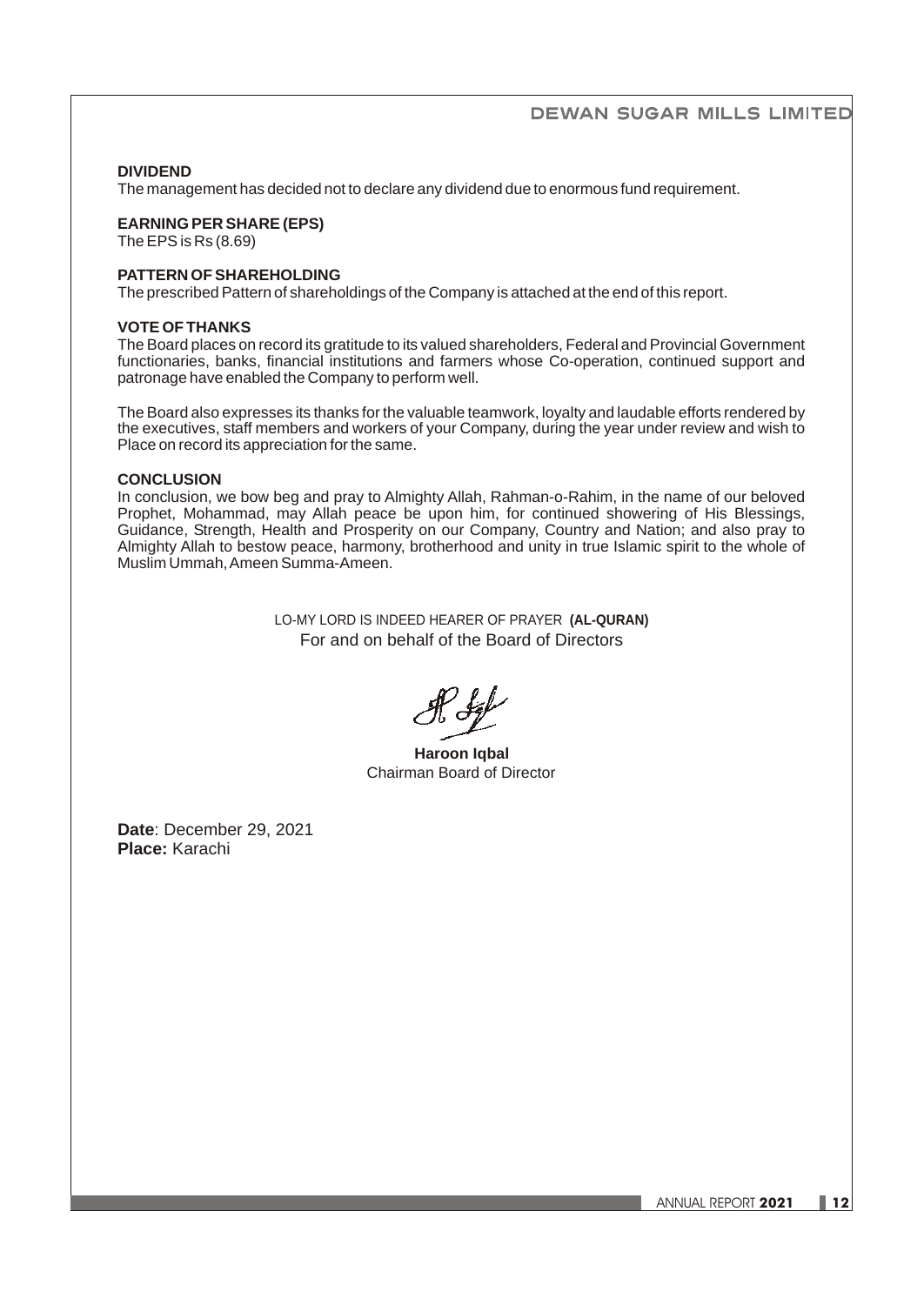**WEYD** A YOUSUF DEWAN COMPANY

## **FINANCIAL HIGHLIGHTS**

(Rupees in Thousand)

|                                                             | 2021       | 2020       | 2019       | 2018       | 2017       | 2016       |
|-------------------------------------------------------------|------------|------------|------------|------------|------------|------------|
| <b>TURNOVER</b>                                             | 6,380,749  | 4,117,144  | 6,113,146  | 5,122,427  | 3,171,736  | 2,711,312  |
| LESS GOVT. LEVY & COMMISSION                                | 422,053    | 292,359    | 405,157    | 384,247    | 186,932    | 143,684    |
| SALES (NET)                                                 | 5,958,696  | 3,824,785  | 5,707,989  | 4,738,180  | 2,984,804  | 2,567,628  |
| GROSS PROFIT/(LOSS)                                         | (538, 515) | (640, 976) | (52, 846)  | (264, 375) | (480, 121) | (602, 887) |
| PROFIT/(LOSS) BEFORE TAX                                    | (802, 335) | (921, 010) | (560, 457) | (817, 979) | (773, 310) | (772,009)  |
| PROFIT/(LOSS) AFTER TAX                                     | (795, 113) | (886, 326) | (546, 914) | (787, 799) | (755, 907) | (695, 893) |
| <b>GROSS ASSETS EMPLOYED</b>                                | 8,783,671  | 6,792,920  | 6,179,329  | 7,673,517  | 6,426,362  | 5,195,790  |
| <b>CURRENT ASSETS</b>                                       | 1,917,539  | 2,007,517  | 1,058,695  | 2,205,784  | 2,853,746  | 1,364,678  |
| SHAREHOLDERS EOUITY                                         | 586,289    | (352,062)  | 534,264    | 1,077,858  | (69, 232)  | 667,664    |
| <b>LONG TERM DEBTS &amp; DEFERRED</b><br><b>LIABILITIES</b> | 1,544,051  | 892,082    | 1,222,216  | 1,423,940  | 1,482,362  | 1,948,470  |
| <b>CURRENT LIABILITIES</b>                                  | 6,653,331  | 6,252,901  | 4,422,849  | 5,171,718  | 5,013,232  | 2,579,656  |
| GROSS PROFIT/(LOSS)(%)                                      | (9.04)     | (16.76)    | (0.01)     | (5.58)     | (16.09)    | (23.48)    |
| DEBT/EQUITY RATIO (Times)                                   |            |            |            |            |            |            |
| <b>CURRENT RATIO</b>                                        | 0.29       | 0.32       | 0.24       | 0.43       | 0.57       | 0.53       |
| NUMBER OF SHARES ISSUED                                     | 91,511,992 | 91,511,992 | 91,511,992 | 91,511,992 | 66,511,992 | 66,511,992 |
| <b>EARNINGS PER SHARE</b>                                   | (8.69)     | (9.69)     | (5.98)     | (10.37)    | (11.36)    | (10.46)    |

## **PRODUCTION**

| SUGAR-                    | <b>VOLUME IN (TONS)</b> | 33,936  | 24.375  | 35,485 | 53,360  | 52,020  | 23,365 |
|---------------------------|-------------------------|---------|---------|--------|---------|---------|--------|
| POLYPROPYLENE-            | VOLUME IN (TONS)        |         |         |        |         |         | 404    |
| <b>BOARD &amp; PANEL-</b> | NO.OF SHEETS            | 183,210 | 122,895 | 72.410 | 100,310 | 141.450 | 86,180 |
| ETHANOL-                  | <b>VOLUME IN (TONS)</b> | 26,061  | 18,807  | 30,630 | 32.945  | 23.469  | 18,529 |

**Contract Contract**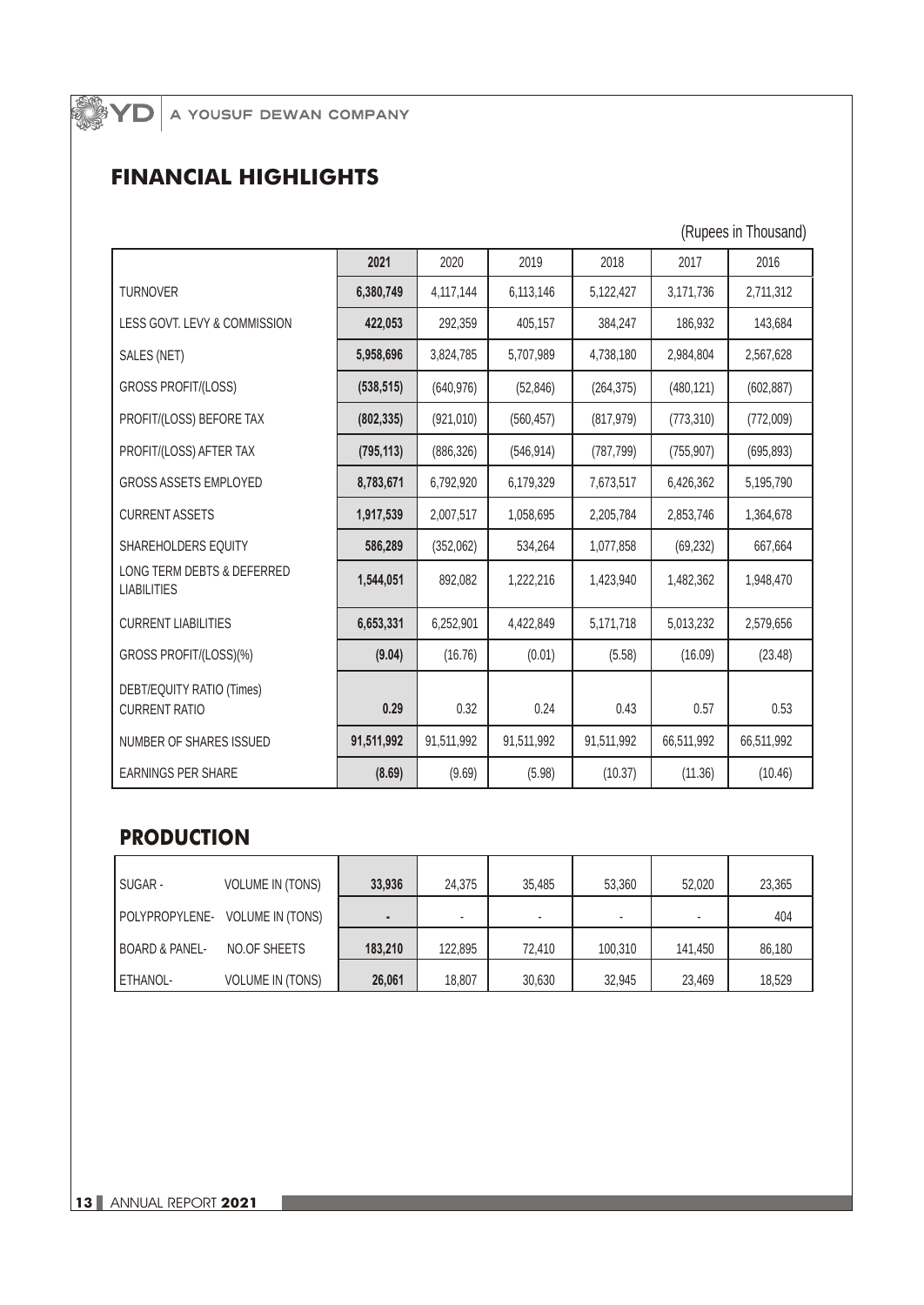## **STATEMENT OF COMPLIANCE WITH LISTED COMPANIES (CODE OF CORPORATE GOVERNANCE) REGULATION, 2019 FOR THE YEAR ENDED SEPTEMBER 30, 2021**

The company has complied with the requirements of the Regulations in the following manner:

- 1. The total number of directors are seven as per the following:
	- a. Male: 6
	- b. Female:
- 2. The composition of board is as follows:

| a) | Independent Director       | Mr. Aziz-ul-Haque                                                              |
|----|----------------------------|--------------------------------------------------------------------------------|
| b) | Non-executive Directors    | Mr. Haroon Iqbal<br>Syed Maqbool Ali<br>Mr. Muhammad Ashraf<br>Mrs. Nida Jamil |
| C) | <b>Executive Directors</b> | Mr. Zeeshan Ashraf<br>Mr. Ghazanfar Baber Siddiqi                              |

- 3. Six Directors have confirmed that none of them is serving as director on more than seven listed companies, including this company, whereas, one director is serving as director in more than seven listed Yousuf Dewan Companies.
- 4. The company has prepared a Code of Conduct and has ensured that appropriate steps have been taken to disseminate it throughout the company along with its supporting policies and procedures.
- 5. The board has developed a vision/mission statement, overall corporate strategy and significant policies of the company. A complete record of particulars of significant policies along with the dates on which they were approved or amended has been maintained.
- 6. All the powers of the board have been duly exercised and decision on relevant matters have been taken by board/ shareholders as empowered by the relevant provisions of the Act and these Regulations.
- 7. The meetings of the board were presided over by the Chairman and, in his absence, by a director elected by the board for this purpose. The board has compiled with requirements of Act and the regulations with respect to frequency, recording and circulating minutes of meeting of board.
- 8. The board of directors have a formal policy and transparent procedures for remuneration of directors in accordance with the Act and these Regulations.
- 9. Three of the Directors are qualified under the directors training program. We will arrange Director Training Program in the coming session.
- 10. The board has approved appointment of CFO, Company Secretary and Head of Internal Audit, including their remuneration and terms and conditions of employment and complied with relevant requirements of the Regulations.
- 11. CFO and CEO duly endorsed the financial statements before approval of the board.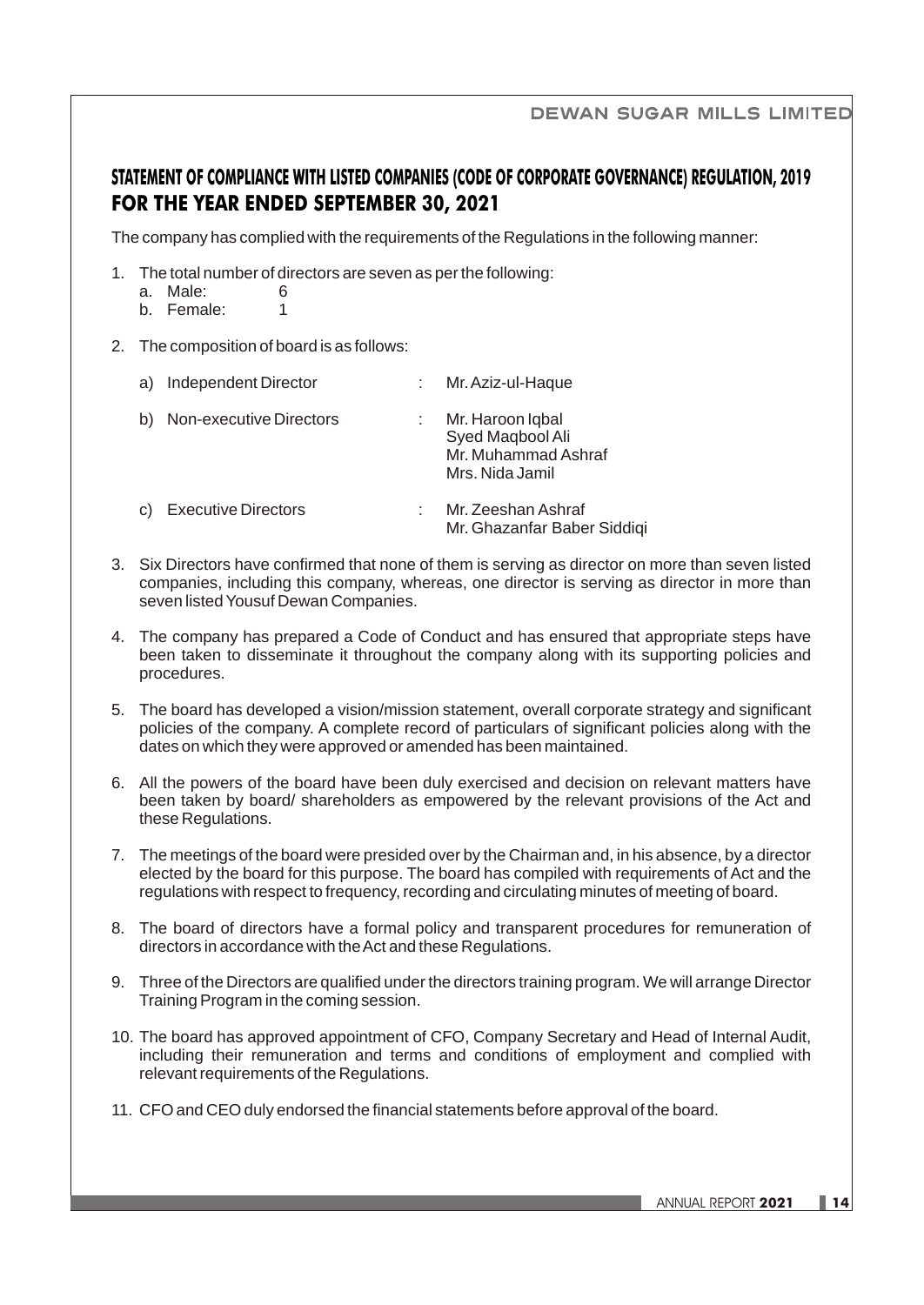12. The board has formed committees comprising of members given below:

| a) Audit Committee                 | Mr. Aziz-ul-Haque<br>Mr. Haroon Iqbal<br>Syed Magbool Ali            | - Chairman<br>- Member<br>- Member |
|------------------------------------|----------------------------------------------------------------------|------------------------------------|
| b) HR and Remuneration Committee : | Mr. Aziz-ul Haque<br>Mr. Haroon Iqbal<br>Mr. Ghazanfar Baber Siddiqi | - Chairman<br>- Member<br>-Member  |

13. The terms of reference of the aforesaid committees have been formed, documented and advised to the committee for compliance.

14. The frequency of meetings (quarterly/half yearly/ yearly) of the committee were as per following:

| a) Audit Committee               | 6 quarterly meetings during the financial year<br>ended September 30, 2021  |  |
|----------------------------------|-----------------------------------------------------------------------------|--|
| b) HR and Remuneration Committee | 1 annual meeting held during the financial year<br>ended September 30, 2021 |  |

- 15. The board has set up an effective internal audit function. The staffs are considered suitably qualified and experienced for the purpose and are conversant with the policies and procedures of the company.
- 16. The statutory auditors of the company have confirmed that they have been given a satisfactory rating under the quality control review program of the ICAP and registered with Audit Oversight Board of Pakistan, that they or any of the partners of the firm, their spouses and minor children do not hold shares of the company and that the firm and all its partners are in compliance with International Federation of Accountants (IFAC) guidelines on code of ethics as adopted by the ICAP.
- 17. The statutory auditors or the persons associated with them have not been appointed to provide other services except in accordance with the Act, these regulations or any other regulatory requirement and the auditors have confirmed that they have observed IFAC guidelines in this regard.
- 18. We confirm that all other requirements of the Regulations have been complied with.

**Haroon Iqbal** Chairman Board of Director

Chief Executive Officer **Zeeshan Ashraf**

Date : December 29, 2021 Place : Karachi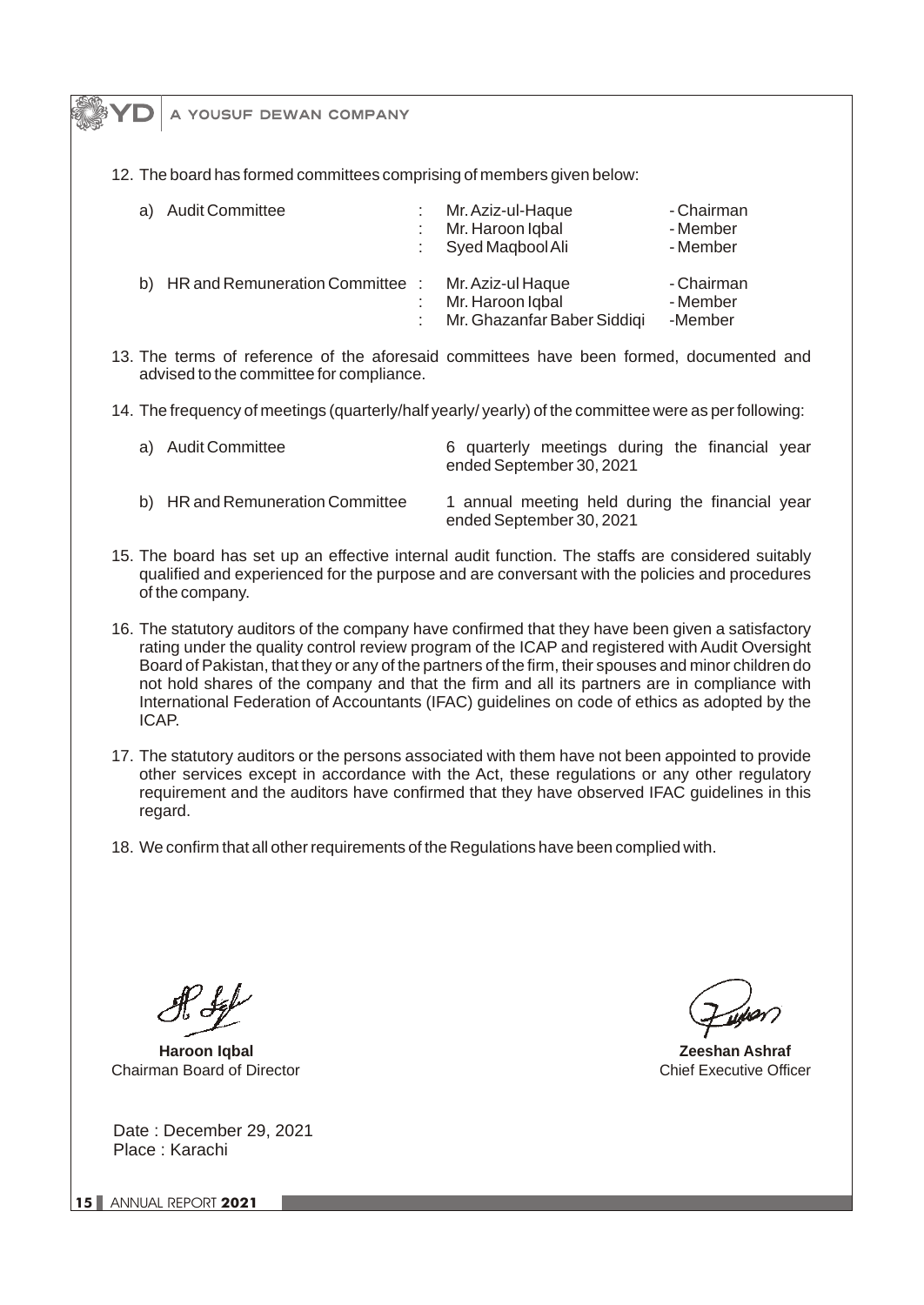## **FEROZE SHARIF TARIQ & CO.**

FEROZE SHARIF TARIQ & CO. **Chartered Accountants** 4-N/4, BLOCK 6, P.E.C.H.S.,

KARACHI 75400 Voice:  $(+9221)$  34540891 (+9221) 34522734 Facimile: (+9221) 34540891 Email : fstc.ca@gmail.com

## **INDEPENDENT AUDITOR'S REVIEW REPORT TO THE MEMBERS OF DEWAN SUGAR MILLS LIMITED**

Review Report on the Statement of Compliance contained in Listed Companies (Code of Corporate Governance) Regulations, 2019

We have reviewed the enclosed Statement of Compliance with the Listed Companies (Code of Corporate Governance) Regulations, 2019 (the Regulations) prepared by the Board of Directors of Dewan Sugar Mills Limited (the Company) for the year ended September 30, 2021 in accordance with the requirements of regulation 36 of the Regulations.

The responsibility for compliance with the Regulations is that of the Board of Directors of the Company. Our responsibility is to review whether the Statement of Compliance reflects the status of the Company's compliance with the provisions of the Regulations and report if it does not and to highlight any non-compliance with the requirements of the Regulations. A review is limited primarily to inquiries of the Company's personnel and review of various documents prepared by the Company to comply with the Regulations.

As a part of our audit of the financial statements we are required to obtain an understanding of the accounting and internal control systems sufficient to plan the audit and develop an effective audit approach. We are not required to consider whether the Board of Directors' statement on internal control covers all risks and controls or to form an opinion on the effectiveness of such internal controls, the Company's corporate governance procedures and risks.

The Regulations require the Company to place before the Audit Committee, and upon recommendation of the Audit Committee, place before the Board of Directors for their review and approval, its related party transactions We are only required and have ensured compliance of this requirement to the extent of the approval of the related party transactions by the Board of Directors upon recommendation of the Audit Committee.

Following instances of Non-compliances with the requirements of the Code were observed which are not stated in the Statement of Compliance.

a) The independent directors shall not be less than two or one third of total members of the board, whichever is higher, whereas board includes one independent director, who in our opinion does not meet the criteria of independence due to his cross director ship in associated companies; accordingly due to forgoing reasons, requirement of Chairman of audit and human resource committee to be an independent director has not been complied.

Based on our review, except for the above instances of non-compliance, nothing has come to our attention which causes us to believe that the Statement of Compliance does not appropriately reflect the Company's compliance, in all material respects, with the requirements contained in the Regulations as applicable to the Company for the year ended September 30, 2021.

Furthermore, we highlight that one of the director of the company is serving as director in more than seven listed companies as reflected in the Para 3 of the statement of compliance.

Furthermore, we highlight that only three of the directors are qualified under the directors training program as disclosed in note 9 of the Statement of Compliance.

Audit Engaging Partner: Mohammad Tariq Dated: December 29, 2021 Place: Karachi

Fange Maring Parag

CHARTERED ACCOUNTANTS

ANNUAL REPORT **2021 16**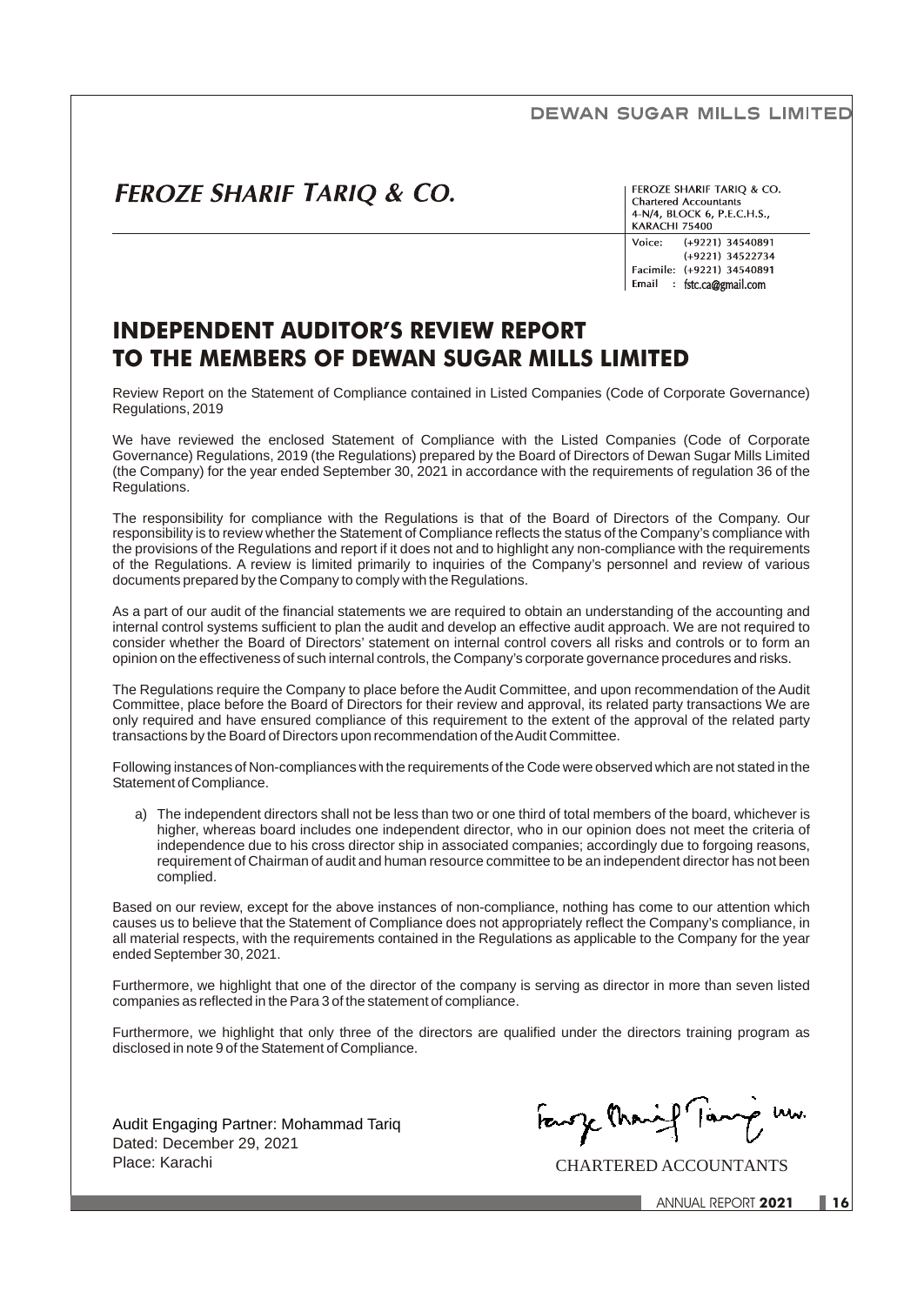## **FEROZE SHARIF TARIQ & CO.**

FEROZE SHARIE TARIO & CO. **Chartered Accountants** 4-N/4, BLOCK 6, P.E.C.H.S., KARACHI 75400

Voice:  $(+9221)$  34540891 (+9221) 34522734 Facimile: (+9221) 34540891 Email : fstc.ca@gmail.com

## **INDEPENDENT AUDITOR'S REPORT TO THE MEMBERS OF DEWAN SUGAR MILLS LIMITED**

Report on the Audit of the Financial Statements

#### **Adverse Opinion**

We have audited the annexed financial statements of Dewan Sugar Mills Limited (the Company), which comprise the statement of financial position as at September 30, 2021, and the statement of profit or loss, Statement of comprehensive income, the statement of changes in equity, the statement of cash flows for the year then ended, and notes to the financial statements, including a summary of significant accounting policies and other explanatory information, and we state that we have obtained all the information and explanations which, to the best of our knowledge and belief, were necessary for the purposes of the audit.

In our opinion and to the best of our information and according to the explanations given to us, because of the significance of the matters described in Basis for Adverse opinion Paragraph, the statement of financial position, the statement of profit or loss, Statement of comprehensive income, the statement of changes in equity and the statement of cash flows together with the notes forming part thereof do not conform with the accounting and reporting standards as applicable in Pakistan and do not give the information required by the Companies Act, 2017 (XIX of 2017), in the manner so required and respectively do not give a true and fair view of the state of the Company's affairs as at September 30, 2021 and of the loss and other comprehensive loss, the changes in equity and its cash flows for the year then ended.

#### **Basis for Adverse Opinion**

We conducted our audit in accordance with International Standards on Auditing (ISAs) as applicable in Pakistan. Our responsibilities under those standards are further described in the Auditor's Responsibilities for the Audit of the Financial Statements section of our report. We are independent of the company in accordance with the International Ethics Standards Board for Accountants Code of Ethics for Professional Accountants as adopted by the Institute of Chartered Accountants of Pakistan (the Code) and we have fulfilled our other ethical responsibilities in accordance with the Code. We believe that the audit evidence we have obtained is sufficient and appropriate to provide a basis for our adverse opinion.

- a) The financial Statements which indicates in note 1.2 to the financial statements that as of Septembers 30, 2021 the company incurred a loss after taxation of Rs. 795.113 (2020: Rs. 886.326) million and as of that date it has accumulated losses amounting to Rs. 4.352 (2020: Rs. 3.738) billion and its current liabilities exceeded its current assets by Rs. 4.736 (2020: Rs. 4.245) billion without providing markups of Restructured and other liabilities and as refer in below para (b) and (c). The Company has defaulted in repayments of installments of earlier restructured long term liabilities as disclosed in para (b) below and short term finance facilities had expired and not renewed by the banks amounting to Rs. 192.196 million, and therefore the company not utilizing its full capacity due to working capital constraints. Further, the financial institution filled suit for execution of decree as disclosed in note 28.1 to the financial Statements this shows restructuring proposal of the company had not been accepted by the lenders till the reporting date. These conditions lead us to believe that the going concern assumption used in preparation of these financial statements is inappropriate; consequently the assets and liabilities should have been stated at their realizable and settlement amounts respectively.
- b) The company defaulted in repayment of installments of restructured liabilities, hence as per clause 10.2 of the Compromise Agreement of the company, the entire outstanding restructured liabilities of Rs. 2.348 billion (note 17.1 to the financial Statements) along with markup of Rs. 896.875 million (Rs. 471.824 million eligible for waiver mark up and Rs. 425.051 million outstanding mark up note 17.1 to the financial Statements) become immediately payable, therefore provision for markup should be made in these financial statements.
- c) In addition to above , since the proposal, has not been accepted so far and the lenders, instead of accepting the restructuring proposal, have preferred to filed suit against the company, therefore the company should make the provision of mark up in the financial statements. Further during the year the company not made Provision for the restructured long term liabilities amounting to Rs. 219.635 million in the financial Statements as disclosed in note 34.1 to the financial Statements. Had the provisions for the mark up, as discussed in preceding paragraph (b), been made in these financial statements, the loss after taxation would have been higher by Rs. 816.126 million and markup payable would have been higher and shareholders' equity would have been lower by Rs. 816.126 million.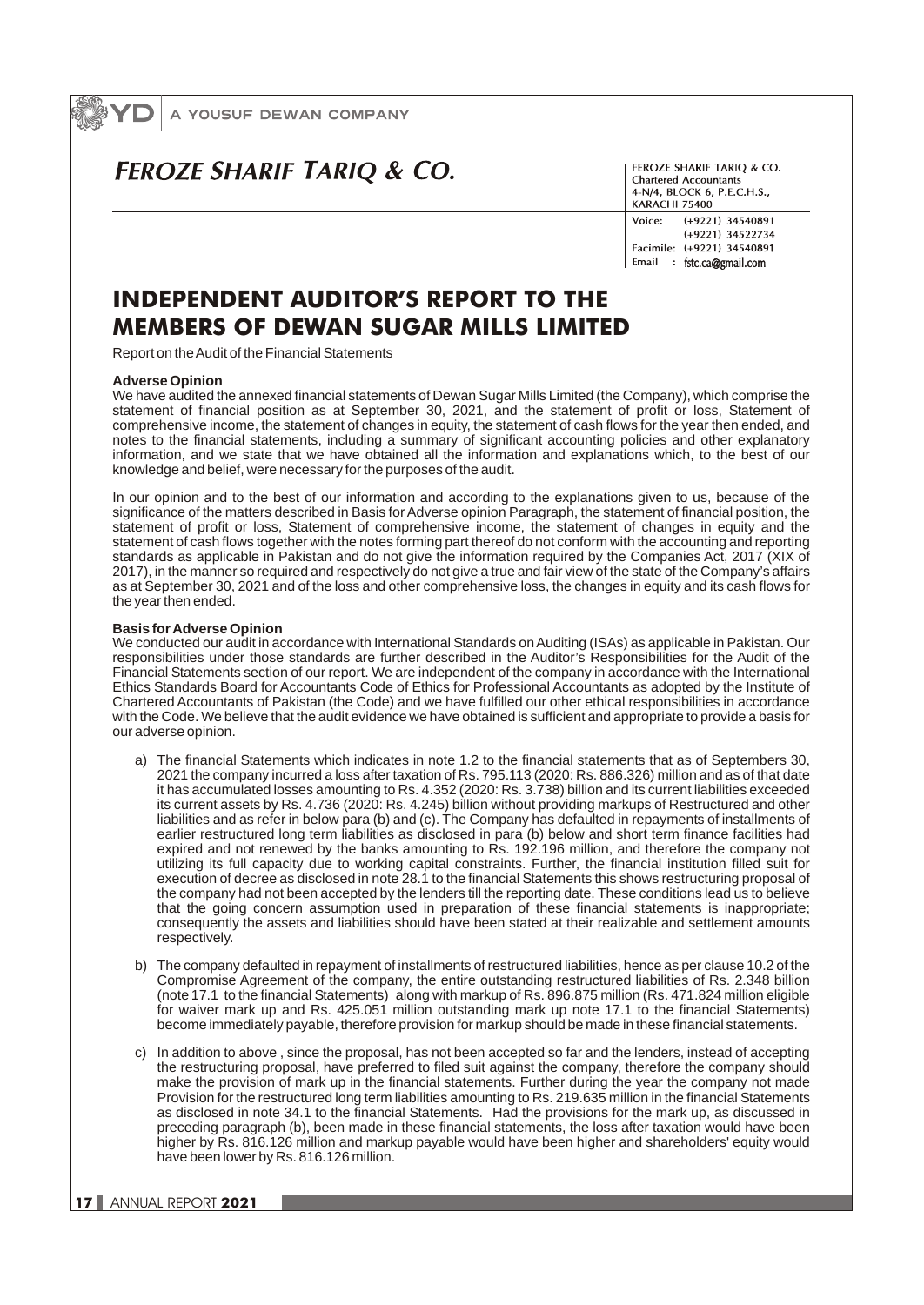## **FEROZE SHARIF TARIQ & CO.**

FEROZE SHARIF TARIQ & CO. Chartered Accountants 4-N/4, BLOCK 6, P.E.C.H.S., KARACHI 75400

Voice: (+9221) 34540891 (+9221) 34522734 Facimile: (+9221) 34540891 Email : fstc.ca@gmail.com

#### **Key Audit Matters**

Except for the matter described in the Basis for Adverse Opinion section, we have determined, Key audit matters are those matters that, in our professional judgment, were of most significance in our audit of the financial statements of the current year. These matters were addressed in the context of our audit of the financial statements as a whole, and in forming our opinion thereon, and we do not provide a separate opinion on these matters.

Following are the Key Audit Matters:

| <b>S. No.</b> | <b>Key Audit Matters</b>                                                                                                                                                                                                                                                                                                                                                                                                                                                                                                                                                                                                                                                                                                                                                                                                                                                                                                                                                                                                                                      | How the matter was addressed in our audit                                                                                                                                                                                                                                                                                                                                                                                                                                                                                                                                                                                                                                                                                                                                                                                                                                                                                                                                                                                                                                                                                                                                                                                                                                                                                                                                                                                                                                                                                                                                                      |  |  |
|---------------|---------------------------------------------------------------------------------------------------------------------------------------------------------------------------------------------------------------------------------------------------------------------------------------------------------------------------------------------------------------------------------------------------------------------------------------------------------------------------------------------------------------------------------------------------------------------------------------------------------------------------------------------------------------------------------------------------------------------------------------------------------------------------------------------------------------------------------------------------------------------------------------------------------------------------------------------------------------------------------------------------------------------------------------------------------------|------------------------------------------------------------------------------------------------------------------------------------------------------------------------------------------------------------------------------------------------------------------------------------------------------------------------------------------------------------------------------------------------------------------------------------------------------------------------------------------------------------------------------------------------------------------------------------------------------------------------------------------------------------------------------------------------------------------------------------------------------------------------------------------------------------------------------------------------------------------------------------------------------------------------------------------------------------------------------------------------------------------------------------------------------------------------------------------------------------------------------------------------------------------------------------------------------------------------------------------------------------------------------------------------------------------------------------------------------------------------------------------------------------------------------------------------------------------------------------------------------------------------------------------------------------------------------------------------|--|--|
| 1.            | <b>Contingencies</b>                                                                                                                                                                                                                                                                                                                                                                                                                                                                                                                                                                                                                                                                                                                                                                                                                                                                                                                                                                                                                                          |                                                                                                                                                                                                                                                                                                                                                                                                                                                                                                                                                                                                                                                                                                                                                                                                                                                                                                                                                                                                                                                                                                                                                                                                                                                                                                                                                                                                                                                                                                                                                                                                |  |  |
| 1.            | The Company is subject to material litigations<br>involving different courts pertaining to Recovery<br>of Loans by Financial Institutions and income<br>taxes, which requires management to make<br>assessment and judgments with respect to<br>likelihood and impact of such litigations.<br>Management has engaged independent legal<br>counsel on these matters. The accounting for,<br>and disclosure of, contingencies is complex and<br>is a matter of most significance in our audit<br>because of the judgments required to determine<br>the level of certainty on these matters.<br>The details of contingencies along with<br>management's assessment and the related<br>provisions are disclosed in note 28 to the<br>financial statements.<br>There is an inherent risk that legal exposures are<br>not identified and considered for financial<br>reporting purposes on a timely basis, therefore,<br>considered to be a key audit matter. Importantly,<br>the decision to recognize a provision and the<br>basis of measurement are judgmental. | In response to this matter, our audit procedures<br>included:<br>Discussing legal cases with the legal department<br>to understand the management's view point and<br>obtaining and reviewing the litigation documents<br>in order to assess the facts and circumstances.<br>Obtaining independent opinion of legal advisors<br>dealing with such cases in the form<br>confirmations.<br>We also evaluated the legal cases in line with the<br>requirements of IAS 37: Provisions, contingent<br>liabilities and contingent assets.<br>The disclosures of legal exposures and<br>provisions were assessed for completeness and<br>accuracy<br>In view of the significant judgements required, we<br>evaluated the Company's assessment of the<br>nature and status of litigation, claims and<br>provision assessments, if any, and discussed<br>with management to understand the legal<br>position and the basis of material risk positions.<br>We received legal letters from the Company's<br>external counsel setting out their views in major<br>cases.<br>Specifically, we challenged the timing of<br>recognition for cases where there was potential<br>exposure but it was not clear that a provision<br>should be raised e.g. where obtaining reliable<br>estimates are not considered possible.<br>As set out in the financial statements, the<br>outcome of litigation and regulatory claims are<br>dependent on the future outcome of continuing<br>legal and regulatory processes and<br>consequently the calculations of the provisions<br>are subject to inherent uncertainty. |  |  |

and the control of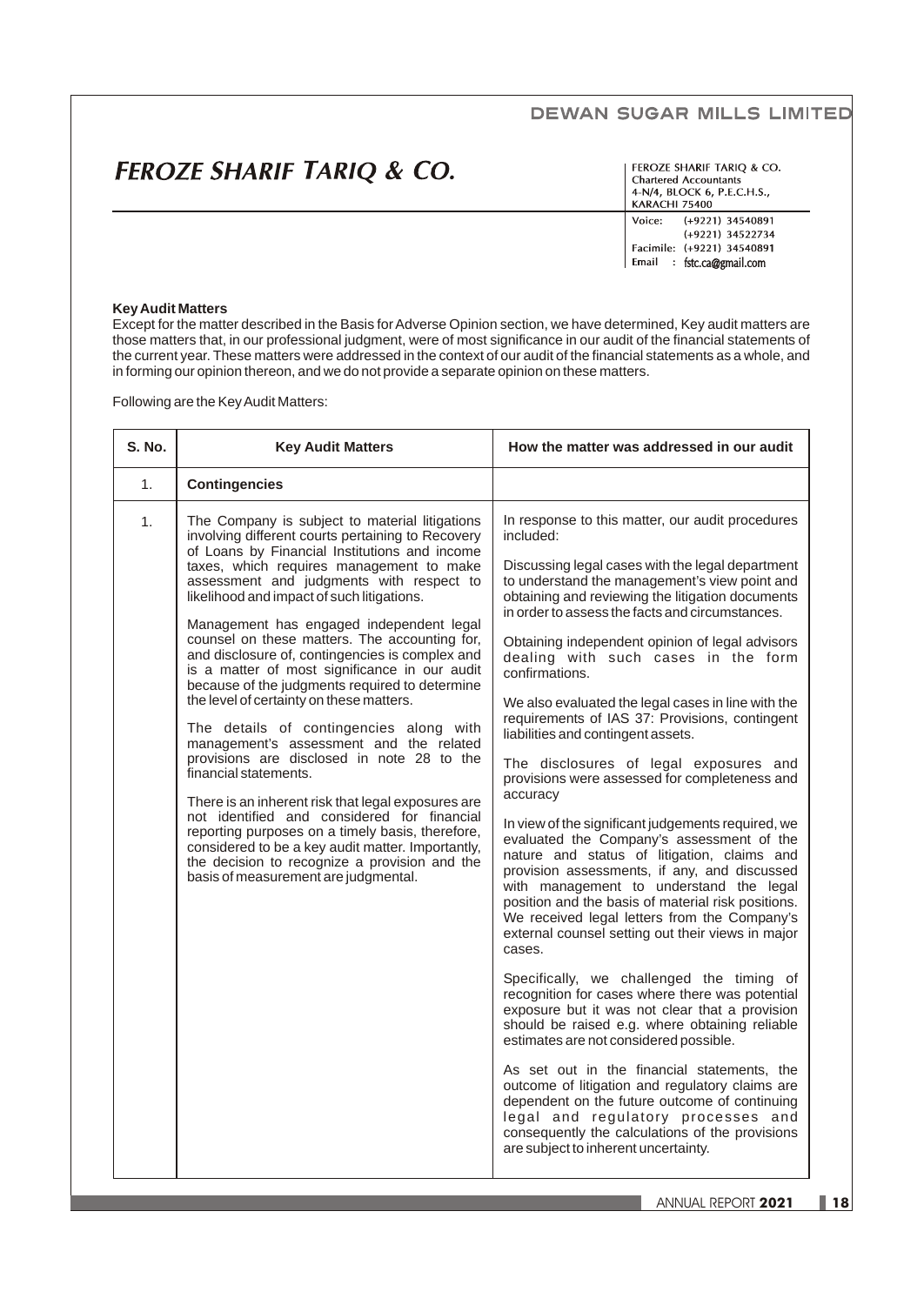## **FEROZE SHARIF TARIQ & CO.**

FEROZE SHARIE TARIO & CO. **Chartered Accountants** 4-N/4, BLOCK 6, P.E.C.H.S., KARACHI 75400

Voice:  $(+9221)$  34540891 (+9221) 34522734 Facimile: (+9221) 34540891 Email : fstc.ca@gmail.com

#### **Information Other than the Financial Statements and Auditor's Report Thereon**

Management is responsible for the other information. The other information comprises the information in the annual report including, in particulars, the chairman's review, directors report, financial and business highlights, but does not include the financial statements and our auditor's reports thereon.

Our opinion on the financial statements does not cover the other information and we do not express any form of assurance conclusion thereon.

In connection with our audit of the financial statements, our responsibility is to read the other information and, in doing so, consider whether the other information is materially inconsistent with the financial statements or our knowledge obtained in the audit or otherwise appears to be materially misstated. If, based on the work we have performed, we conclude that there is a material misstatement of this other information, we are required to report that fact. As described in the basis for adverse opinion section of our report, we have concluded that the other information is materially misstated for the same reason.

#### **Responsibilities of Management and Board of Directors for the Financial Statements**

Management is responsible for the preparation and fair presentation of the financial statements in accordance with Accounting and Reporting Standards as applicable in Pakistan and requirements of companies Act 2017 (XIX of 2017, and for such internal control as management determines is necessary to enable the preparation of financial statements that are free from material misstatement, whether due to fraud or error.

In preparing the financial statements, management is responsible for assessing the company's ability to continue as a going concern, disclosing, as applicable, matters related to going concern and using the going concern basis of accounting unless management either intends to liquidate the Company or to cease operations, or has no realistic alternative but to do so.

Board of Directors are responsible for overseeing the company's financial reporting process.

#### **Auditor's Responsibilities for the Audit of the Financial Statements**

Our objectives are to obtain reasonable assurance about whether the financial statements as a whole are free from material misstatement, whether due to fraud or error, and to issue an auditor's report that includes our opinion. Reasonable assurance is a high level of assurance, but is not a guarantee that an audit conducted in accordance with ISAs as applicable in Pakistan will always detect a material misstatement when it exists. Misstatements can arise from fraud or error and are considered material if, individually or in the aggregate, they could reasonably be expected to influence the economic decisions of users taken on the basis of these financial statements.

As part of an audit in accordance with ISAs as applicable in Pakistan, we exercise professional judgment and maintain professional skepticism throughout the audit. We also:

- Identify and assess the risks of material misstatement of the financial statements, whether due to fraud or error, design and perform audit procedures responsive to those risks, and obtain audit evidence that is sufficient and appropriate to provide a basis for our opinion. The risk of not detecting a material misstatement resulting from fraud is higher than for one resulting from error, as fraud may involve collusion, forgery, intentional omissions, misrepresentations, or the override of internal control.
- Obtain an understanding of internal control relevant to the audit in order to design audit procedures that are appropriate in the circumstances, but not for the purpose of expressing an opinion on the effectiveness of the company's internal control.
- Evaluate the appropriateness of accounting policies used and the reasonableness of accounting estimates and related disclosures made by management.
- Conclude on the appropriateness of management's use of the going concern basis of accounting and, based on the audit evidence obtained, whether a material uncertainty exists related to events or conditions that may cast significant doubt on the company's ability to continue as a going concern. If we conclude that a material uncertainty exists, we are required to draw attention in our auditor's report to the related disclosures in the financial statements or, if such disclosures are inadequate, to modify our opinion. Our conclusions are based on the audit evidence obtained up to the date of our auditor's report. However, future events or conditions may cause the Company to cease to continue as a going concern.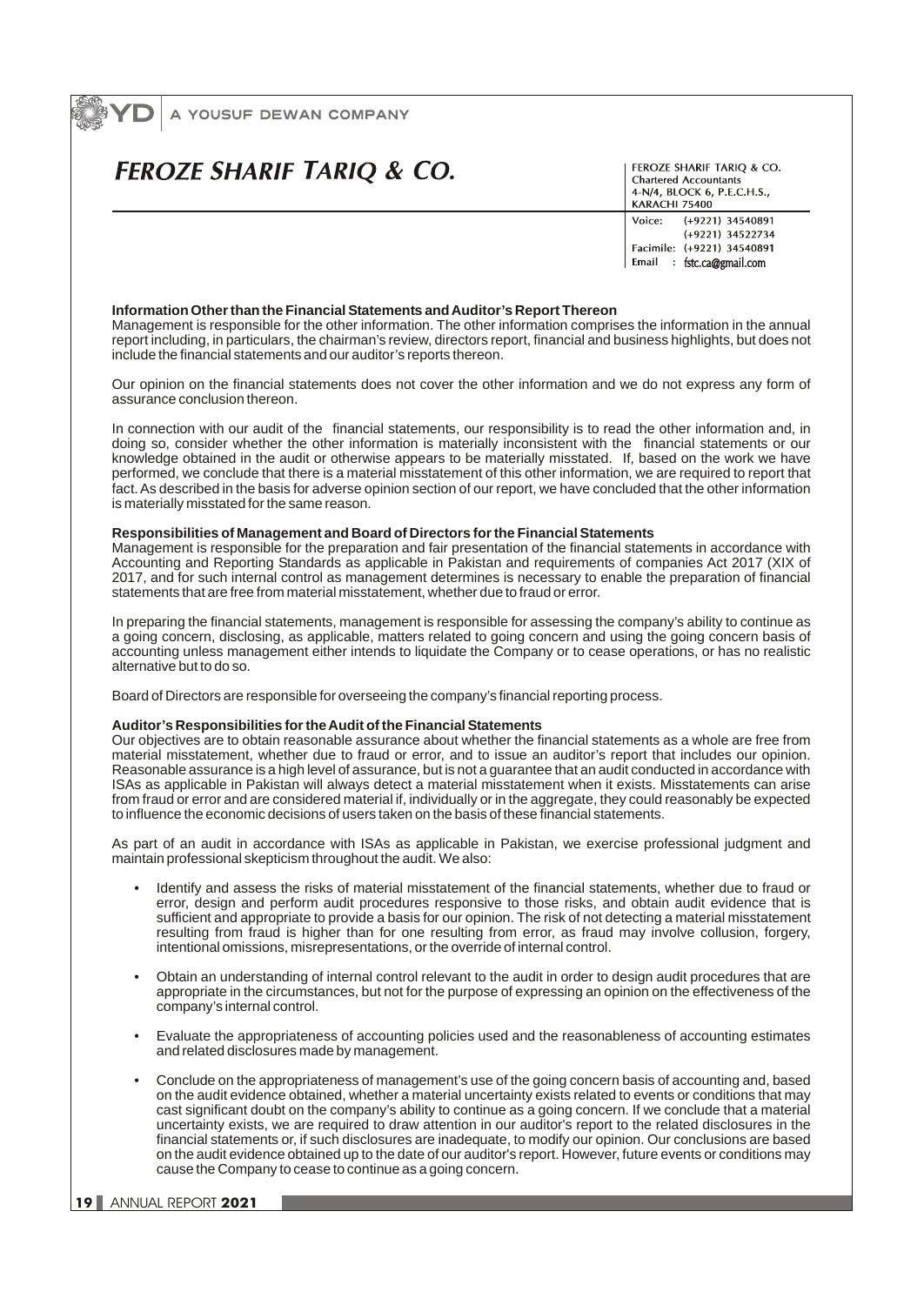## **FEROZE SHARIF TARIQ & CO.**

FEROZE SHARIE TARIO & CO. **Chartered Accountants** 4-N/4, BLOCK 6, P.E.C.H.S., KARACHI 75400

Voice:  $(+9221)$  34540891 (+9221) 34522734 Facimile: (+9221) 34540891 Email : fstc.ca@gmail.com

• Evaluate the overall presentation, structure and content of the financial statements, including the disclosures, and whether the financial statements represent the underlying transactions and events in a manner that achieves fair presentation.

We communicate with the Board of Directors regarding, among other matters, the planned scope and timing of the audit and significant audit findings, including any significant deficiencies in internal control that we identify during our audit.

We also provide the Board of Directors with a statement that we have complied with relevant ethical requirements regarding independence, and to communicate with them all relationships and other matters that may reasonably be thought to bear on our independence, and where applicable, related safeguards.

From the matters communicated the Board of Directors, we determine those matters that were of most significance in the audit of the financial statements of the current period and are therefore the key audit matters. We describe these matters in our auditor's report unless law or regulation precludes public disclosure about the matter or when, in extremely rare circumstances, we determine that a matter should not be communicated in our report because the adverse consequences of doing so would reasonably be expected to outweigh the public interest benefits of such communication.

#### **Report on Other Legal and Regulatory Requirements**

Based on our audit except for the matter discussed in basis for adverse opinion section, we further report that in our opinion:

- (a) Proper books of account have been kept by the Company as required by the Companies Act, 2017 (XIX of 2017);
- (b) because of the matters described in Basis for Adverse Opinion section, the statement of financial position, the statement of profit or loss, Statement of comprehensive income, the statement of changes in equity and the statement of cash flows together with the notes thereon have not been drawn up in conformity with the Companies Act, 2017 (XIX of 2017) however, the same are in agreement with the books of account and returns;
- (c) Investments made, expenditure incurred and guarantees extended during the year were for the purpose of the Company's business; and
- (d) No Zakat was deductible at source under the Zakat and Ushr Ordinance, 1980 (XVIII of 1980).

The engagement partner on the audit resulting in this independent auditor's report is Mohammad Tariq.

Audit Engaging Partner: Mohammad Tariq Dated: December 29, 2021 Place: Karachi

Fange Manig Parry un.

CHARTERED ACCOUNTANTS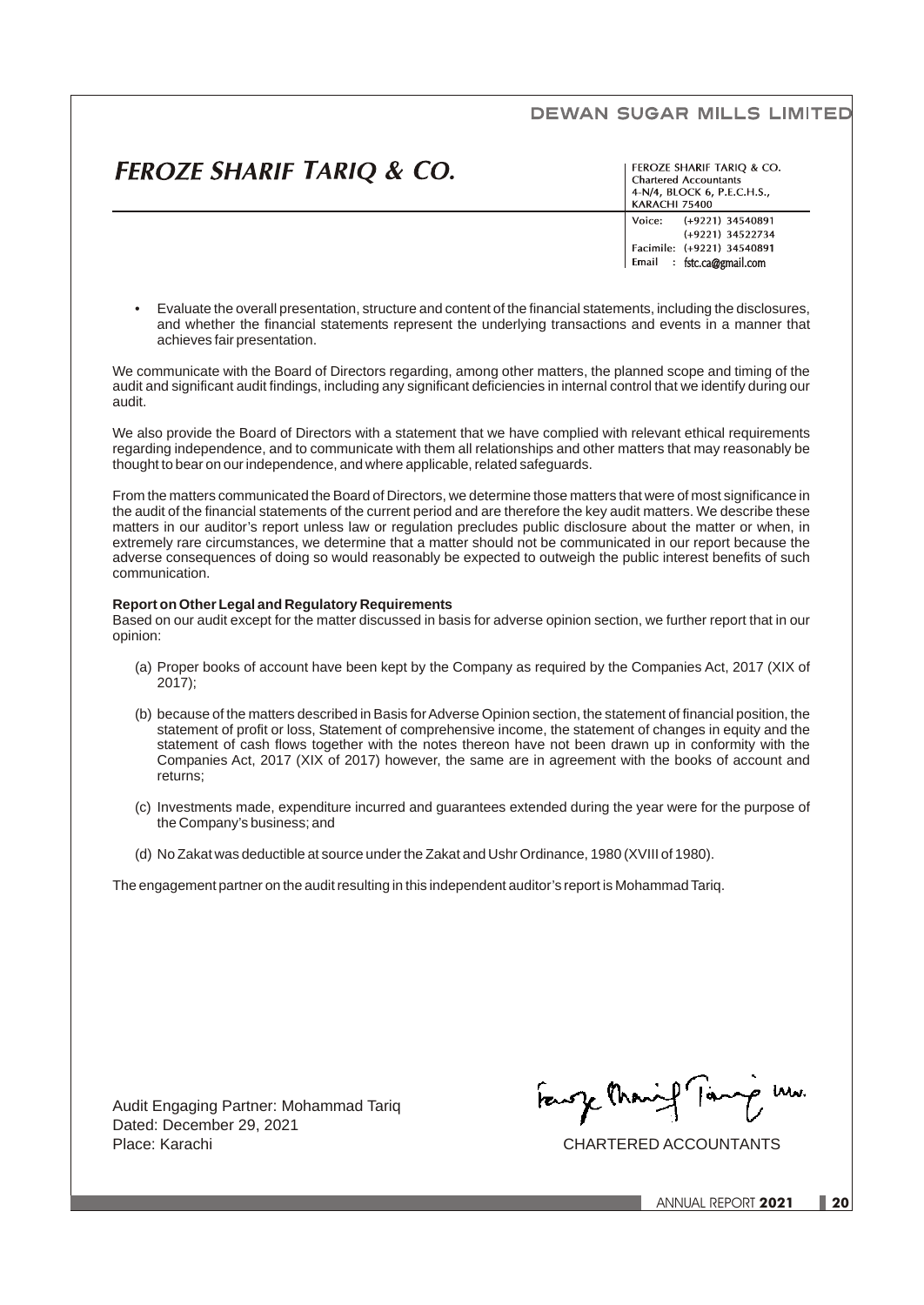## **STATEMENT OF FINANCIAL POSITION**

AS AT SEPTEMBER 30, 2021

|                                                        |                | 2021            | 2020            |  |
|--------------------------------------------------------|----------------|-----------------|-----------------|--|
| <b>ASSETS</b>                                          | <b>Notes</b>   | (Rupees)        |                 |  |
| <b>NON-CURRENT ASSETS</b>                              |                |                 |                 |  |
| Property, Plant and Equipment                          | 5              | 6,866,132,539   | 4,785,402,752   |  |
| <b>CURRENT ASSETS</b>                                  |                |                 |                 |  |
| Stores, Spares and Loose Tools                         | 6              | 154,981,970     | 195,842,773     |  |
| Stock-in-Trade                                         | $\overline{7}$ | 1,336,762,811   | 1,033,517,670   |  |
| Trade Debts - Unsecured, Considered Good               | 8              | 14,219,315      | 25,846,847      |  |
| Loans, Advances and Other Receivable - Unsecured,      |                |                 |                 |  |
| <b>Considered Good</b>                                 | 9              | 219,810,323     | 640,872,550     |  |
| Trade Deposits, Short-Term Prepayments and Current     |                |                 |                 |  |
| <b>Balances with Statutory Authorities</b>             | 10             | 10,317,086      | 9,501,536       |  |
| Income Tax Refunds and Advances                        |                | 121,222,340     | 68,606,864      |  |
| Short Term Investment - Related Party                  | 11             |                 |                 |  |
| Cash and Bank Balances                                 | 12             | 60,224,879      | 33,329,240      |  |
|                                                        |                | 1,917,538,724   | 2,007,517,480   |  |
| <b>TOTAL ASSETS</b>                                    |                | 8,783,671,263   | 6,792,920,232   |  |
| <b>EQUITY AND LIABILITIES</b>                          |                |                 |                 |  |
| <b>SHARE CAPITAL AND RESERVES</b>                      |                |                 |                 |  |
| <b>Authorized Capital</b>                              |                |                 |                 |  |
| 130,000,000 (2020: 130,000,000) Ordinary Shares of Rs. |                |                 |                 |  |
| $10/-$ each                                            |                | 1,300,000,000   | 1,300,000,000   |  |
| Issued, Subscribed and Paid-up Capital                 | 13             | 915,119,920     | 915,119,920     |  |
| <b>Reserves and Surplus</b>                            | 14             | (4,161,662,094) | (3,548,267,205) |  |
| Surplus on Revaluation of Property, Plant & Equipment  |                |                 |                 |  |
| (Net)                                                  | 15             | 3,832,831,467   | 2,281,084,848   |  |
|                                                        |                | 586,289,293     | (352,062,437)   |  |
| <b>NON-CURRENT LIABILITIES</b>                         | 16             | 416,225,610     |                 |  |
| Sponsors Loan - Unsecured<br>Long Term Finance         | 17             |                 | 377,813,650     |  |
| Long Term Interest Payable                             | 18             |                 |                 |  |
| Liabilities Against Assets Subject to Finance Lease -  |                |                 |                 |  |
| Secured                                                | 19             |                 |                 |  |
| <b>Deferred Liabilities</b>                            | 20             | 1,127,824,978   | 514,268,050     |  |
| <b>CURRENT LIABILITIES</b>                             |                |                 |                 |  |
| Trade and Other Payables - Unsecured                   | 21             | 3,586,929,330   | 3,277,779,184   |  |
| Interest, Profit, Mark-up Accrued on Loans and Other   |                |                 |                 |  |
| payables                                               | 22             | 12,009,624      | 12,009,624      |  |
| Short Term Finances - Secured                          | 23             | 235,893,564     | 208,709,471     |  |
| <b>Unclaimed Dividend</b>                              | 24             | 769,543         | 769,543         |  |
| <b>Current Portion of Non-Current Liabilities</b>      | 25             | 2,632,929,321   | 2,635,833,147   |  |
| Provision for Taxation                                 | 26             | 184,800,000     | 117,800,000     |  |
|                                                        |                | 6,653,331,382   | 6,252,900,969   |  |
| <b>CONTINGENCIES &amp; COMMITMENTS</b>                 | 28             |                 |                 |  |
| <b>TOTAL EQUITY AND LIABILITIES</b>                    |                | 8,783,671,263   | 6,792,920,232   |  |

*The annexed notes form an integral part of these financial statements*

**Zeeshan Ashraf**

**Muhammad Ilyas Abdul Sattar** Chief Executive Officer Chief Financial Officer

**Haroon Iqbal** Chairman Board of Director

**21** ANNUAL REPORT **2021**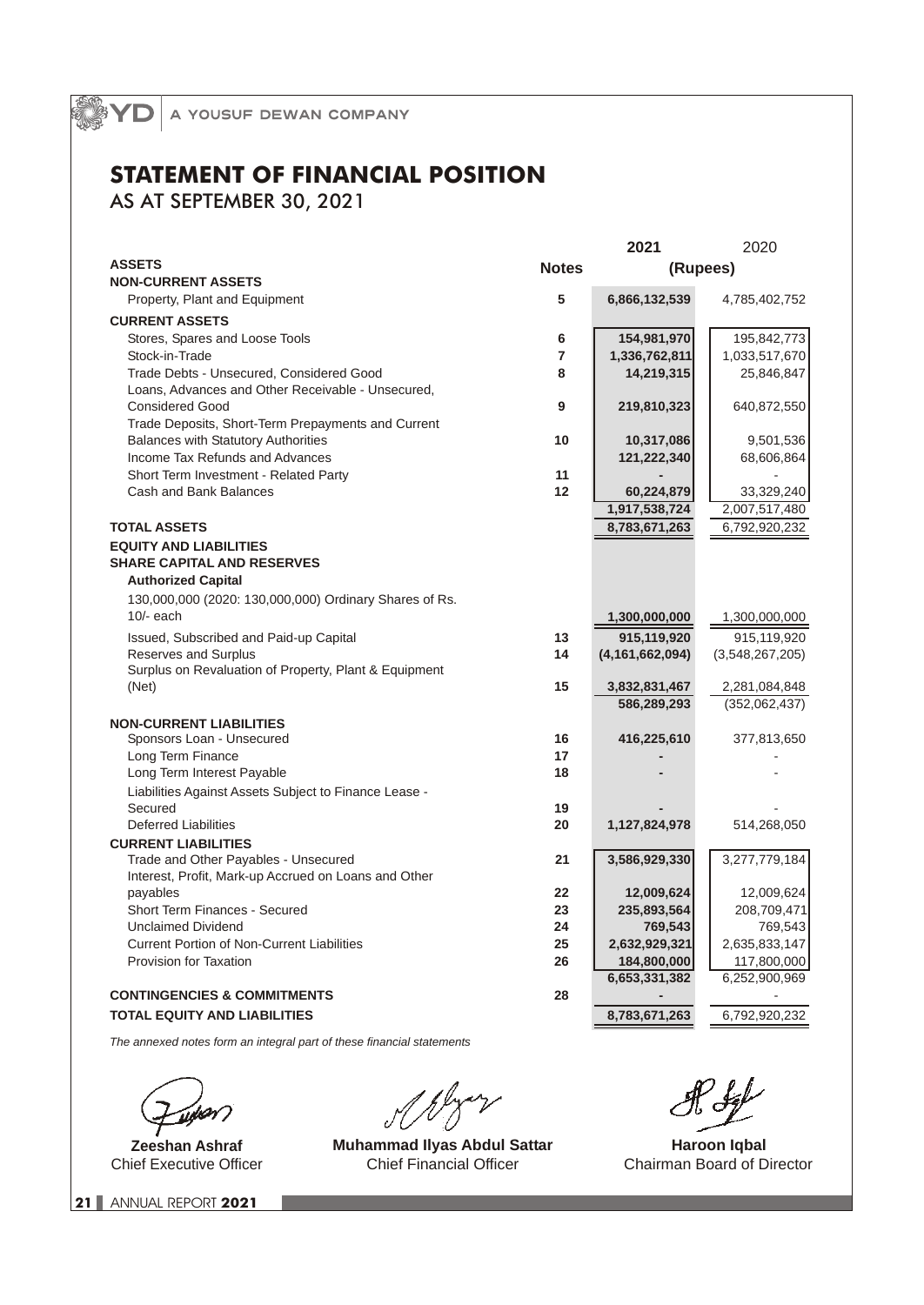## **STATEMENT OF PROFIT OR LOSS**

FOR THE YEAR ENDED SEPTEMBER 30, 2021

|                                                              |              | 2021            | 2020            |
|--------------------------------------------------------------|--------------|-----------------|-----------------|
|                                                              | <b>Notes</b> |                 | (Rupees)        |
| <b>Sales - Net</b>                                           | 29           | 5,958,696,037   | 3,824,784,973   |
| <b>Cost of Sales</b>                                         | 30           | (6,497,210,661) | (4,465,760,781) |
| Gross (Loss)                                                 |              | (538, 514, 624) | (640, 975, 808) |
| Administrative and General Expenses                          | 31           | (71, 631, 948)  | (91, 791, 495)  |
| <b>Distribution and Selling Costs</b>                        | 32           | (144, 259, 973) | (123, 579, 371) |
| <b>Other Operating Income</b>                                | 33           | 770,284         | 1,897,862       |
| (Loss) from Operations                                       |              | (753, 636, 261) | (854, 448, 812) |
| <b>Finance Cost</b>                                          | 34           | (38, 780, 763)  | (36, 363, 656)  |
|                                                              |              | (792, 417, 024) | (890, 812, 468) |
| Provision for obsolescence and slow moving stocks and stores | 6            | (9,918,202)     | (30, 197, 600)  |
| (Loss) Before Income Tax                                     |              | (802, 335, 226) | (921,010,068)   |
| <b>Taxation</b>                                              | 35           | 7,222,697       | 34,683,966      |
| (Loss) for the Year (after Income Tax)                       |              | (795, 112, 529) | (886, 326, 102) |
| (Loss) Per Share - Basic                                     | 36           | (8.69)          | (9.69)          |

*The annexed notes form an integral part of these financial statements*

**Zeeshan Ashraf**

**Muhammad Ilyas Abdul Sattar** Chief Executive Officer Chief Financial Officer

**Haroon Iqbal** Chairman Board of Director

ANNUAL REPORT **2021 22**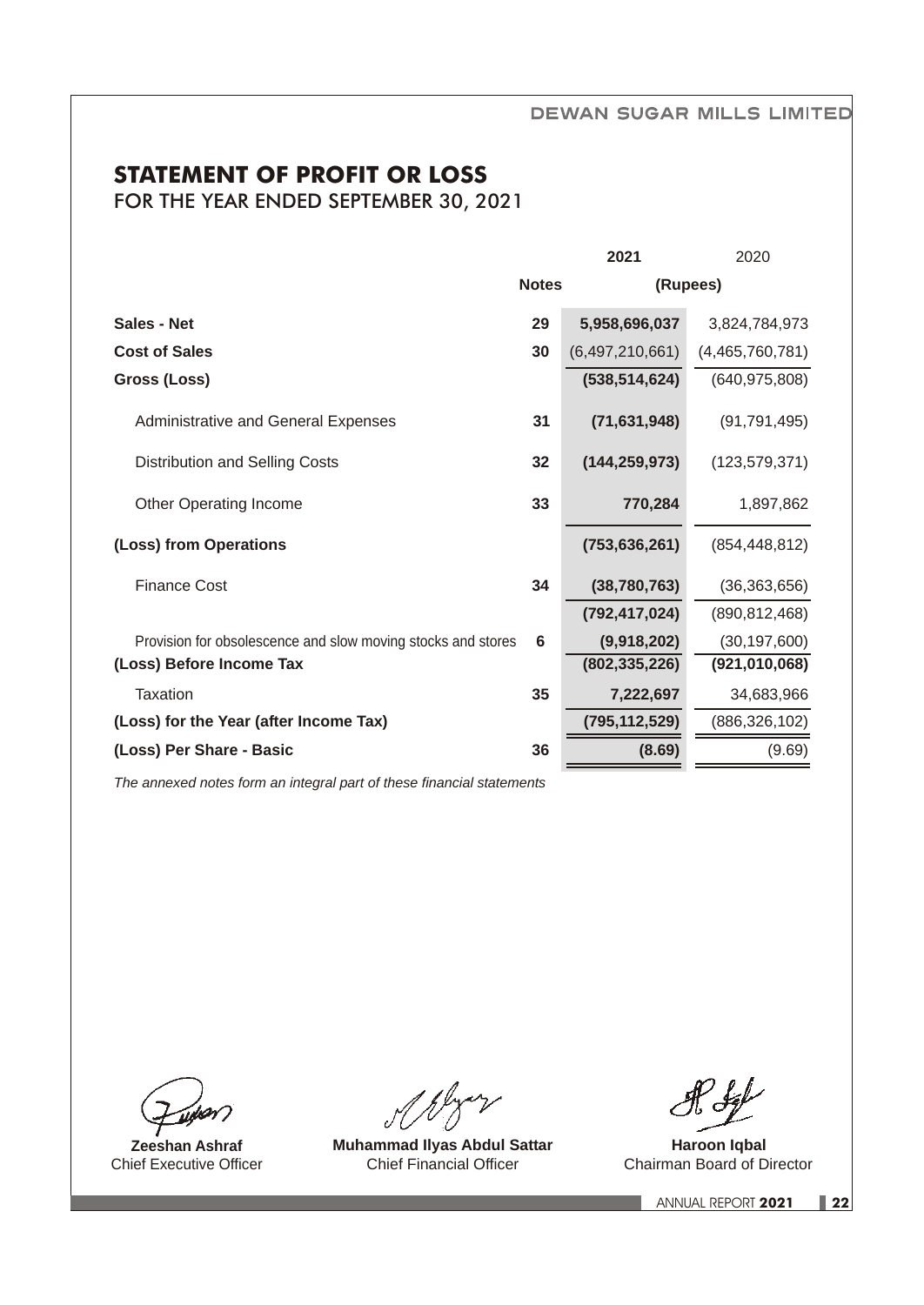

*The annexed notes form an integral part of these financial statements*

**Zeeshan Ashraf**

**Muhammad Ilyas Abdul Sattar** Chief Executive Officer Chief Financial Officer

**Haroon Iqbal** Chairman Board of Director

**23** ANNUAL REPORT **2021**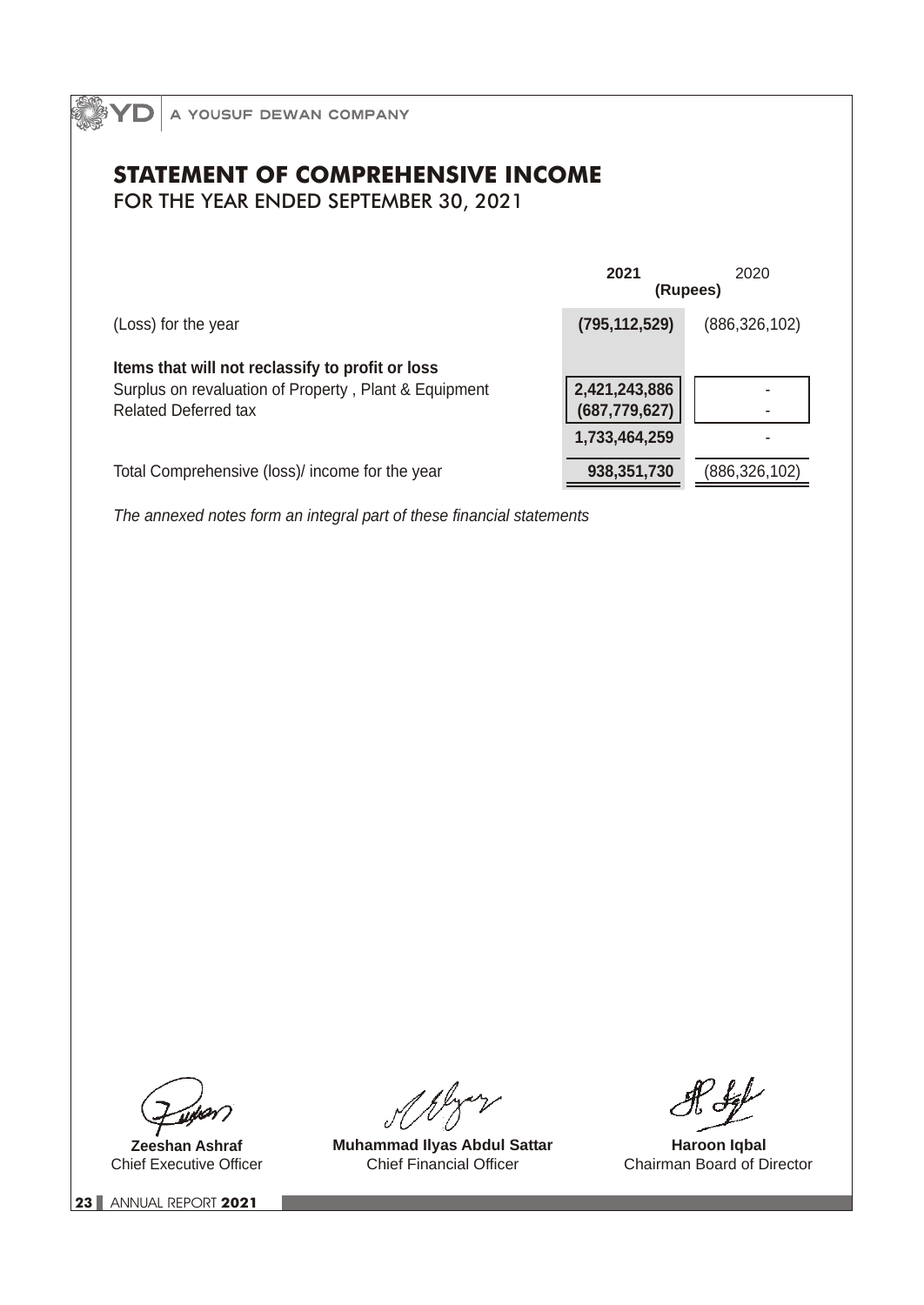## **STATEMENT OF CASH FLOW**

FOR THE YEAR ENDED SEPTEMBER 30, 2021

| ON THE TEAN EINDED JEI TEMPEN JU, ZUZ I                      | 2021            | 2020            |
|--------------------------------------------------------------|-----------------|-----------------|
| <b>Cash Flow from Operating Activities</b>                   |                 | (Rupees)        |
| (Loss) Before Taxation                                       | (802, 335, 226) | (921, 010, 068) |
| Adjustment for Non-Cash and Other Items:                     |                 |                 |
| Depreciation                                                 | 359,007,360     | 355,601,829     |
| <b>Financial Charges</b>                                     | 38,780,763      | 36,363,656      |
| Provision for Obsolescence and Slow Moving Stocks and Stores | 9,918,202       | 30,197,600      |
|                                                              | 407,706,325     | 422,163,085     |
|                                                              | (394, 628, 901) | (498, 846, 983) |
| <b>Changes in Operating Assets and Liabilities</b>           |                 |                 |
| (Increase) / Decrease in Current Assets                      |                 |                 |
| <b>Stores and Spares</b>                                     | 30,942,601      | 5,978,093       |
| <b>Stock in Trade</b>                                        | (303, 245, 141) | (760, 464, 938) |
| <b>Trade Debts</b>                                           | 11,627,532      | (11, 431, 839)  |
| Loans and Advances                                           | 421,062,226     | (249, 723, 963) |
| Trade Deposits, Prepayments & Other Balances                 | (815, 550)      | 1,759,957       |
| Increase / (Decrease) in Current Liabilities                 |                 |                 |
| Trade and Other Payables                                     | 309,150,146     | 1,553,252,644   |
| <b>Short Term Finances</b>                                   | 27,184,093      | 9,231,934       |
|                                                              | 495,905,907     | 548,601,888     |
| <b>Taxes Paid</b>                                            | (52,615,472)    | (33, 457, 640)  |
| <b>Financial Charges Paid</b>                                | (224, 585)      | (1,716,910)     |
| <b>Gratuity Paid</b>                                         |                 | (412, 200)      |
|                                                              | (52,840,057)    | (35,586,750)    |
| <b>Net Cash Flows from Operating Activities</b>              | 48,436,949      | 14,168,155      |
| <b>Cash Flow from Investing Activities</b>                   |                 |                 |
| <b>Fixed Capital Expenditure</b>                             | (18, 493, 263)  | (20, 370, 457)  |
| <b>Net Cash Out Flows from Investing Activities</b>          | (18, 493, 263)  | (20, 370, 457)  |
| <b>Cash Flow from Financing Activities</b>                   |                 |                 |
| Murabaha Payment                                             | (1, 277, 627)   | (4,304,366)     |
| Lease Finance                                                | (1,770,420)     | (4,512,384)     |
| Net cash flows from financing activities                     | (3,048,047)     | (8,816,750)     |
| Net Increase / (Decrease) in Cash and Bank Balances          | 26,895,639      | (15,019,052)    |
| Cash and Bank Balances at Beginning of the year              | 33,329,240      | 48,348,292      |
| Cash and Bank Balances at the end of the year                | 60,224,879      | 33,329,240      |

*The annexed notes form an integral part of these financial statements.*

**Zeeshan Ashraf**

**Muhammad Ilyas Abdul Sattar** Chief Executive Officer Chief Financial Officer

**Haroon Iqbal** Chairman Board of Director

ANNUAL REPORT **2021 24**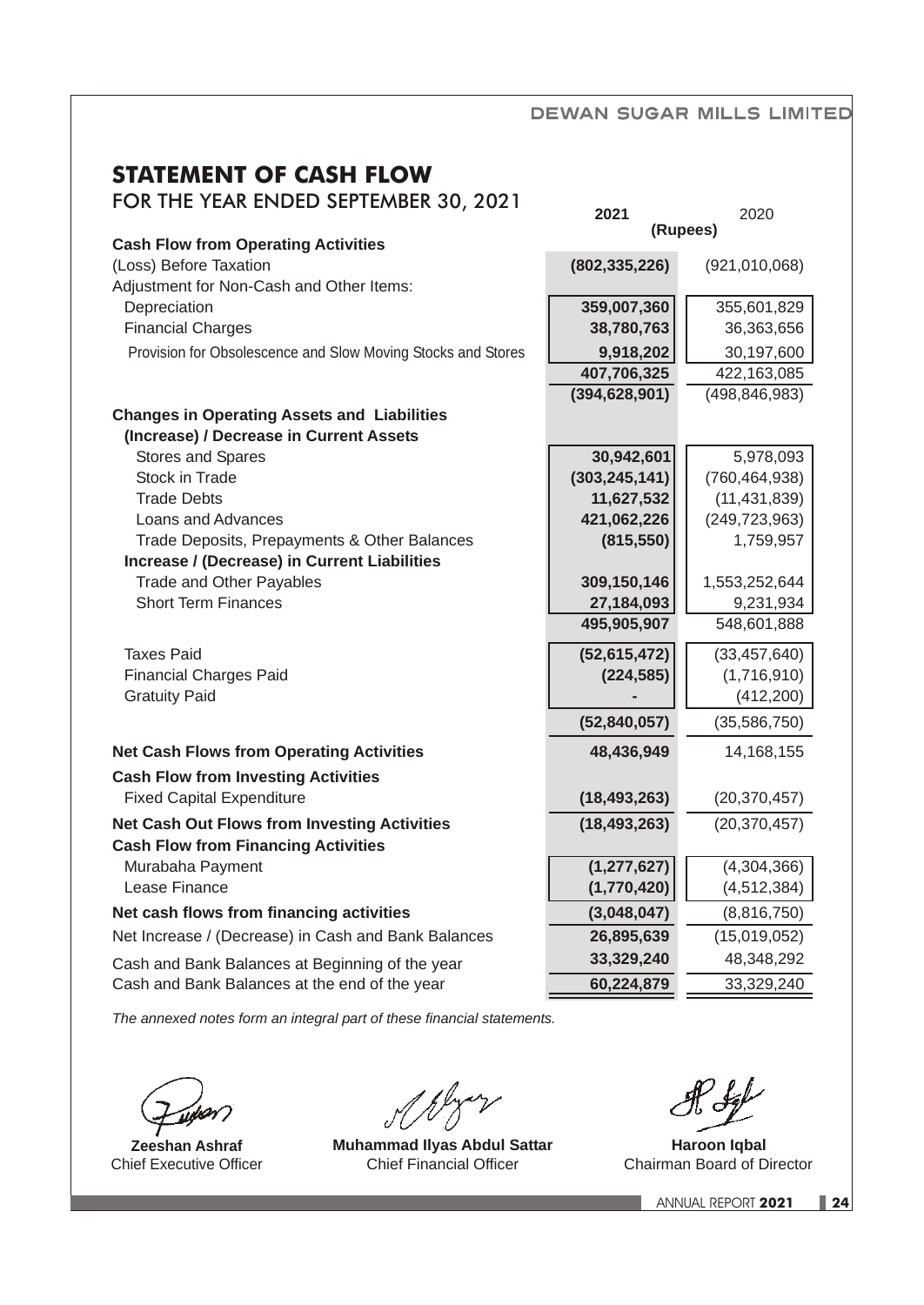YD

## **STATEMENT OF CHANGES IN EQUITY**

FOR THE YEAR ENDED SEPTEMBER 30, 2021

|                                                                                                                 | Issued,<br>Subscribed &<br>Paid-up Capital | General<br><b>Reserve</b> | Accumulated<br>Profit/(Loss) | <b>Revaluation</b><br>Surplus on<br>Property, Plant &<br><b>Equipment</b> | <b>Total</b>    |
|-----------------------------------------------------------------------------------------------------------------|--------------------------------------------|---------------------------|------------------------------|---------------------------------------------------------------------------|-----------------|
|                                                                                                                 |                                            |                           | (Rupees)                     |                                                                           |                 |
| Balance as on October 01, 2019                                                                                  | 915,119,920                                | 190,000,000               | (3,038,217,397)              | 2,467,361,142                                                             | 534,263,665     |
| (Loss) for the year                                                                                             |                                            |                           | (886, 326, 102)              |                                                                           | (886, 326, 102) |
| Revaluation during the period Net of tax<br>Incremental Depreciation transferred from Surplus on                |                                            |                           |                              |                                                                           |                 |
| Revaluation of Property, Plant & Equipment - Net of tax                                                         |                                            |                           | 186,276,294                  | (186, 276, 294)                                                           |                 |
| Balance as on September 30, 2020                                                                                | 915,119,920                                | 190,000,000               | (3,738,267,205)              | 2,281,084,848                                                             | (352,062,437)   |
| (Loss) for the Year                                                                                             |                                            |                           | (795, 112, 529)              |                                                                           | (795, 112, 529) |
| Revaluation during the period Net of tax                                                                        |                                            |                           |                              | 1,733,464,259                                                             | 1,733,464,259   |
| Incremental Depreciation transferred from Surplus on Revaluation of<br>Property, Plant & Equipment - Net of tax |                                            |                           | 181,717,640                  | (181, 717, 640)                                                           |                 |
| Balance as on September 30, 2021                                                                                | 915,119,920                                | 190,000,000               | (4,351,662,094)              | 3,832,831,467                                                             | 586,289,293     |

*The annexed notes form an integral part of these financial statements*

**Zeeshan Ashraf**

**Muhammad Ilyas Abdul Sattar** Chief Executive Officer Chief Financial Officer

**Haroon Iqbal** Chairman Board of Director

**25** ANNUAL REPORT **2021**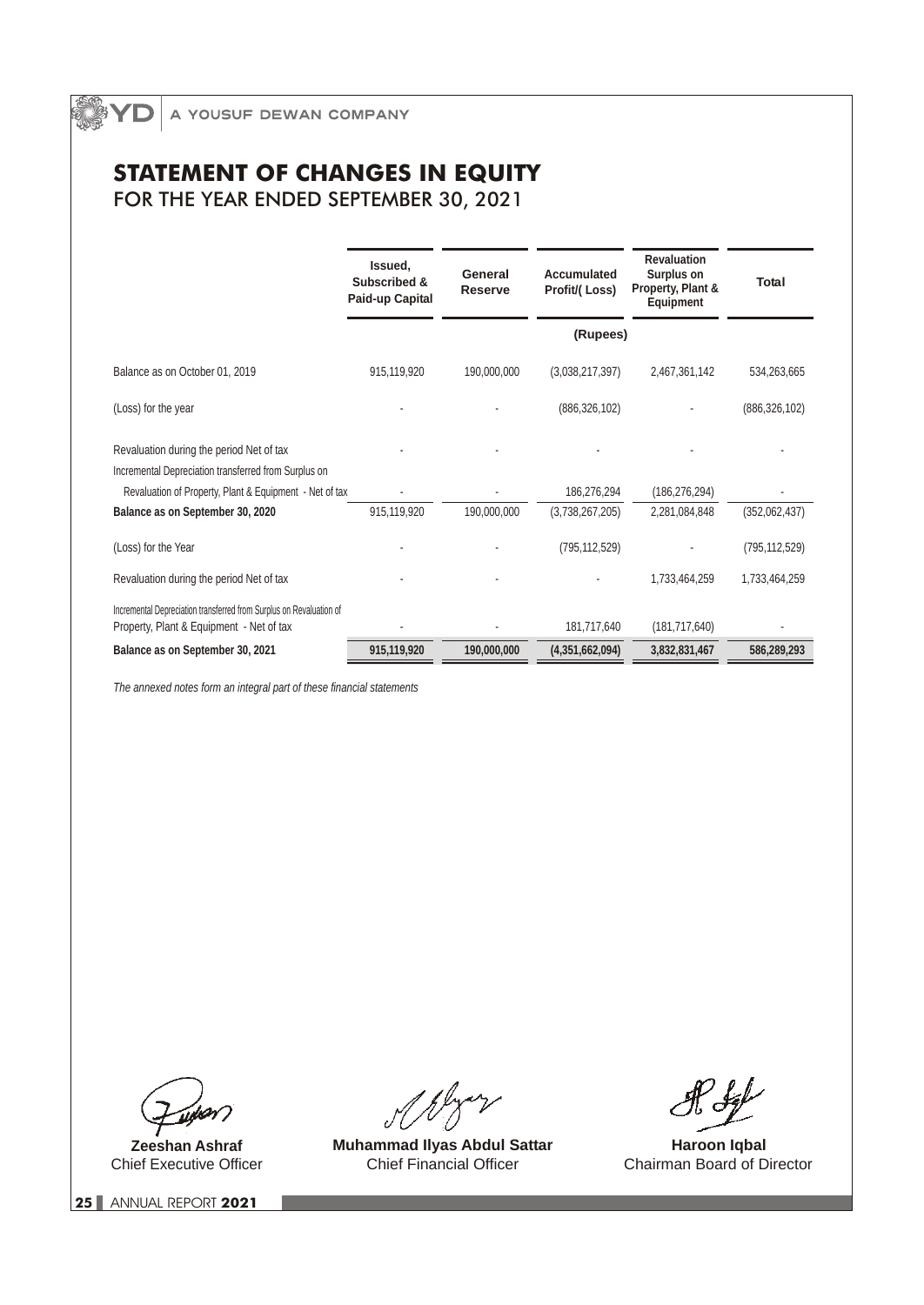## **NOTES TO THE FINANCIAL STATEMENTS**

FOR THE YEAR ENDED SEPTEMBER 30, 2021

## **1. CORPORATE INFORMATION**

Dewan Sugar Mills Limited (the Company) was incorporated in Pakistan, as a public Limited company on June 27, 1982, under the Companies Act, 1913 (Now the Companies Act 2017 and its shares are listed in Pakistan Stock Exchange Guarantee Limited. The Principal activity of the Company is production and sale of white crystalline refined sugar, processing and trading of byproducts, and other related activities and allied products. Further, The Company's Poly propylene unit is still non operative since 2016.

The geographical Location and address of the company's business units, including mill/plant are as under:

The Company consist of Four units namely

1. sugar Unit. 2. Distillery unit, 3. Board and Penal unit and 4. Poly propylene unit (operation closed since 2016)

The registered office of the company is situated at at Dewan Centre, 3-A, Lalazar, Beach Hotel Road, Karachi-74000, Pakistan; while its all four units manufacturing facilities are located at Jillaniabad, Budho Talpur, Taluka: Mirpur Bathoro, District: Thatta, Sindh, Pakistan.

#### **1.1 SIGNIFICANT TRANSACTIONS AND EVENTS AFFECTING THE COMPANY'S FINANCIAL POSITION AND PERFORMANCE**

All significant transactions and events that have affected the Company's statement of financial position and performance during the year have been adequately disclosed either in the notes to these financial statements or in the Directors' report.

## **1.2 GOING CONCERN ASSUMPTION**

The financial statements of the company for the year ended September 30, 2021 reflect net loss after taxation of Rs.795 million (2020: Rs.886 million), and Accumulated negative reserves Rs. 4,162 (2020: 3,458) million and its current liabilities exceeded its current assets by Rs.4,736 (2020 Rs.4,245) million. The Company defaulted in repayment of its restructured long term liabilities due to liquidity crunch faced by the Company and the entire restructured liabilities along with markup eligible for waiver (as disclosed in note 17.1 and 28.1 to the financial statements) have become immediately repayable, short term loan have not been renewed by the Banks. These conditions indicate the existence of material uncertainty which may cast significant doubt about the company's ability to continue as a going concern, therefore the company may not be able to realize its assets and discharge its liabilities during the normal course of business.

The financial statements have been prepared on going concern assumption as the Company approached its lenders for further restructuring of its liabilities which is in process. Company is hopeful that such restructuring will be effective soon and will further streamline the funding requirements of the Company which will ultimately help the management to run the operations smoothly with optimum utilization of production capacity. As the conditions mentioned in the foregoing paragraph are temporary and would reverse therefore the preparation of financial statements using going concern assumption is justified.

## **2 BASIS OF PREPARATION**

The accounting policies and method of computation adopted in the preparation of this financial information are the same as those applied in the preparation of the annual financial statements of the Company for the preceding year ended September 30, 2020.

## **2.1 Statement Of Compliance**

These financial statements have been prepared in accordance with the accounting and reporting standards as applicable in Pakistan with the exception of departure of IFRS as mentioned in note 34.1 to the financial statements, for which the management concludes that provisioning of mark-up would conflict with the objectives of the financial statements. The accounting and reporting standards applicable in Pakistan comprise of: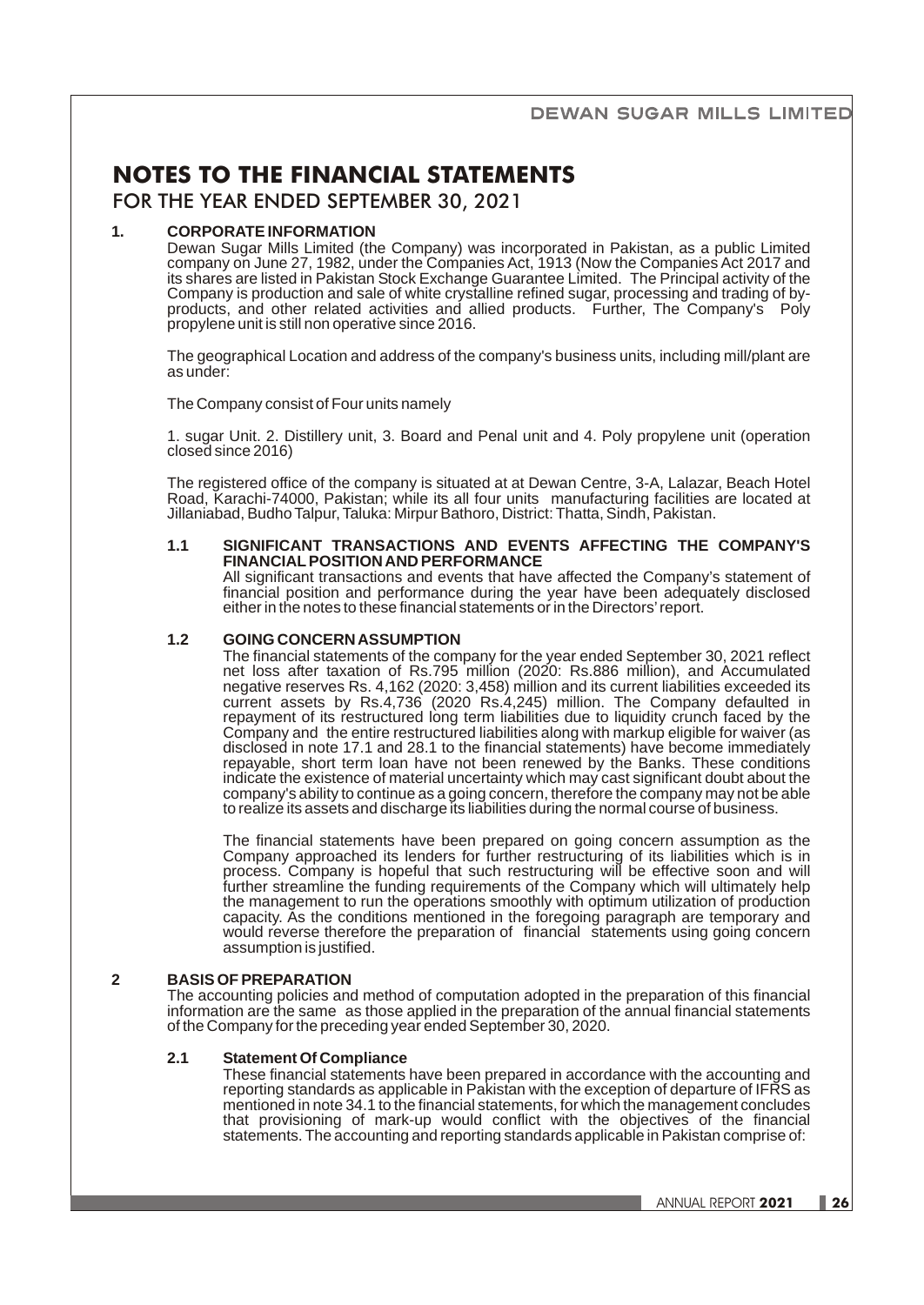a) International Financial Reporting Standard issued by the International Accounting Standards Board (IASB) as notified under the Companies Act, 2017;

Islamic Financial Reporting Standard issued by the Institute of Chartered accountants of Pakistan as are notified under the Companies Act, 2017; and

b) Provisions of and directives issued under the Companies Act, 2017.

Where provisions of and directives issued under the Companies Act, 2017 differ from the IFRS, the provisions of and directives issued under the Companies Act, 2017 have been followed.

#### **2.2 Basis of Measurement**

The financial statements have primarily been prepared under the historical cost convention without any adjustments for the effect of inflation or current values, except for the fixed assets which are on revalued amount in note 5 to the financial statements, financial assets and liabilities which are carried at their fair values. Further, accrual basis of accounting is followed except for cash flow information.

#### **2.3 STANDARDS, AMENDMENTS, INTERPRETATION AND IMPROVEMENTS APPLICABLE TO THE FINANCIAL STATEMENTS**

#### **New standards, amendments, interpretation and improvements effective during the current year**

The Company has adopted the following standards, amendments, interpretation and improvements to International Financial Reporting Standards (IFRSs) which became effective for the current year:

#### **Standards, Amendments or Interpretation**

IFRS 9 - Prepayment Features with Negative Compensation (Amendments) IFRS 14 - Regulatory Deferral Accounts

IFRS 16 - Leases

IFRS 16 - COVID 19 Related Rent Concessions (Amendments)

IAS 19 - Plan Amendment, Curtailment or Settlement (Amendments)

IAS 28 - Long-term Interests in Associates and Joint Ventures (Amendments) IFRIC 23 - Uncertainty over income tax treatments

#### **Improvements to Accounting Standards Issued by the IASB (2015-2017 cycle)**

IFRS 3 - Business Combinations - Previously held Interests in a joint operation IFRS 11 - Joint Arrangements - Previously held Interests in a joint operation IAS 12 - Income Taxes - Income tax consequences of payments on financial instruments classified as equity

IAS 23 - Borrowing Costs - Borrowing costs eligible for capitalization

The adoption of the above standards, amendments, interpretations and improvements to the accounting standards did not have any effect on the Company's financial statements except for IFRS 16. The impact of adoption of IFRS 16 and its amendments are described below:

#### **2.3.1 IFRS 16 Leases**

IFRS 16 supersedes IAS 17 Leases, IFRIC 4 Determining whether an Arrangement contains a Lease, SIC-15 Operating Leases-Incentives and SIC-27 Evaluating the Substance of Transactions Involving the Legal Form of a Lease. The standard sets out the principles for the recognition, measurement, presentation and disclosure of leases and requires lessees to account for all leases under a single note on statement of financial position model.

The Company adopted IFRS 16 using the modified retrospective approach with the date of initial application of July 01, 2019. Under this method, the standard is applied retrospectively with the cumulative effect of initially applying the standard recognized at the date of initial application. Accordingly the information presented for prior years has not been restated. The Company elected to use the transition practical expedient allowing the standard to be applied only to lease contracts that were previously identified as leases applying IAS 17 and IFRIC 4 at the date of initial application. The Company also elected to use the recognition exemptions for lease contracts that, at the commencement date, have a lease term of 12 months or less and do not contain a purchase option ('short-term leases').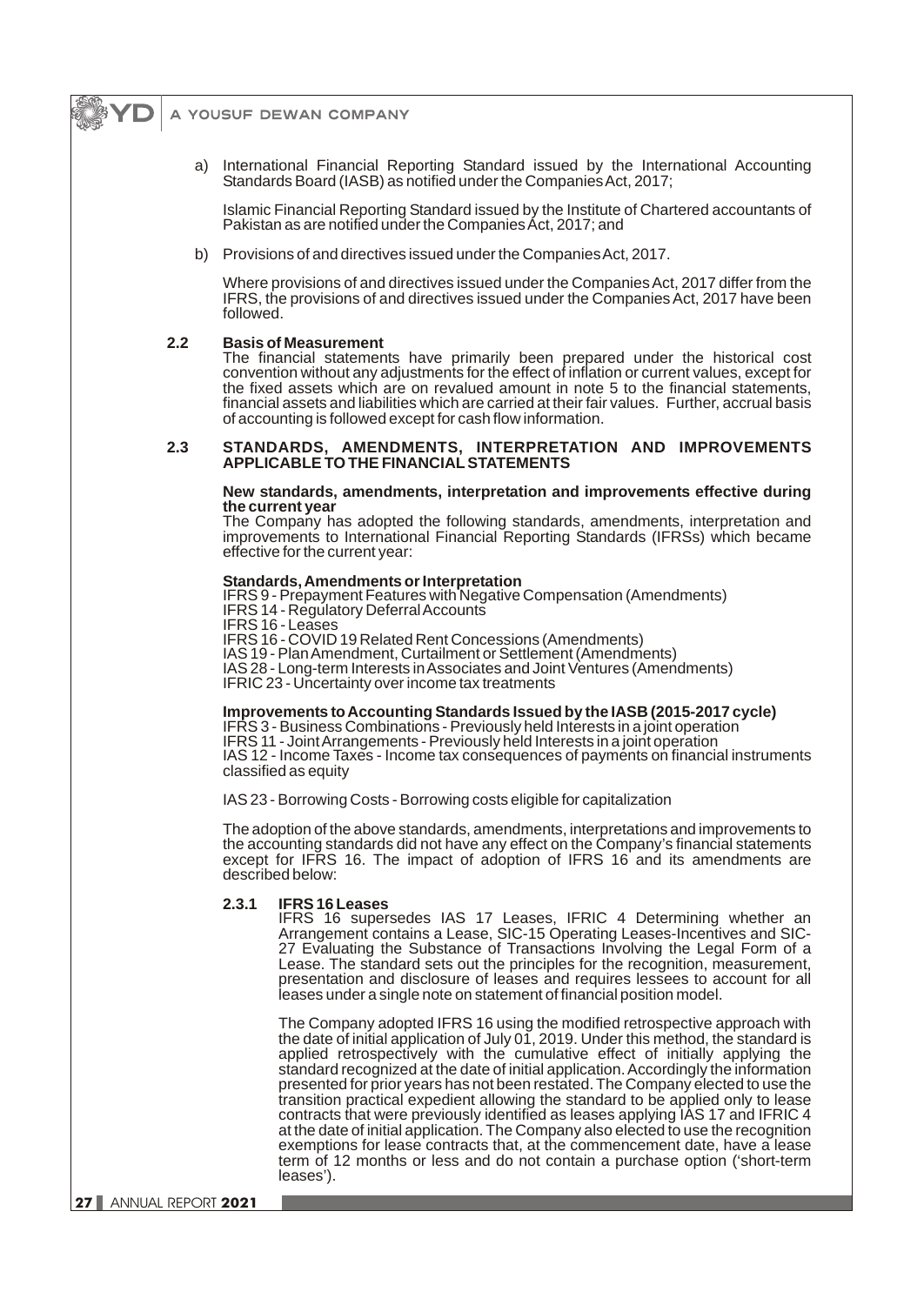Effective date

The new accounting policy in respect of leases is disclosed in note 4.1.1 & 4.5.1 to these financial statements which do not effects the financial Statement of the Company.

#### **2.4 Standards, amendments and improvements to the approved accounting standards that are not yet effective**

The following amendments and improvements to the approved accounting standards as applicable in Pakistan would be effective from the dates mentioned below against the respective amendment or improvements:

#### **Amendments or Improvement**

| IIFRS9.<br>IAS 39,                                                                                                                                                                              | (annual periods<br>beginning on or after)                   |
|-------------------------------------------------------------------------------------------------------------------------------------------------------------------------------------------------|-------------------------------------------------------------|
| IFRS 7, Interest Rate Benchmark Reform - Phase 2 (Amendment) 01 January 2021<br>IFRS4<br>and                                                                                                    |                                                             |
| IFRS <sub>16</sub><br>FRS 16 Covid-19-Related Rent Concessions beyond 30 June<br>2021 (Amendments)                                                                                              | 01 April 2021                                               |
| IFRS 3 Reference to the Conceptual Framework (Amendments)                                                                                                                                       | 01 January 2022                                             |
| IAS 16 Property, Plant and Equipment: Proceeds before<br>Intended Use (Amendments)                                                                                                              | 01 January 2022                                             |
| IAS 37 Onerous Contracts – Costs of Fulfilling a Contract<br>(Amendments)                                                                                                                       | 01 January 2022                                             |
| IAS <sub>1</sub><br>Classification of Liabilities as Current or Non-current<br>(Amendments)                                                                                                     | 01 January 2023                                             |
| Disclosure of Accounting Policies (Amendments)<br>IAS <sub>1</sub><br>IAS 8<br>Definition of Accounting Estimates (Amendments)<br>IAS 12 Deferred tax related to Assets and Liabilities arising | 01 January 2023<br>01 January 2023                          |
| from a single transaction (Amendments)                                                                                                                                                          | 01 January 2023                                             |
| IFRS 10/IAS 28 Sale or Contribution of Assets between an<br>Investor and its Associate or Joint Venture (Amendment)                                                                             | Not yet finalized                                           |
| Improvements to Accounting Standards Issued by the IASB (2018-2020 cycle)                                                                                                                       |                                                             |
|                                                                                                                                                                                                 | Effective date<br>(annual periods<br>beginning on or after) |
| IFRS 9 Financial Instruments - Fees in the '10 percent' test<br>for derecognition of financial liabilities                                                                                      | 01 January 2022                                             |
| IAS 41 Agriculture - Taxation in fair value measurements<br><b>IFRS 16Leases: Lease incentives</b>                                                                                              | 01 January 2022<br>01 January 2022                          |
| The above amondmente and improvemente are not evanted to boye any motori                                                                                                                        |                                                             |

The above amendments and improvements are not expected to have any material impact on the Company's unconsolidated financial statements in the period of initial application.

Further, the following new standards have been issued by IASB which are yet to be notified by the SECP for the purpose of applicability in Pakistan and are not expected to have any material impact on the Company's unconsolidated financial statements in the period of initial application. IASB effective date

| <b>Standard</b>    |                                                                 | <b>IASB effective date</b><br>(annual periods<br>beginning on or after) |    |
|--------------------|-----------------------------------------------------------------|-------------------------------------------------------------------------|----|
| <b>Standards</b>   | IFRS 1 First-time Adoption of International Financial Reporting | 01 January 2004                                                         |    |
| IFRS <sub>17</sub> | Insurance Contracts                                             | 01 January 2023                                                         |    |
|                    |                                                                 | ANNUAL REPORT 2021                                                      | 28 |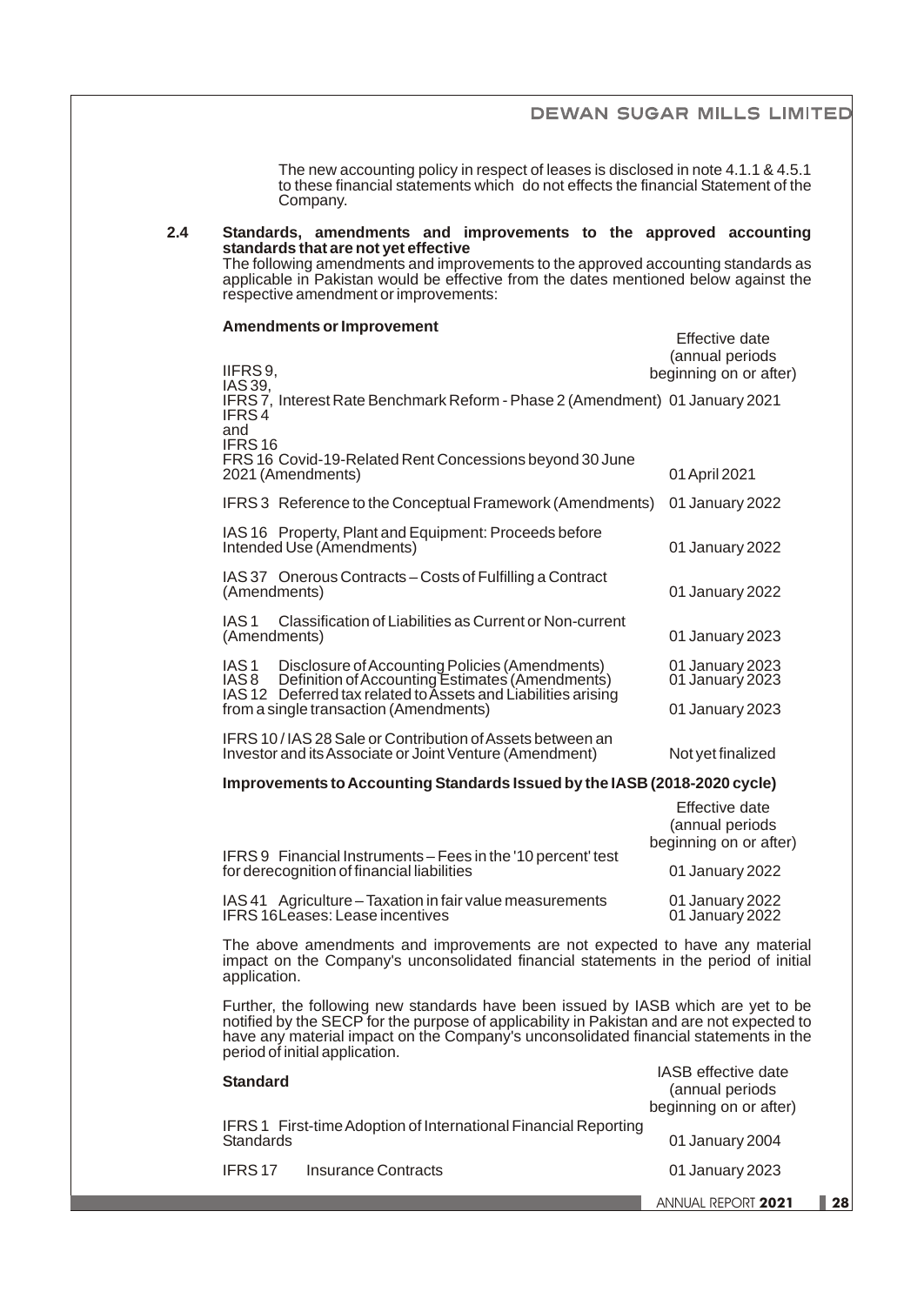#### **2.5 Significant Accounting Judgments, Estimates and Assumption**

The preparation of financial statements in conformity with approved accounting standards requires the use of certain critical accounting estimates. It also requires management to exercise its judgment in the process of applying the Company's accounting policies. Estimates and judgments are continually evaluated and are based on historic experience and other factors, including expectations of future events that are believed to be reasonable under the circumstances. Revisions to accounting estimates are recognized in the period in which the estimate is revised and in any future periods affected.

In the process of applying the Company's accounting policies, management has made the following estimates and judgments which are significant to the financial statements:

#### **2.5.1 Property, Plant and Equipment**

Estimates with respect to residual values and depreciable lives and pattern of flow of economic benefits are based on the recommendation of technical team of the Company. Further, the Company reviews the value of the assets for possible impairment on an annual basis. Any change in the estimates in future years might affect the carrying amounts of the respective items of tangible fixed assets with a corresponding affect on the depreciation charge and impairment.

#### **2.5.2 Taxation**

In making the estimates for income taxes payable by the Company, the management considers applicable tax laws and the decisions of appellate authorities on certain cases issued in past.

Deferred tax assets are recognized for all unused tax losses and credits to the extent that it is probable that taxable profit will be available against which such losses and credits can be utilized. Significant management judgment is required to determine the amount of deferred tax assets that can be recognized, based upon the likely timing and level of future taxable profits together with future tax planning strategies.

#### **2.5.3 Stock-in-trade, Stores, Spare Parts and Loose Tools**

The Company reviews the Net Realizable Value (NRV) of stock-in-trade to assess any diminution in the respective carrying values.

#### **2.5.4 Provision for Doubtful Receivables**

A provision for impairment of trade and other receivables is established when there is objective evidence that the company will not be able to collect all amounts due according to the original terms of receivables. These estimates and underlying assumptions are reviewed on an ongoing basis.

### **2.5.5 Provision for Impairment**

The company reviews carrying amount of assets annually to determine whether there is any indication of impairment. If any such indication exists, the assets recoverable amount is estimated and impairment losses are recognized in the statement of Profit or Loss.

### **3. APPROVAL OF FINANCIAL STATEMENTS**

These financial statements were resolved as approved by the Board of Directors and authorized for issue on December 29, 2021.

#### **4 SIGNIFICANT ACCOUNTING POLICIES**

The accounting policies adopted in the preparation of these financial statements are consistent with those of the previous financial year and set out below except new amendment if applicable as disclosed in note 2 and 4.1 to the financial statements.

#### **4.1 Change in Significant Accounting Policies**

The Company has adopted IFRS 16 Leases from October 1, 2019 which is effective from annual Periods beginning on or after January 1, 2019 and the Key changes to the Company's Accounting policies resulting from the adaptation of IFRS 16 are Summarizes below.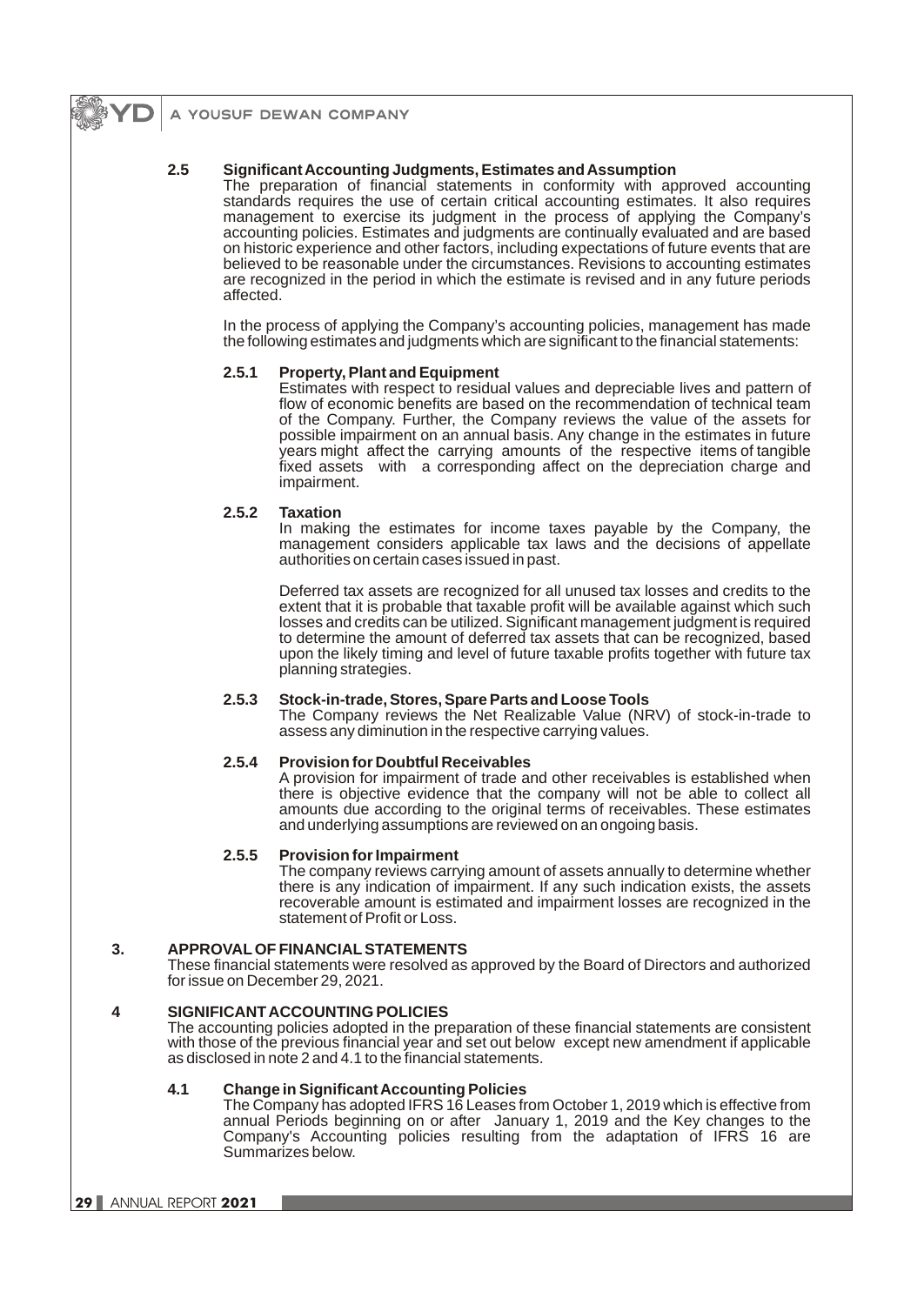## **4.1.1. IFRS 16 'Leases'**

The Company has applied IFRS 16 using the modified retrospective approach and has not restated the comparative information presented for 2019, as permitted under the specific transitional provisions in the standard.

Lease liabilities include the net present value of the following lease payments:

- Fixed payments (including in-substance fixed payments), less any lease incentives receivable;
- Variable lease payment that are based on an index or a rate;
- Amounts expected to be payable by the lessee under residual value guarantees;
- The exercise price of a purchase option if the lessee is reasonably certain to exercise that option; and
- Payments of penalties for terminating the lease, if the lease term reflects the lessee exercising that option.

The lease payments are discounted using the interest rate implicit in the lease. If that rate cannot be determined, the lessee's incremental borrowing rate is used, being the rate that the lessee would have to pay to borrow the funds necessary to obtain an asset of similar value in a similar economic environment with similar terms and conditions.

Right-of-use assets are measured at cost comprising the following:

- The amount of the initial measurement of lease liability;
- Any lease payments made at or before the commencement date less any lease incentives received;
- Any initial direct costs; and
- Restoration costs.

The company has not elected to recognize right-of-use assets and lease liabilities for short-term leases of properties that have a lease term of 12 months or less and leases of low-value assets. The Company recognizes the lease payments associated with these leases as an expense on a straight-line basis over the lease term. There is no impact of adaption of IFRS 16 in the financial statements.

## **4.2 Post Employment Benefits - Defined Benefit Plan**

The Company operated an unfunded gratuity scheme for its staff till 31 March 2007 and changed its policy for Staff retirement benefit from Gratuity to Provident Fund Scheme from April 1, 2007.

The company operated an approved defined contribution provident fund scheme for its eligible permanent employees who opted for the benefits. Equal monthly contributions are made, both by the company and the employees of the fund at the rate of 8.33% of the basic salary.

## **4.3 Trade and Other Payables**

Liabilities for trade and other payables, are carried at cost which is the fair value of the consideration to be paid in the future in respect of the goods and services received.

## **4.4 Taxation**

#### **Current Year**

Provision in respect of current year's taxation is based on the method of taxation prescribed under the Income Tax Ordinance, 2001, whereby taxable income is determined, and tax charged at the current rates of taxation after taking into account tax credits, rebates available, if any, and the income falling under the presumptive tax regime, or the minimum tax liability is determined on a whichever is higher basis, and in the event of a current or accumulated carried forward tax loss.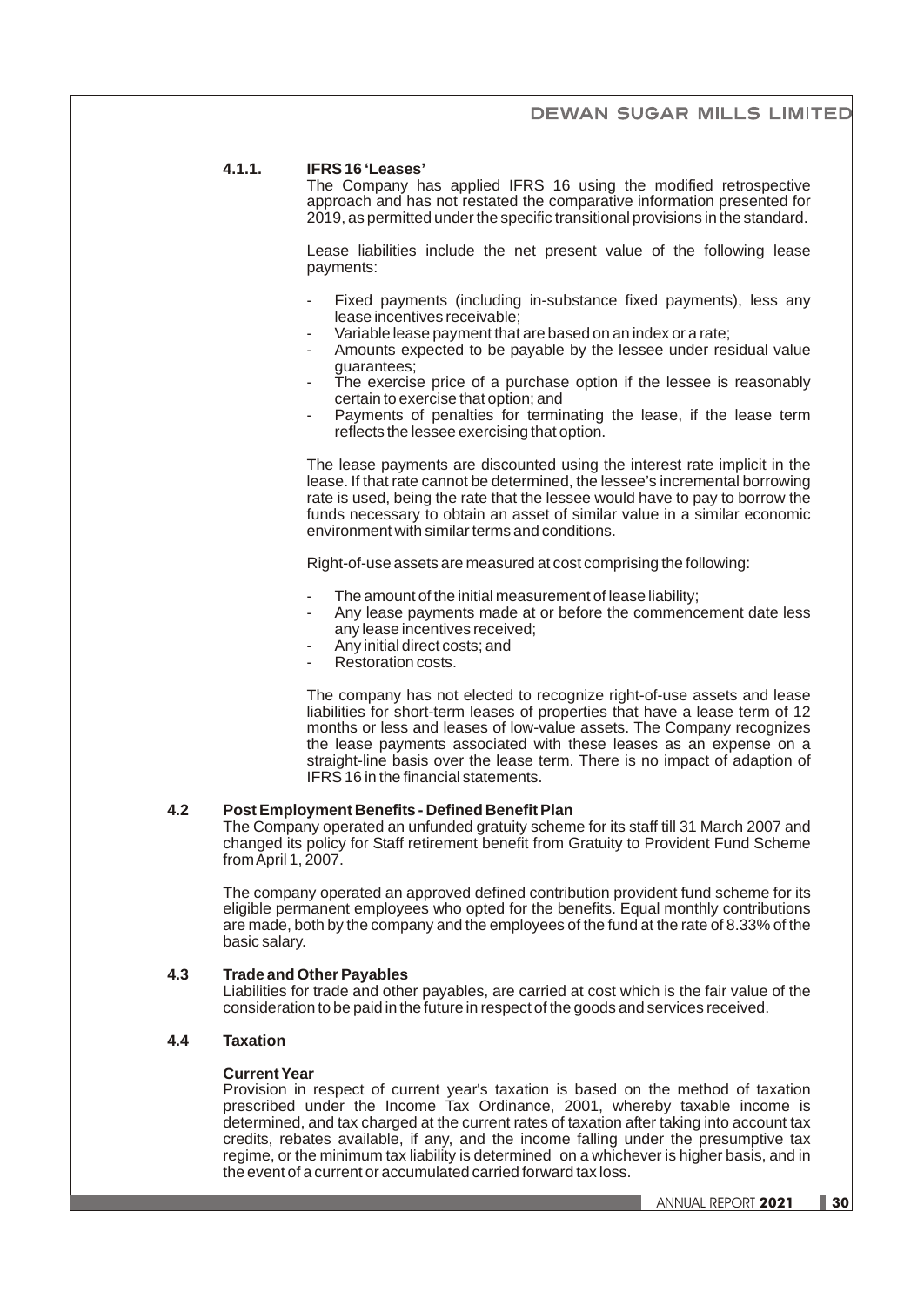#### **Deferred**

Deferred tax is provided, using the balance sheet liability method, on all temporary differences at the balance sheet date between the tax bases of assets and liabilities and their carrying amount for financial statement reporting purposes. Deferred tax assets are recognized for all deductible temporary differences to the extent that it is probable that taxable profits will be available against which the deductible temporary differences, tax credits and unused tax losses can be utilized. Deferred tax liabilities are generally recognized for all temporary taxable differences.

Deferred tax assets and liabilities are measured at the tax rates that are expected to apply when the asset is realized or the liability is settled, based on the tax rates that have been enacted or substantially enacted at the balance sheet date up to September 30, 2012.

#### **4.5 Property, Plant and Equipment**

Property, Plant and Equipment are stated at cost less accumulated depreciation and impairment losses, if any or revalued amounts; except for Free hold land which is stated at cost, and capital works in progress which are stated at cost accumulated up to the financial statement date.

#### **4.5.1 Right-of-use assets**

The Company recognizes right-of-use assets at the commencement date of the lease (i.e., the date the underlying asset is available for use). Right-ofuse assets are measured at cost, less any accumulated depreciation and impairment losses, and adjusted for any remeasurement of lease liabilities. The cost of right-of-use assets includes the amount of lease liabilities recognized, initial direct costs incurred, and lease payments made at or before the commencement date less any lease incentives received as applicable. Unless the Company is reasonably certain to obtain ownership of the leased asset at the end of the lease term, The right-of-use asset is depreciated using the method of the own assets over the shorter of the lease term and the asset's useful life . The estimated useful lives of assets are determined on the same basis as that for owned assets. In addition, the right-of-use asset is periodically reduced by impairment losses, if any.

#### **- Depreciation**

Depreciation is charged on monthly basis using the reducing balance method whereby the cost of an asset is written off over its estimated useful life. Previously the same was charged at an annual basis. Further, the rates applied are in no case less than the rates prescribed by the Central Board of Revenue. The depreciation method and useful lives of the items of property, plant and equipment are reviewed periodically and altered if circumstances or expectations have changed significantly. Any change is accounted for as a change in accounting estimate by changing the depreciation charge for the current and future periods. Depreciation is charged for the full month in the period of acquisition and is not charged for the month in which it is disposed .

Depreciation on Plant and Machinery of Board & Panel Unit, Poly Propylene Unit & Distillery Unit on unit of production method. In accordance with the IAS-16 every Company should select the method for charging depreciation that most closely reflects the expected pattern of consumption of the future economic benefits embodied in the asset. The Method is applied consistently from period to period unless there is a change in the expected pattern of consumption of those future economic benefits. The IAS further requires that such pattern of flow of economic benefits should be periodically reviewed and reassessed. Poly propylene Plant has stopped it Production since June 2016 therefore no depreciation has been charged as per company policy.

#### **- Repairs, Renewals and Maintenance**

Major repairs and renewals are capitalized . Normal repairs and maintenance are charged as expense when incurred.

#### **- Disposal / Retirement of Assets**

Gains or losses on disposal or retirement of assets are determined as the difference between the sale proceeds and the carrying amounts of these assets, and are included in the income currently. When revalued assets are sold, the relevant undepreciated surplus is transferred directly by the company to its accumulated profit / loss.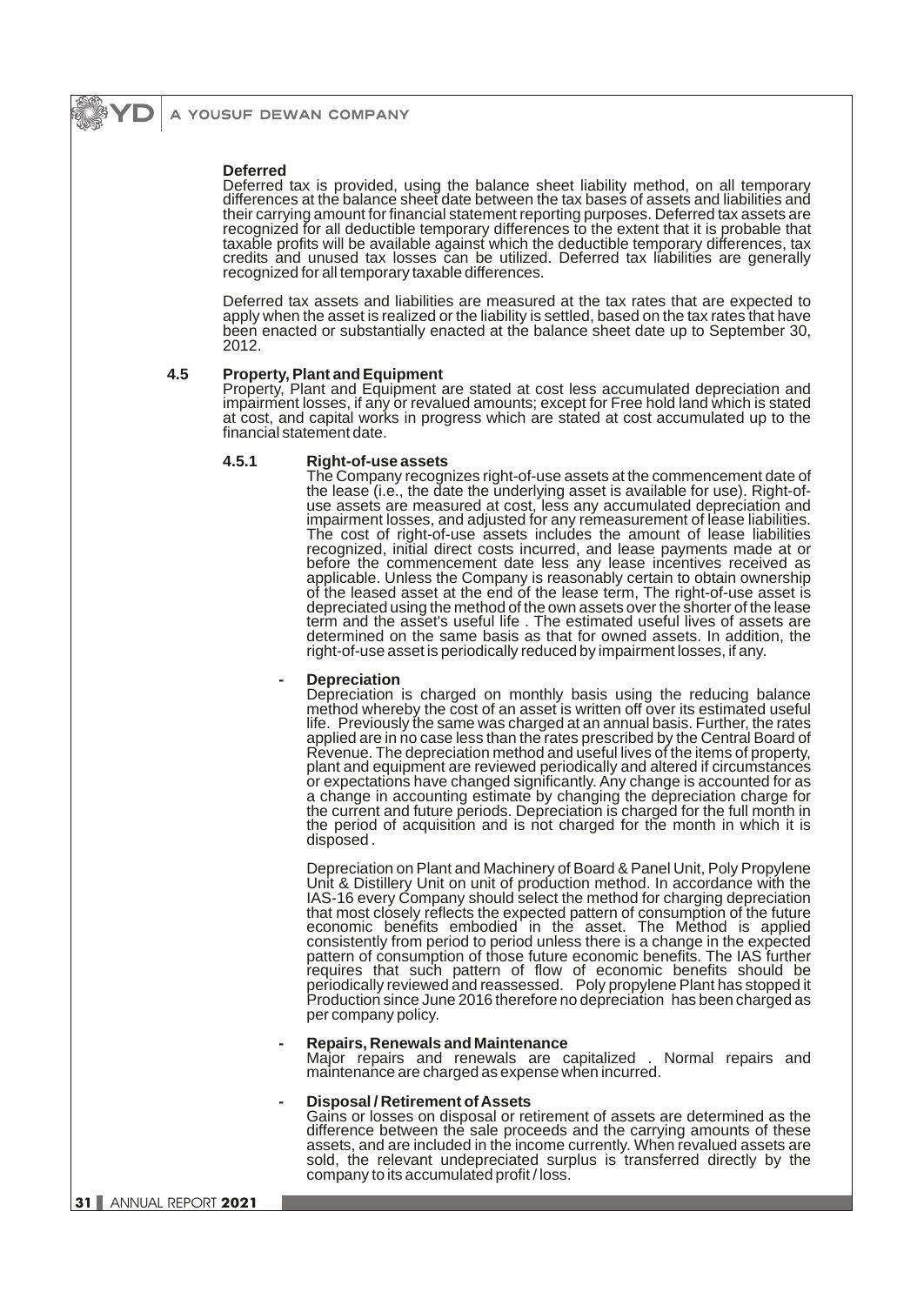**- Capital Works-in-Progress** All expenditures connected with specific assets and incurred during development, installation and construction period are carried as capital work-in-progress. These are transferred to the specific assets as and when these assets are available for commercial or intended use.

#### **- Surplus on Revaluation**

Any revaluation increase arising on the revaluation of buildings and plant and machinery is recognized in other comprehensive income and presented as a separate component of equity except to the extent that it reverses a revaluation decrease for the same asset previously recognized in profit or loss, in which case the increase is credited to profit or loss to the extent of the decrease previously charged. Any decrease in carrying amount arising on the revaluation of land, buildings and plant & machinery is charged to profit or loss to the extent that it exceeds the balance, if any, held in the surplus on revaluation relating to a previous revaluation of that asset. The surplus on revaluation to the extent of incremental depreciation charged is transferred to unappropriated profit. The surplus realized on disposal of revalued fixed assets is credited directly to retained earnings.

**-** Assets are reviewed for impairment whenever events or changes in circumstances indicate that the carrying amount of these assets may not be recoverable. Whenever the carrying amount of these assets exceed their recoverable amount, an impairment loss is recognized in the profit and loss account.

#### **4.6 Lease Liability**

Lease liabilities The Company assesses at contract inception whether a contract is, or contains, a lease, i.e. if the contract conveys the right to control the use of an identified asset for a period of time in exchange for consideration.

The Company applies a single recognition and measurement approach for all leases, except for short-term leases. The Company recognizes lease liabilities to make lease payments and right-of-use assets representing the right to use the underlying assets.

At the commencement date of the lease, the Company recognizes lease liabilities measured at the present value of lease payments to be made over the lease term. The lease payments include fixed payments (including in-substance fixed payments) less any lease incentives receivable, variable lease payments that depend on an index or a rate, and amounts expected to be paid under residual value guarantees. The lease payments also include the exercise price of a purchase option reasonably certain to be exercised by the Company and payments of penalties for terminating a lease, if the lease term reflects the Company exercising the option to terminate. The variable lease payments that do not depend on an index or a rate are recognized as expense in the period on which the event or condition that triggers the payment occurs.

In calculating the present value of lease payments, the Company uses the incremental borrowing rate at the commencement date of the lease if the interest rate implicit in the lease is not readily determinable. After the commencement date, the amount of lease liabilities is increased to reflect the accretion of interest and reduced for the lease payments made. In addition, the carrying amount of lease liabilities is remeasured if there is a modification, a change in the lease term, a change in the in-substance fixed lease payments or a change in the assessment to purchase the underlying asset."

#### **4.7 Investment in Associated Company**

Associates are entities over which the Company exercises significant influence. Investment in associates is accounted for using equity basis of accounting, under which the investment in associate is initially recognized at cost and the carrying amount is increased or decreased to recognize the Company's share of profit or loss of the associate after the date of acquisition. The Company's share of profit or loss of the associate is recognized in the Company's profit and loss account. Distributions received from associate reduce the carrying amount of the investment. Adjustments to the carrying amount are also made for changes in the Company's proportionate interest in the associate arising from changes in the associates' other comprehensive income that have not been recognized in the associate's profit or loss. The Company's share of those changes is recognized in other comprehensive income of the Company. The carrying amount of the investment is tested for impairment, by comparing its recoverable amount (higher of value in use and the fair value less costs to sell) with its carrying amount and loss, if any, is recognized in profit or loss. If the Company's share of losses of an associate equals or exceeds its interest in the associate, the Company discontinues recognizing its share of further losses.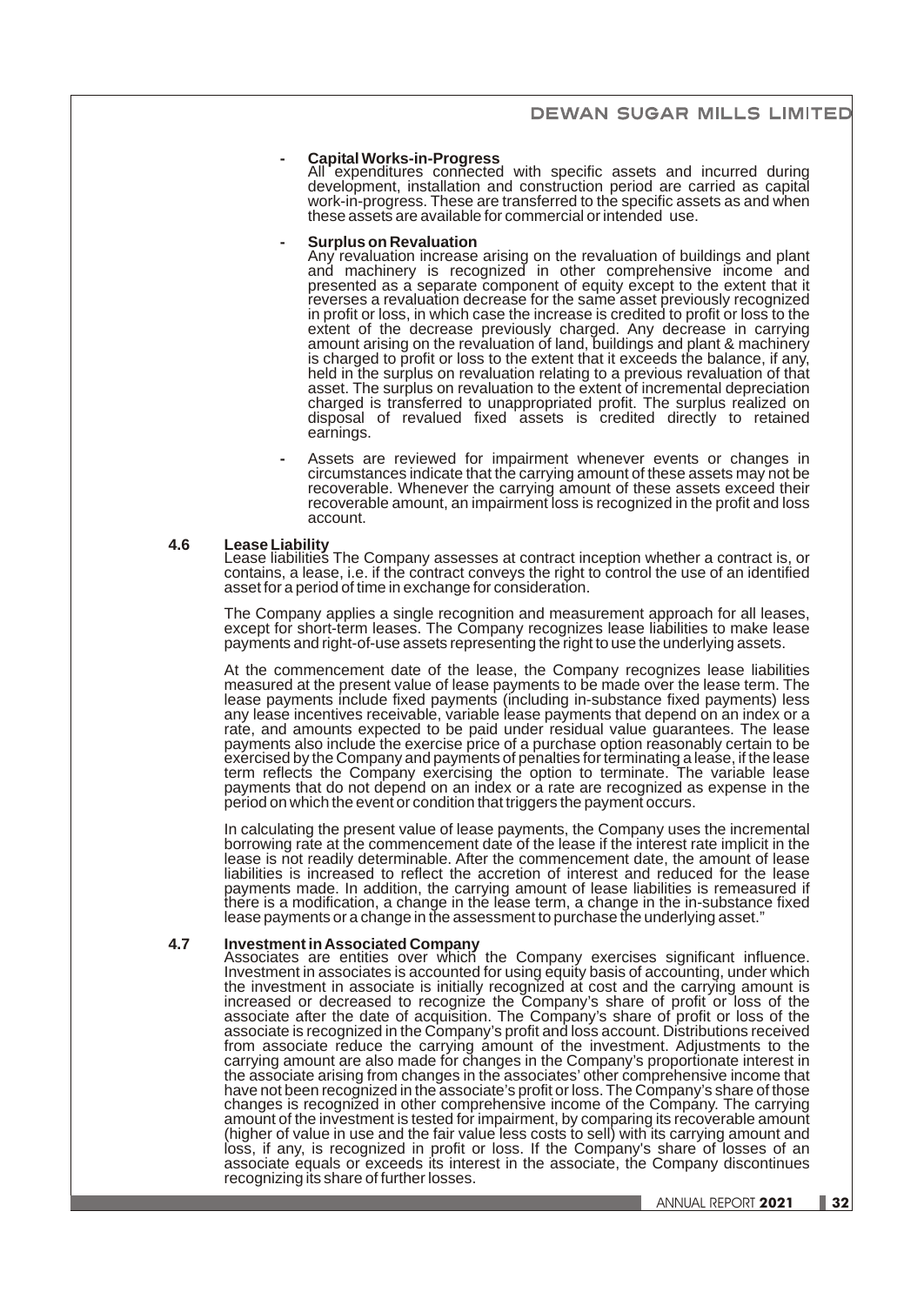#### **4.8 Stores, Spares and Loose Tools**

These are stated at the lower of cost and net realizable value. The cost of inventory is based on the weighted average cost measurement. Items in transit are stated at cost accumulated up to the date of the Statement of Financial Position.

Provision is made for any slow moving and obsolete items is determined based on the managements assessment regarding the future use ability.

Net Realizable Value signifies the estimated selling price in the ordinary course of business less costs necessarily to be incurred in order to make the sale.

#### **4.9 Stock-in-Trade**

These are valued as follows :

| <b>Raw Material</b>      | : At lower of weighted average cost and net<br>realizable value.<br>Cost of raw material and components<br>represents invoice value plus other charges<br>paid thereon.                                                                                                                    |
|--------------------------|--------------------------------------------------------------------------------------------------------------------------------------------------------------------------------------------------------------------------------------------------------------------------------------------|
| <b>Finished Goods</b>    | At lower of weighted average cost and net<br>realizable value.<br>Cost of finished goods comprises of prime<br>cost and an appropriate portion of production<br>overheads.                                                                                                                 |
| <b>Work-in-Process</b>   | At lower of weighted average cost and net<br>realizable value.<br>Weighted average cost comprises of the cost<br>of raw materials only. Conversion costs are<br>not included as these are insignificant.                                                                                   |
| <b>Stock in Transit</b>  | At cost plus direct expenses accumulated up<br>to the balance sheet date.                                                                                                                                                                                                                  |
| Molasses                 | Cost in relation to Stock of molasses held by<br>distillery acquired from out side sugar mills is<br>valued at lower of weighted average cost and<br>net realizable value where as the molasses<br>transferred by the mill to distillery are valued<br>on the basis mentioned in note 4.10 |
| Stock at Fair Price Shop | At cost calculated on the first-in-first-out<br>method of valuation.                                                                                                                                                                                                                       |
| Packing Material         | At lower of weighted average cost and net<br>realizable value.                                                                                                                                                                                                                             |

Net Realizable Value signifies the estimated selling price in the ordinary course of business less costs necessarily to be incurred in order to make the sale.

#### **4.10 Inter Segment Transfer**

Transfer between business segment are recorded at net realizable value.

#### **4.11 Trade Debts and Other Receivables**

Trade and other receivables are recognized initially at their transaction price and subsequently measured at amortized cost less loss allowances. These assets are written off when there is no reasonable expectation od recovery. The Company applies IFRS -9 simplified approach for measuring expected credit loss(ECL) on trade receivables at an amount equal to life time credit loss. The ECL on trade receivables are calculated based on actual credit loss experience over the last year on the total balance of non -credit impaired trade receivables.

#### **4.12 Foreign Currency Translation and Hedging**

Transactions in foreign currencies are initially recorded using the rates of exchange ruling at the date of transaction. Monetary assets and liabilities in foreign currencies are translated into Rupees at the exchange rates prevailing on the balance sheet date. In order to hedge its exposure to foreign exchange risks, the company, at times, enters into forward exchange contracts. Such transactions are translated at contracted rates. Exchange differences on translating of foreign currency are charged to the current period Profit and Loss Account.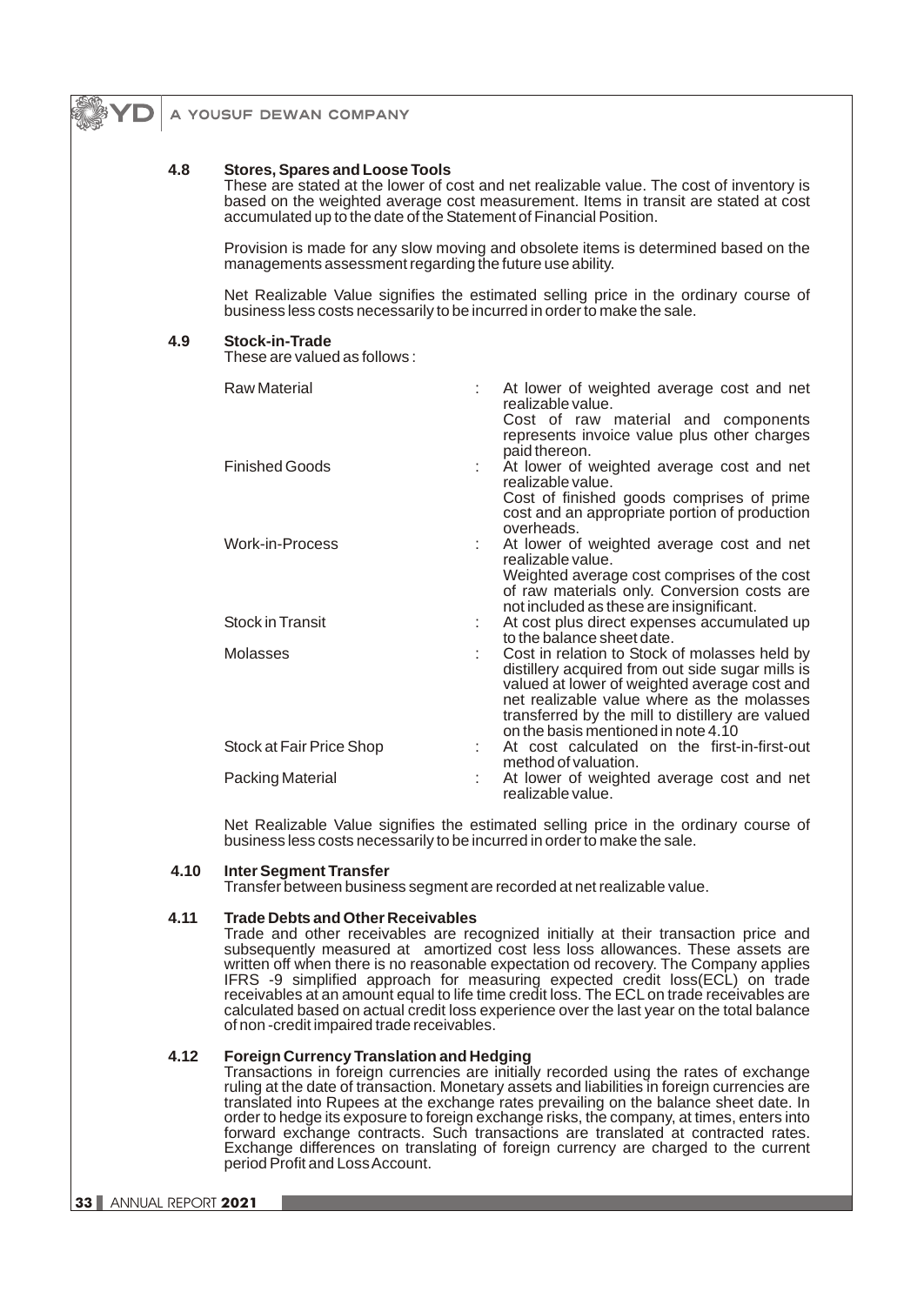### **4.13 Revenue Recognition**

Revenue from sale of goods is recognized at the point of time when the performance obligations arising from contract with customer is satisfied and the amount of revenue that it expects to be entitled to can be determined and when the customer obtains control of the goods being when the delivery order is issued to the customer provided that the goods have been identified separately as belonging to the customer, the goods are ready for physical transfer to the customer and the Company does not have the ability to use the goods or direct it to another customer.

Revenue is measured based on the consideration specified in a contract with a customer and excludes amounts collected on behalf of third parties, Revenue is disclosed net of returns, discounts and other allowances. Revenue comprise the fair value of the consideration received or receivable on the following basis:

Sales recognized as revenue when goods are delivered and invoiced.

Dividend income is recognized on the basis of declaration by the investee company.

Export sales are recorded when shipped.

Rebate on export sales is recognized in the period in which the related export sales revenue is recognized unless there exist any specific facts and circumstances which indicate that receipt of the rebate amount from the government is uncertain. In that case, the rebate income is recognized when it is realized.

Return on bank deposits is recognized on a time proportion basis on the principal amount outstanding and at the rate applicable.

Unrealized gains / loss arising on re-measurement of investments classified as "financial assets at fair value though "profit or loss" are included in the profit and loss account in the period in which these arise.

Realized capital gains / loss on sale of investments are recognized in the profit and loss account at the time of sale.

## **4.14 Borrowing Cost**

Borrowing cost directly attributable to the acquisition, construction or production of qualifying assets, which are assets that necessarily take a substantial period of time to get ready for their intended use, are added to the cost of those assets until such time the assets are ready for their intended use. All other borrowing costs are charged to income in the period in which they are incurred.

#### **4.15 Provisions**

A provision is recognized in the balance sheet when the company has a legal or constructive obligation, and, as a result of past event, it is probable that an outflow of resources embodying economic benefits will be required to settle the obligation, and that a reliable estimate can be made for the amount of this obligation. Provisions are reviewed at each balance sheet date and adjusted to reflect the current best estimate.

#### **4.16 Cash and Cash Equivalents**

For the purpose of the cash flow statement, cash and cash equivalents comprise cash and bank balances.

#### **4.17 Impairment of Assets**

The carrying amounts of the assets are reviewed for impairment whenever events or changes in circumstances indicate that the carrying amount may not be recoverable. An impairment loss is recognized whenever the carrying amount of an asset exceeds its recoverable amount, whereby the asset is written down to the recoverable amount and the impairment loss is recognized in the profit and loss account. The recoverable amount of property, plant and equipment is the greater of the net selling price and its value in use.

#### **4.18 Related Party Transactions and Transfer Pricing**

All transactions with related parties are carried out by the company at arm's length prices, and the transfer price is determined in accordance with the methods prescribed under the Companies Act 2017, and as approved by the board of directors of the company.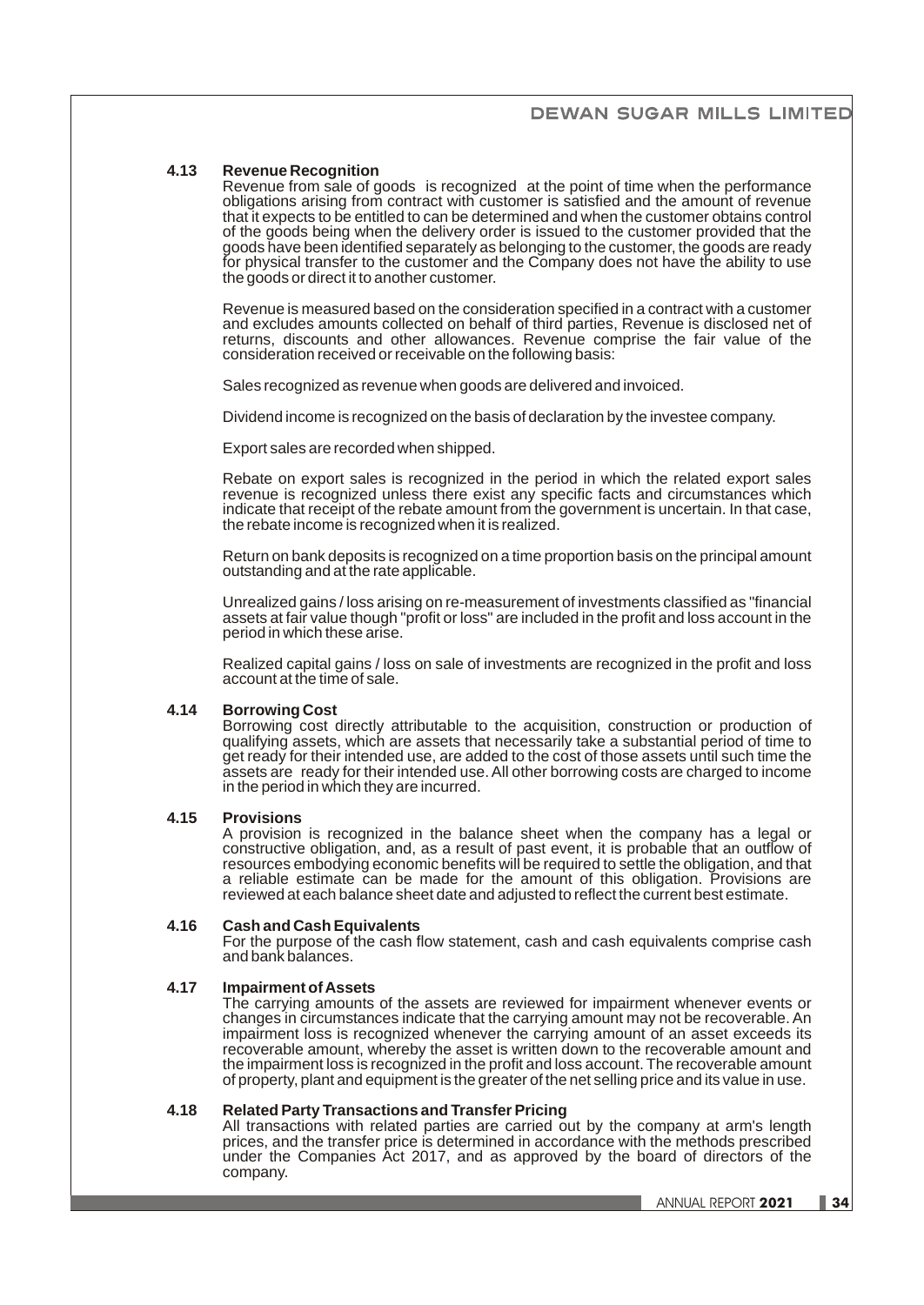#### **4.19 Loans, Advances and Other Receivables**

Loans, advances and other receivables are recognized initially at cost, subsequently, stated at cost less estimates made for any doubt full receivables based on a review of all outstanding amounts at the reporting date. Balances considered bad and irrecoverable are written off when identified.

#### **4.20 Short Term and Long Term Loans**

Short Term and Long Term Loans are recognized initially at cost, and subsequently at their amortized/ residual cost.

#### **4.21 Business Segments**

Business segments are distinguishable components of the company that are engaged in providing an individual product or a group of related products and that is subject to risk and returns that are different from those of other business segments. The business segments of the company are located in the same geographical location.

The assets of a segment include all operating assets used by a segment and consists principally of receivables, inventories and property, plant and equipment, net of allowances and provisions, if any. Segment liabilities include all operating liabilities consisting principally of deferred liabilities, other payables and accrued liabilities. The carrying amount of identifiable assets and liabilities are directly attributed to respective segments. The carrying amount of jointly used assets and liabilities of sugar and allied segments are classified as unallocated assets and liabilities. Inter-segment transfers are effected at cost to the transferring department. All identifiable expenses are directly attributed to the respective segments.

#### **4.22 Intangible Assets**

Computer software costs that are directly associated with the computer and computer controlled machines which cannot operate without the related specific software, are included in the costs of the respective assets. Software which are not an integral part of the related hardware are classified as intangible assets.

## **4.23 Financial Instruments**

#### **a Initial Recognition**

All financial assets and liabilities are initially measured at cost which is the fair value of the consideration given or received. These are subsequently measured at fair value, amortized cost or cost as the case may be.

## **b i) Classification of Financial Assets**

The Company classifies its financial instruments in the following categories:

- at fair value through profit and loss ("FVTPL"),
- at fair value through other comprehensive income ("FVTOCI"), or
- at amortized cost.

The Company determines the classification of financial assets at initial recognition. The classification of instruments (other than equity instruments) is driven by the Company's business model for managing the financial assets and their contractual cash flow characteristics.

Financial assets that meet the following conditions are subsequently measured at amortized cost:

- the financial asset is held within a business model whose objective is to hold financial assets in order to collect contractual cash flows; and
- the contractual terms of the financial asset give rise on specified dates to cash flows that are solely payments of principal and interest on the principal amount outstanding.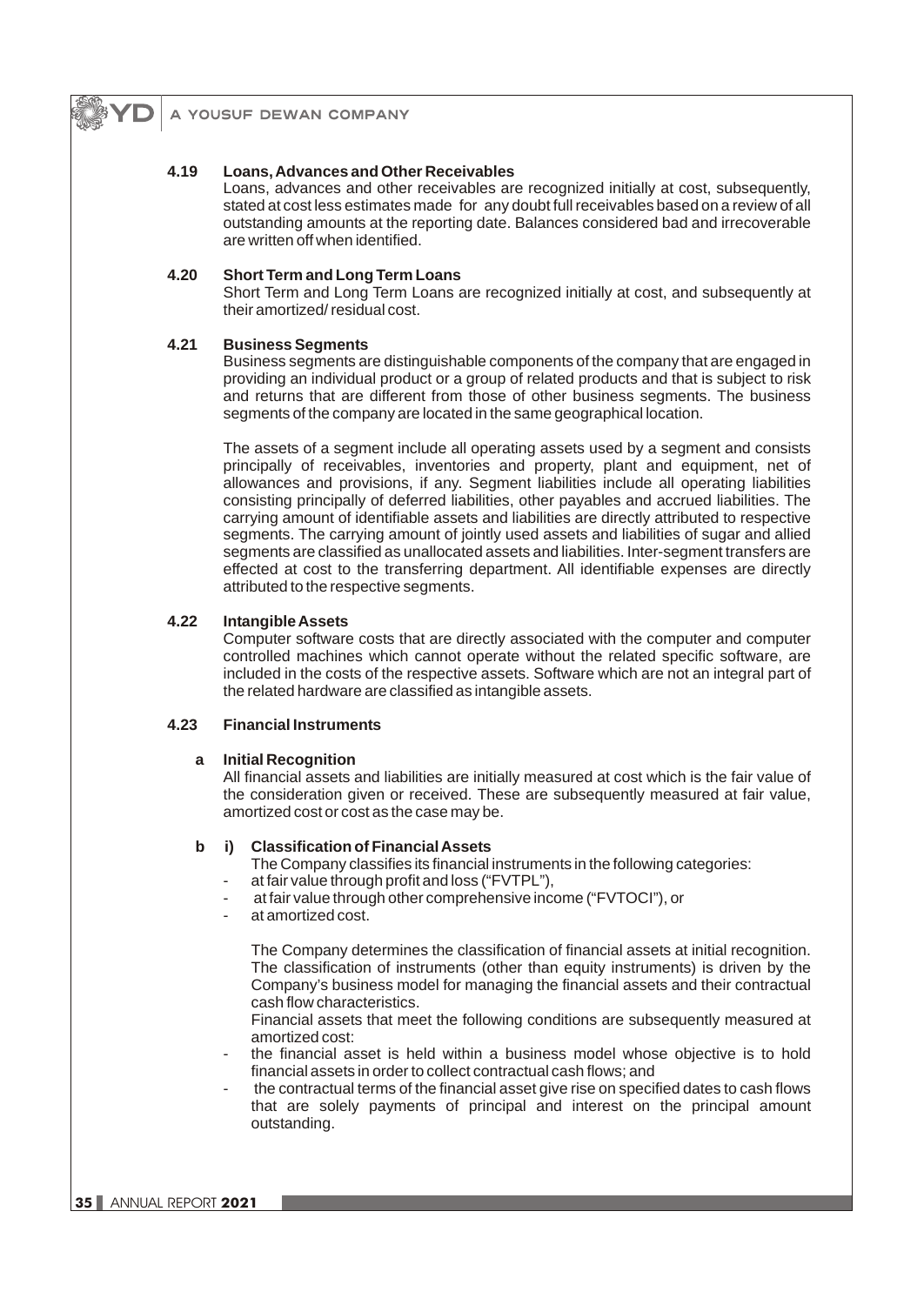Financial assets that meet the following conditions are subsequently measured at FVTOCI:

- the financial asset is held within a business model whose objective is achieved by both collecting contractual cash flows and selling the financial assets; and
- the contractual terms of the financial asset give rise on specified dates to cash flows that are solely payments of principal and interest on the principal amount outstanding.

By default, all other financial assets are subsequently measured at FVTPL.

### **ii) Classification of Financial Liabilities**

- The Company classifies its financial liabilities in the following categories:
- at fair value through profit and loss ("FVTPL"), or
- at amortized cost.

Financial liabilities are measured at amortized cost, unless they are required to be measured at FVTPL (such as 'instruments held for trading or derivatives) or the Company has opted to measure them at FVTPL.

## **c) Subsequent Measurement**

## **i) Financial Assets at FVTOCI**

Elected investments in equity instruments at FVTOCI are initially recognized at fair value plus transaction costs. Subsequently, they are measured at fair value, with gains or losses arising from changes in fair value recognized in other comprehensive income(loss).

#### **ii) Financial Assets and Liabilities at Amortized Cost**

Financial assets and liabilities at amortized cost are initially recognized at fair value, and subsequently carried at amortized cost, and in the case of financial assets, less any impairment.

#### **iii) Financial Assets and Liabilities at FVTPL**

Financial assets and liabilities carried at FVTPL are initially recorded at fair value and transaction costs are expensed in the statement of profit or loss and other comprehensive income. Realized and unrealized gains and losses arising from changes in the fair value of the financial assets and liabilities held at FVTPL are included in the statement of profit or loss and other comprehensive income in the period in which they arise. Where management has opted to recognize a financial liability at FVTPL, any changes associated with the Company's own credit risk will be recognized in other comprehensive income / (loss). Currently, there are no financial liabilities designated at FVTPL.

#### **d) Impairment of Financial Assets at Amortized Cost**

The Company recognizes a loss allowance for expected credit losses on financial assets that are measured at amortized cost as more fully explained in note 4.

#### **e) Derecognition**

#### **i) Financial Assets**

The Company derecognizes financial assets only when the contractual rights to cash flows from the financial assets expire or when it transfers the financial assets and substantially all the associated risks and rewards of ownership to another entity. On derecognition of a financial asset measured at amortized cost, the difference between the asset's carrying value and the sum of the consideration received and receivable is recognized in profit or loss. In addition, on derecognition of an investment in a debt instrument classified as at FVTOCI, the cumulative gain or loss previously accumulated in the investments revaluation reserve is reclassified to profit or loss. In contrast, on derecognition of an investment in equity instrument which the Company has elected on initial recognition to measure at FVTOCI, the cumulative gain or loss previously accumulated in the investments revaluation reserve is not reclassified to profit or loss, but is transferred to statement of changes in equity.

#### **ii) Financial Liabilities**

The Company derecognizes financial liabilities only when its obligations under the financial liabilities are discharged, cancelled or expired. The difference between the carrying amount of the financial liability derecognized and the consideration paid and payable, including any non-cash assets transferred or liabilities assumed, is recognized in the statement of profit or loss and other comprehensive income.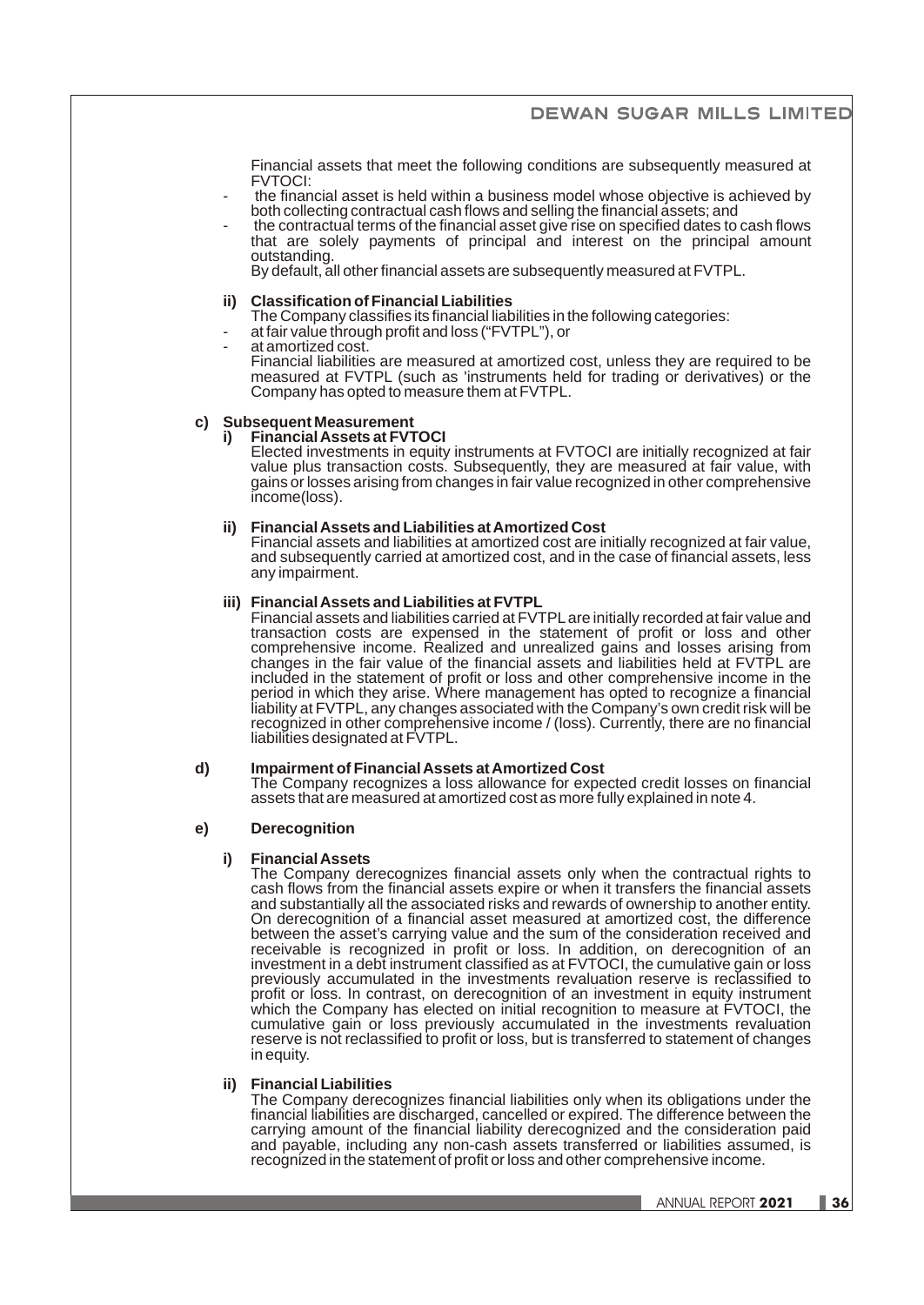#### **4.24 Offsetting of Financial Assets and Financial Liabilities**

Financial assets and liabilities are off-set and the net amount is reported in the statement of financial position if the Company has a legal right to set off the transaction and also intends either to settle on a net basis or to realize the asset and settle the liability simultaneously.

## **4.25 Proposed Dividends And Transfer or Between Reserves**

Dividend declared and transfers between reserves made subsequent to the reporting date are considered as non-adjusting events and are recognized in the financial statements in the period in which such dividends are declared or transfers are made.

#### **4.26 Expenses**

All expenses are recognized in the Statement of Profit or loss and other Comprehensive income on accrual Basis.

| <b>PROPERTY, PLANT &amp; EQUIPMENT</b>  |     | 2021<br>(Rupees) | 2020          |
|-----------------------------------------|-----|------------------|---------------|
| Operating Property, Plant and Equipment | 5.1 | 6,866,132,539    | 4,612,687,259 |
| Capital work -in-progress               | 5.2 |                  | 172,715,493   |
|                                         |     | 6,866,132,539    | 4,785,402,752 |

## **5.1 Operating Property, Plant and Equipment**

|                                                        | COST                 |                               |                        |                        |                          | <b>DEPRECIATION</b>  |                           |                        | <b>Written Down</b>          |
|--------------------------------------------------------|----------------------|-------------------------------|------------------------|------------------------|--------------------------|----------------------|---------------------------|------------------------|------------------------------|
| <b>PARTICULARS</b>                                     | As at<br>October 01. | <b>Additions/Tran</b><br>sfer | <b>SURPLUS</b><br>ON   | As at<br>September 30, | Ratel<br>$\%$            | As at<br>October 01. | For the                   | As at<br>September 30. | Value as at<br>September 30, |
|                                                        | 2020                 | (Disposals)/                  | <b>REVALUATI</b><br>ON | 2021                   |                          | 2020                 | year /<br>(Adjustment)    | 2021                   | 2021                         |
| Free Hold Land                                         | 142,650,000          |                               | 49,590,000             | 192,240,000            | $\overline{\phantom{a}}$ |                      |                           | $\qquad \qquad \cdots$ | 192,240,000                  |
| Factory Building on<br>Free Hold Land                  | 1,277,541,207        | 65,834,762                    | 196,642,649            | 1,540,018,618          | 10                       | 716,476,210          | 55,237,253                | 771,713,464            | 768,305,155                  |
| Labour Quarters on<br>Free Hold Land                   | 494,262,950          | $\qquad \qquad \cdots$        | 56,698,067             | 550,961,017            | 25                       | 423.862.443          | 15,717,142                | 439,579,585            | 111,381,432                  |
| Plant and Machinery<br>Owned<br>Right of use of assets | 7,442,866,532        | 123,644,894<br>100,000,000    | 2,118,313,170          | 9.784.824.596          | 10                       | 3,724,544,908        | 278,064,371<br>44,006,524 | 4,046,615,803          | 5,738,208,793                |
| Leased                                                 | 100,000,000          | (100,000,000)                 | --                     |                        | 10                       | 41, 142, 143         | 2,864,379<br>(44,006,522) |                        |                              |
| Furniture and Fixtures                                 | 57.314.206           | $\qquad \qquad \cdots$        | --                     | 57,314,206             | 10                       | 43.567.269           | 1,313,404                 | 44,880,673             | 12,433,533                   |
| Office Equipment                                       | 83.090.642           | 1,564,600                     |                        | 84,655,242             | 10                       | 49,007,219           | 3,320,498                 | 52,327,717             | 32,327,525                   |
| Vehicles                                               | 172, 146, 133        | 164,500                       | --                     | 172,310,633            | 20                       | 158,584,219          | 2,490,313                 | 161,074,532            | 11,236,101                   |
| 2021                                                   | 9,769,871,670        | 191,208,756                   | 2,421,243,886          | 12.382.324.312         |                          | 5,157,184,411        | 359,007,362               | 5,516,191,773          | 6,866,132,539                |

|                                       | COST                 |                               |                                          |                        |               | <b>DEPRECIATION</b>  | <b>Written Down</b> |                        |                              |
|---------------------------------------|----------------------|-------------------------------|------------------------------------------|------------------------|---------------|----------------------|---------------------|------------------------|------------------------------|
| <b>PARTICULARS</b>                    | As at<br>October 01, | <b>Additions/Tran</b><br>sfer | <b>SURPLUS</b><br>ON<br><b>REVALUATI</b> | As at<br>September 30, | Ratel<br>$\%$ | As at<br>October 01, | For the<br>year /   | As at<br>September 30, | Value as at<br>September 30, |
|                                       | 2019                 | (Disposals)/                  | ON                                       | 2020                   |               | 2019                 | (Adjustment)        | 2020                   | 2020                         |
| Free Hold Land                        | 142,650,000          |                               |                                          | 142,650,000            | ٠.            |                      |                     | ۰.                     | 142,650,000                  |
| Factory Building on<br>Free Hold Land | 1,261,556,023        | 15,985,184                    | --                                       | 1,277,541,207          | 10            | 657,887,393          | 58,588,817          | 716.476.210            | 561,064,997                  |
| Labour Quarters on<br>Free Hold Land  | 494,262,950          | $\sim$                        | ۰.                                       | 494,262,950            | 25            | 403,627,867          | 20,234,576          | 423,862,443            | 70,400,507                   |
| Plant and Machinery<br>Owned          | 7,442,866,532        | ٠.                            | ۰.                                       | 7,442,866,532          | 10            | 3,457,561,991        | 266,982,917         | 3,724,544,908          | 3,718,321,624                |
| Right of use of assets                |                      |                               |                                          |                        |               |                      |                     |                        |                              |
| Leased                                | 100,000,000          | ٠.                            | ۰.                                       | 100,000,000            | 10            | 38,461,320           | 2,680,823           | 41, 142, 143           | 58,857,857                   |
| Furniture and Fixtures                | 56,985,206           | 329,000                       | --                                       | 57,314,206             | 10            | 42,124,066           | 1,443,203           | 43,567,269             | 13,746,937                   |
| Office Equipment                      | 63.198.676           | 19.891.966                    | ۰.                                       | 83,090,642             | 10            | 46,366,319           | 2.640.900           | 49,007,219             | 34,083,423                   |
| Vehicles                              | 172,099,633          | 46,500                        | ۰.                                       | 172,146,133            | 20            | 155.553.631          | 3,030,588           | 158.584.219            | 13,561,914                   |
| 2020                                  | 9,733,619,019        | 36,252,650                    | --                                       | 9,769,871,670          |               | 4,801,582,588        | 355,601,829         | 5, 157, 184, 412       | 4,612,687,259                |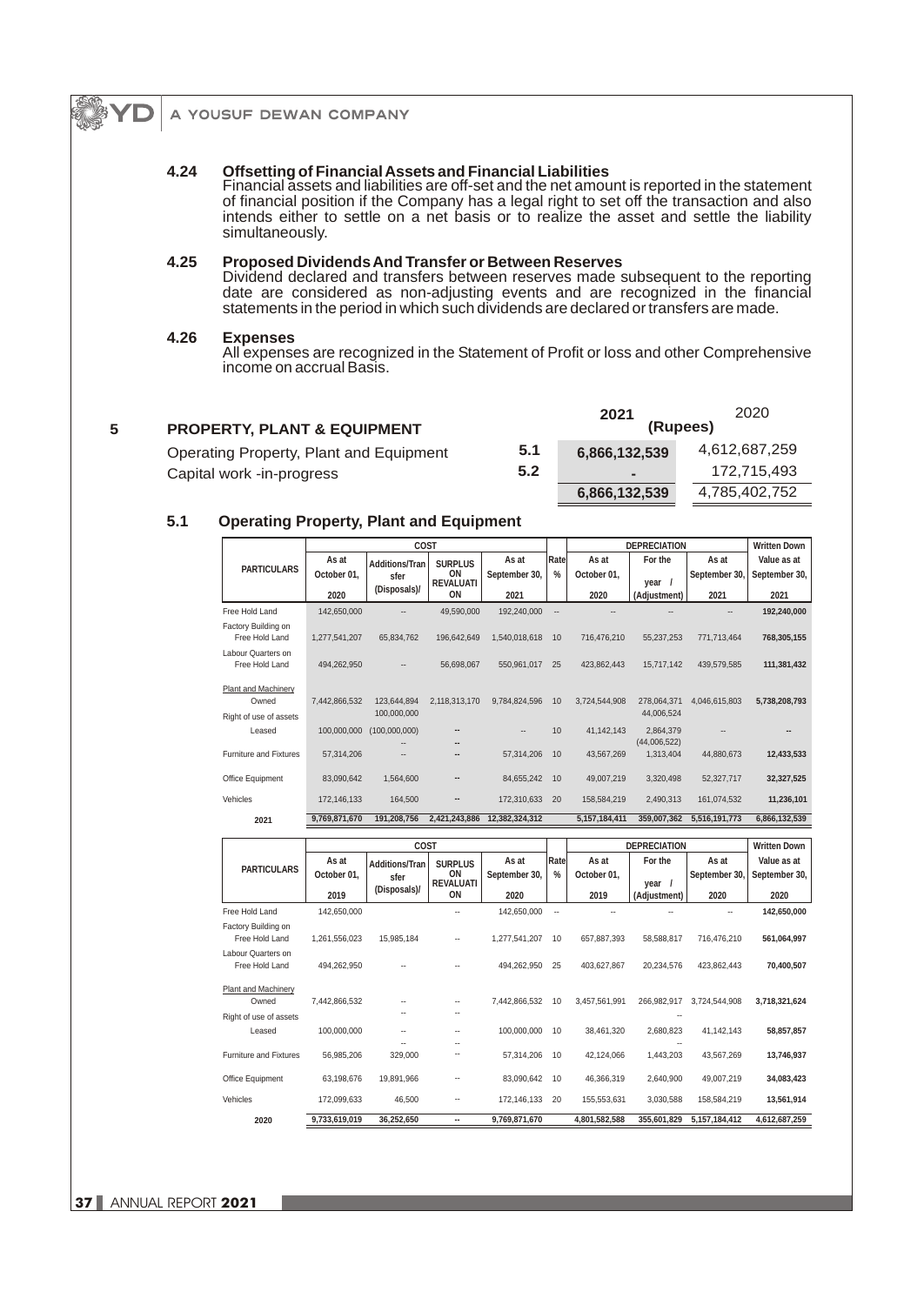|                                            | 2021        | 2020        |
|--------------------------------------------|-------------|-------------|
| Cost of Sales                              |             | (Rupees)    |
| Sugar Unit                                 | 221,698,681 | 245,408,421 |
| Polypropylene Unit                         | 4,076,018   | 4,508,048   |
| Board and Panel Unit                       | 9,850,162   | 8,452,785   |
| <b>Distillery Unit</b>                     | 118,709,505 | 91,633,180  |
| <b>Administrative and General Expenses</b> |             |             |
| Sugar Unit                                 | 2,156,812   | 2,459,400   |
| Polypropylene Unit                         | 95,413      | 106,958     |
| <b>Board and Panel Unit</b>                | 92,933      | 103,195     |
| <b>Distillery Unit</b>                     | 2,327,836   | 2,929,842   |
|                                            | 359,007,360 | 355,601,829 |

**5.1a** The segment and category wise allocation of depreciation is as follows:

**5.1b** The Company revalued its Factory Building, Free hold land and Plant and Machinery which arises amounting to Rs.2.421 Billion on 30th September 2021 with a independent valuer M/s. Anderson 103, Ist Floor 16-C Rahat Commercial DHA Phase VI, Karachi. Valuation made on basis of Direct Method i-e. Physical inspection and allocating approximate fair value as per the inquiries conducted by the valuer from different sources and experience of such assignments. Forced sale value of these revalued assets as per report is 4.767 billion. Had there been no such revaluation made by the Company, the written down values of these assets would have been as under:

| Free Hold Land                    | 50,612,532    | 50,612,532    |
|-----------------------------------|---------------|---------------|
| Factory building on freehold land | 156,640,143   | 101.832.909   |
| Labour quarters on freehold land  | 899.132       | 1.157.562     |
| <b>Plant and Machinery</b>        | 1,261,477,240 | 1,163,631,341 |
|                                   | 1,469,629,047 | 1,317,234,344 |

**5.1c** Freehold land represents 320 Acres and 16 ghuntas situated at jilaniabad, Budhu Talpur, District Sujawal. The value of Freehold land is Rs.192.240 million(2020 Rs.142.650 million).

|   | 5.2                                                    | <b>Capital Work-in-Progress</b><br><b>Additions during the year</b> |                                         | 172,715,493     | 188,597,688 |             |
|---|--------------------------------------------------------|---------------------------------------------------------------------|-----------------------------------------|-----------------|-------------|-------------|
|   |                                                        |                                                                     |                                         | 16,764,163      | 12,611,545  |             |
|   |                                                        |                                                                     |                                         |                 | 189,479,656 | 201,209,233 |
|   |                                                        |                                                                     | <b>Less: Transfer to Fixed assets</b>   |                 | 189,479,656 | 28,493,740  |
|   |                                                        |                                                                     |                                         | 5.2.1           |             | 172,715,493 |
|   |                                                        | 5.2.1                                                               | Break up are as follows                 |                 |             |             |
|   |                                                        |                                                                     | Civil Work                              |                 | --          | 62,259,725  |
|   |                                                        |                                                                     | <b>Plant and Machinery</b>              |                 | --          | 110,455,768 |
|   |                                                        |                                                                     |                                         |                 | --          | 172,715,493 |
| 6 |                                                        |                                                                     | <b>STORES, SPARES &amp; LOOSE TOOLS</b> |                 |             |             |
|   | <b>Stores</b>                                          |                                                                     |                                         |                 | 241,037,307 | 265,791,388 |
|   | <b>Spares</b>                                          |                                                                     |                                         |                 | 60,259,327  | 66,447,847  |
|   |                                                        |                                                                     |                                         |                 | 301,296,634 | 332,239,235 |
|   | Less: Provision for obsolescence and slow moving items |                                                                     | (146,314,664)                           | (136, 396, 462) |             |             |
|   |                                                        |                                                                     |                                         |                 | 154,981,970 | 195,842,773 |
|   |                                                        |                                                                     |                                         |                 |             |             |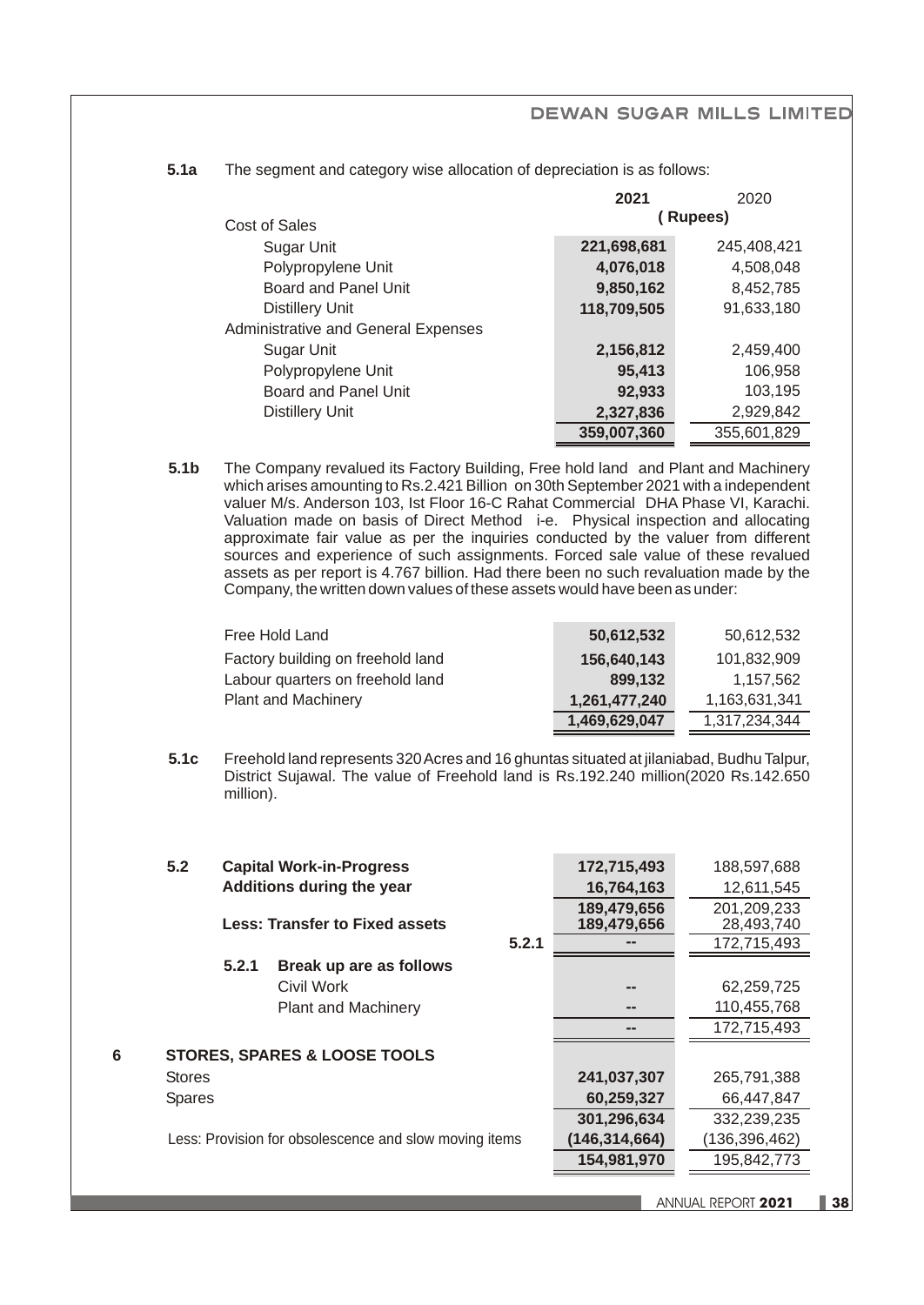## $\sqrt[\mathbb{Z}]{\mathbf{D}}$  a yousuf dewan company

| $\overline{7}$ |                   | <b>STOCK-IN-TRADE</b><br><b>Raw Materials</b>                                                                                                                        | 2021<br>(Rupees) | 2020                  |
|----------------|-------------------|----------------------------------------------------------------------------------------------------------------------------------------------------------------------|------------------|-----------------------|
|                |                   | <b>Board and Panel Unit</b>                                                                                                                                          | 70,042,988       | 44,308,091            |
|                |                   | Molasses (Distillery) Unit                                                                                                                                           | 478,175,118      | 525,612,074           |
|                |                   | Polypropylene Unit                                                                                                                                                   | 1,028,066        | 1,028,066             |
|                |                   |                                                                                                                                                                      | 549,246,172      | 570,948,231           |
|                |                   | <b>Work-in-Process</b>                                                                                                                                               |                  |                       |
|                |                   | Sugar Unit<br><b>Board and Panel Unit</b>                                                                                                                            | 4,839,600        | 1,908,463             |
|                |                   | <b>Distillery Unit</b>                                                                                                                                               | 220,302          | 245,221<br>20,165,571 |
|                |                   | Polypropylene Unit                                                                                                                                                   | 1,248,213        |                       |
|                |                   |                                                                                                                                                                      | 6,308,115        | 22,319,255            |
|                |                   | <b>Finished Goods</b>                                                                                                                                                |                  |                       |
|                |                   | Sugar                                                                                                                                                                |                  |                       |
|                |                   | Less valued written down to net realizable value                                                                                                                     | 80,603           |                       |
|                |                   | Net realizable value                                                                                                                                                 | (16, 855)        |                       |
|                |                   |                                                                                                                                                                      | 63,748           |                       |
|                |                   | Boards and Panels -at cost                                                                                                                                           | 4,278,230        | 15,654,011            |
|                |                   | Less valued written down to net realizable value                                                                                                                     | (827, 619)       | (1,749,382)           |
|                |                   | Net realizable value                                                                                                                                                 | 3,450,611        | 13,904,629            |
|                |                   | Industrial Alcohol -at cost                                                                                                                                          | 777,694,165      | 426,345,555           |
|                |                   | Less valued written down to net realizable value                                                                                                                     |                  |                       |
|                |                   |                                                                                                                                                                      | 777,694,165      | 426,345,555           |
|                |                   |                                                                                                                                                                      | 1,336,762,811    | 1,033,517,670         |
| 8              |                   | TRADE DEBTS - UNSECURED, CONSIDERED GOOD                                                                                                                             |                  |                       |
|                | <b>Sugar Unit</b> |                                                                                                                                                                      |                  | 175,200               |
|                |                   | <b>Board and Panel Unit</b>                                                                                                                                          |                  | 42,127                |
|                |                   | <b>Distillery Unit</b>                                                                                                                                               | 14,219,315       | 25,629,520            |
|                |                   |                                                                                                                                                                      | 14,219,315       | 25,846,847            |
|                | 8.1               | The aging of debtors at the reporting date was                                                                                                                       |                  |                       |
|                |                   | Up to one month                                                                                                                                                      | 6,398,692        | 11,631,081            |
|                |                   | 1 to 6 months                                                                                                                                                        | 7,820,623        | 7,754,054             |
|                |                   | More then 6 months                                                                                                                                                   |                  | 6,461,712             |
|                |                   |                                                                                                                                                                      | 14,219,315       | 25,846,847            |
|                |                   | Based on past experience the management believes that no impairment allowance is<br>pecessary in respect of trade debts due to major amount of trade debts have been |                  |                       |

necessary in respect of trade debts due to major amount of trade debts have been recovered subsequent to the balance sheet date and for the rest of the trade debts management believes that the same will be recovered in short course of time. The credit quality of the company's receivable can be measured with their past performance of no default.

#### **9 LOANS, ADVANCES AND OTHER RECEIVABLES UNSECURED, CONSIDERD GOOD Advances**

| Against Imports                    |     | -           | 16,076      |
|------------------------------------|-----|-------------|-------------|
| <b>To Contractors</b>              |     | 13,243,936  | 8,137,516   |
| <b>To Growers</b>                  |     | 10,388,402  | 44,737,113  |
| To Staff                           | 9.2 | 2,230,815   | 2,492,347   |
| <b>Against Stores and Expenses</b> |     | 12,306,295  | 20,062,275  |
| Advances against Supplier          |     | 49,581,467  | 430,062,280 |
| Sundry                             |     | 41,541,878  | 44,847,413  |
| <b>Others</b>                      |     | 90,517,530  | 90,517,530  |
|                                    |     | 219,810,323 | 640,872,550 |
|                                    |     |             |             |

**39** ANNUAL REPORT **2021**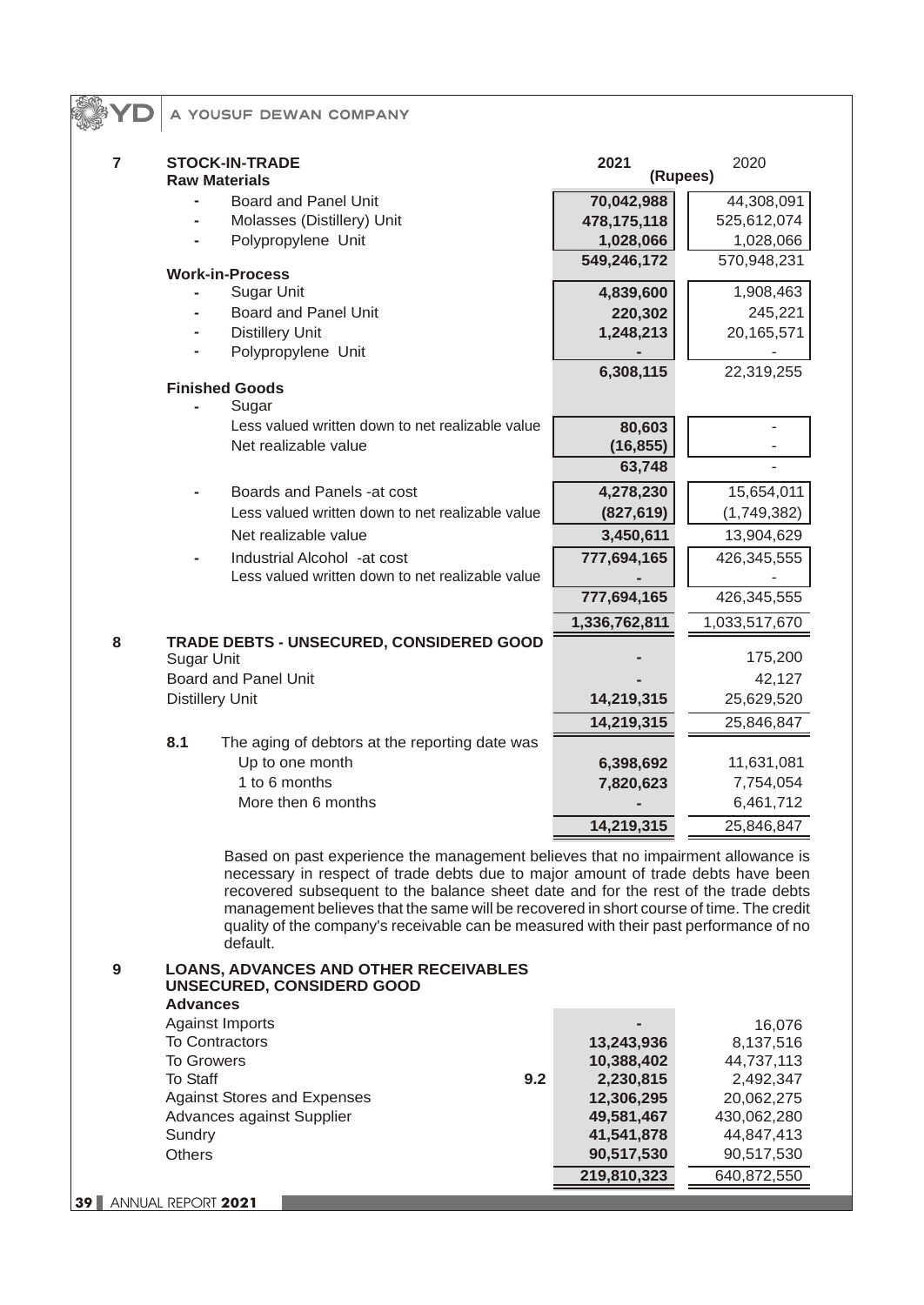- **9.1** These advances and other receivables are interest free.<br>**9.2** Advance to Staff includes Rs. Nil (2020: Rs. 0.70) million
- **9.2** Advance to Staff includes Rs. Nil (2020: Rs. 0.70) million due from the executives of the company. The maximum amount due from these executives at any month end was Rs. Nil(2020: Rs. 0.70) million.

| 10 | <b>TRADE DEPOSITS, SHORT-TERM PREPAYMENTS</b><br><b>&amp; CURRENT BALANCES WITH</b><br><b>STATUTORY AUTHORITIES</b> | 2021       | 2020<br>(Rupees) |
|----|---------------------------------------------------------------------------------------------------------------------|------------|------------------|
|    | <b>Security Deposits</b>                                                                                            | 6,428,110  | 6,928,110        |
|    | Prepayments                                                                                                         | 3,888,976  | 2,573,426        |
|    |                                                                                                                     | 10,317,086 | 9,501,536        |

## **11 SHORT TERM INVESTMENT IN ASSOCIATED COMPANY- AVAILABLE FOR SALE**

*No. of Ordinary Shares of Rs. 10/- each*

| 2021                                                                | 2020       |                                |
|---------------------------------------------------------------------|------------|--------------------------------|
| $\begin{array}{ c c c }\n\hline\n13,000,000 & 650,000\n\end{array}$ |            | 13,000,000 Invested in Cash    |
|                                                                     |            | 650,000 Received as fully paid |
| 13,650,000                                                          | 13,650,000 |                                |

 Impairment in the value of investment

**12**

Market Value as at September 30 (Rupees per share) Percentage of Equity held

| 7.89  |
|-------|
| 9.84% |
|       |

**11.1** Associate is an entity over which the Company has significant influence but no control. Company's investee Company is considered to be its associate by virtue of common directorship, member of Yousuf Dewan Companies and its ownership interest of 9.84 % investee Company.

| 11.2 | <b>Investment in Dewan Farooque Motors Limited</b><br>Number shares held | 13,650,000      | 13,650,000       |
|------|--------------------------------------------------------------------------|-----------------|------------------|
|      | Cost of investment (Rupees)                                              | 130,000,000     | 130,000,000      |
|      | Fair value of investment (Rupees)                                        | 102,511,500     | 107,690,500      |
|      | Ownership interest                                                       | 9.84%           | 9.84%            |
| 11.3 | Summarized financial information of<br>associated Company                |                 |                  |
|      | <b>Total assets</b>                                                      | 2,978,100,517   | 3, 155, 195, 470 |
|      | <b>Total Liabilities</b>                                                 | 5,876,319,302   | 5,837,186,759    |
|      | Net assets                                                               | (2,898,218,785) | (2,681,991,289)  |
|      | Company's share of net assets                                            | (285, 184, 728) | (263,907,943)    |
|      | Revenue                                                                  | 75,578          | 99,258           |
|      | Loss for the period                                                      | (63, 812, 540)  | (36, 838, 366)   |
|      | <b>CASH AND BANK BALANCES</b><br>Cash in Hand<br>Cash at Banks           | 325,618         | 343,983          |
|      | <b>Current Accounts</b><br>Saving Accounts                               | 59,899,261      | 32,985,257       |
|      |                                                                          | 60,224,879      | 33,329,240       |

Bank balances with deposits and saving accounts are placed under interest / mark-up arrangements. The Company has conventional banking relationships with all the banks.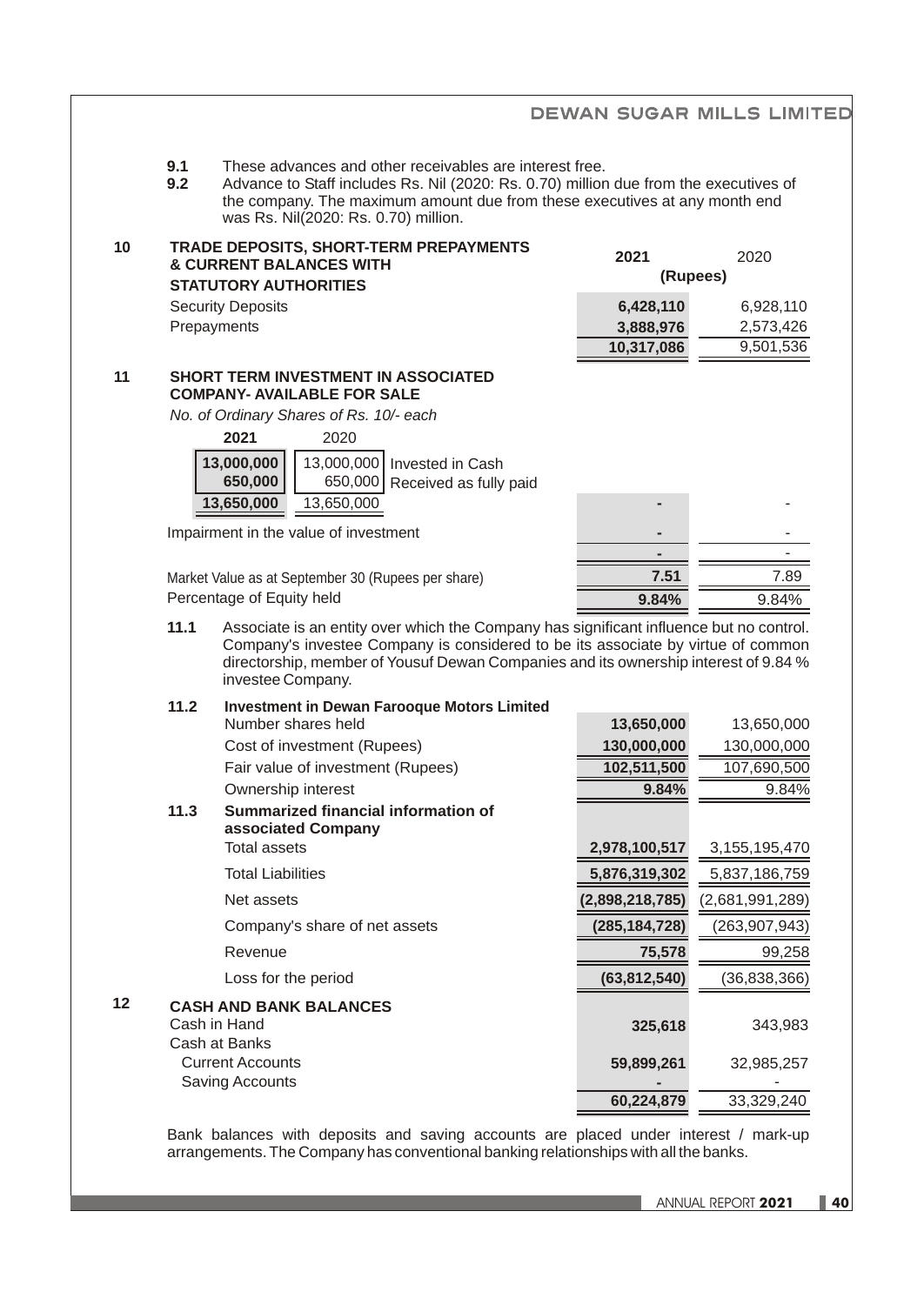## **13 ISSUED, SUBSCRIBED AND PAID-UP CAPITAL**

A YOUSUF DEWAN COMPANY

| No. of Ordinary Shares of Rs. 10/- each |            | 2021       | 2020                                                   |             |             |
|-----------------------------------------|------------|------------|--------------------------------------------------------|-------------|-------------|
|                                         | 2021       | 2020       |                                                        | (Rupees)    |             |
|                                         | 11,430,000 | 11,430,000 | Fully Paid in cash                                     | 114,300,000 | 114,300,000 |
|                                         | 18,255,996 | 18,255,996 | 100% Right Issue of the                                | 182,559,960 | 182,559,960 |
|                                         | 55,000,000 | 55,000,000 | Right Issue of the Ordinary Share<br>from Sponsor loan | 550,000,000 | 550,000,000 |
|                                         | 84,685,996 | 84,685,996 |                                                        | 846,859,960 | 846,859,960 |
|                                         | 6,825,996  | 6,825,996  | Issued as fully paid bonus shares                      | 68,259,960  | 68,259,960  |
|                                         | 91,511,992 | 91,511,992 |                                                        | 915,119,920 | 915,119,920 |

The above Holding includes holding of associated companies 5,788,938 (2020: 5,788,938)

- **13.1** The shareholders are entitled to receive dividends as declared from time to time, and are entitled to one vote per share at the meetings of the company. All shares rank equally in respect to the company's residual assets.
- **13.2** The pattern of shareholding, as required under the Code of Corporate Governance issued by the Securities and Exchange Commission of Pakistan, is attached at the end of this report.

#### **RESERVES AND SURPLUS 14**

| General Reserve         | 190.000.000                               | 190.000.000 |
|-------------------------|-------------------------------------------|-------------|
| <b>Accumulated Loss</b> | $(4,351,662,094)$ $(3,738,267,205)$       |             |
|                         | $(4, 161, 662, 094)$ $(3, 548, 267, 205)$ |             |

## **15 SURPLUS ON REVALUATION OF PROPERTY, PLANT AND EQUIPMENT (Net)**

The following fixed assets of the Company were revalued on September 30, 2021. The revaluation was carried out by independent valuer M/s. Anderson, 103 Ist Floor 16-C Rahat Commercial DHA Phase VI, Karachi. Bases of revaluation are as follows:

## **Factory Building & Labour Quarters on free hold land**

Revalued amount of building had been determined by reference to present depreciated replacement values after taking into consideration covered area and type of construction, age of civil and ancillary structures, physical conditions and level of preventive maintenance carried out by the Company.

## **Plant and Machinery**

Revalued amount of plant and machinery had been determined by reference to present depreciated replacement values after taking into consideration the existence, level of maintenance and assessment of value of the machinery on the basis of its present conditions. Since the plant was not operational therefore assessment is carefully made to establish if the machinery can be put into operation after routine maintenance. Assessed value was determined through a computation of the remaining useful life of the assets with the present market value.

The revaluation has resulted in increase in surplus and corresponding carrying amounts of property, plant and equipment by Rs.2.421 Billion.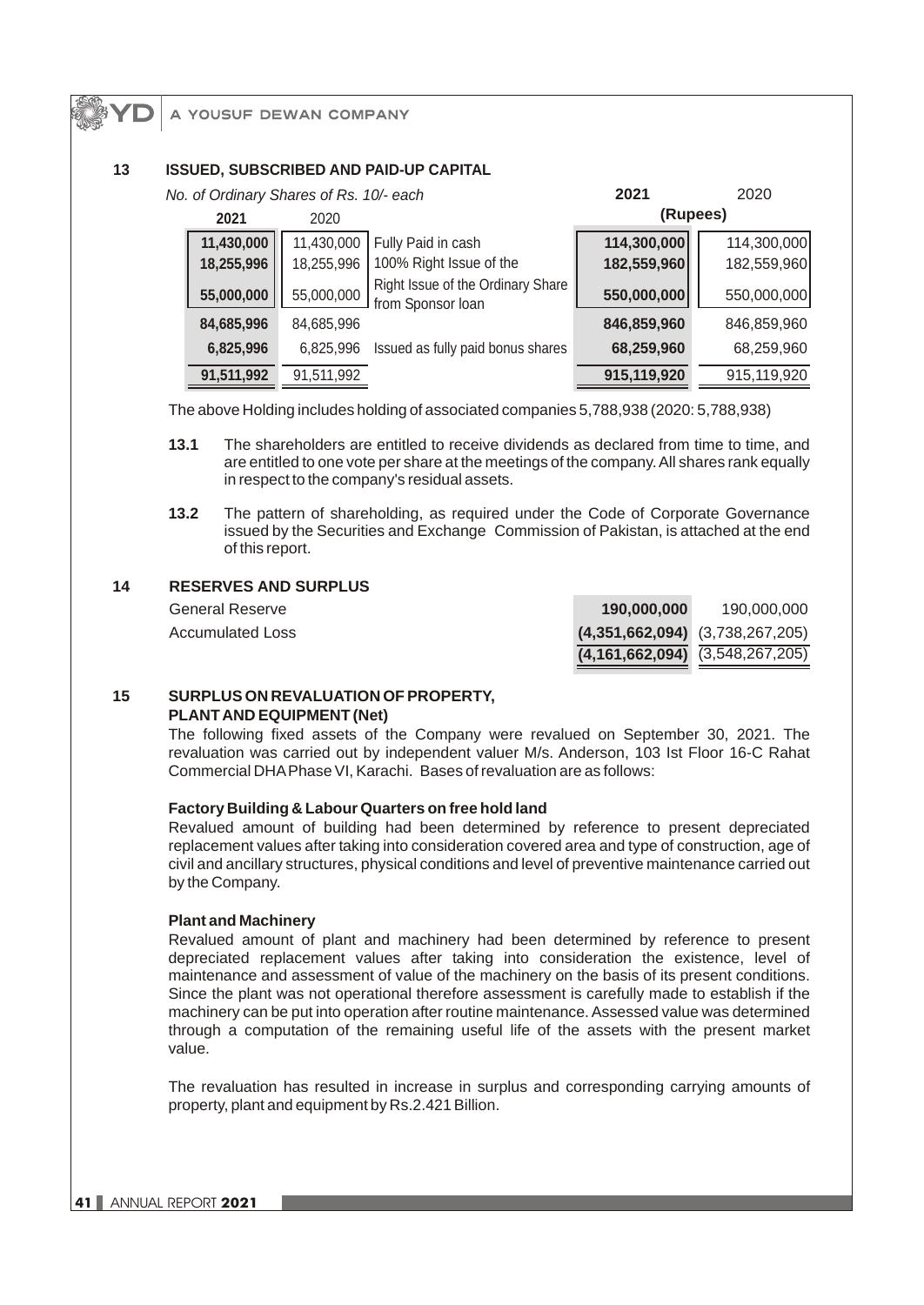| <b>Particulars</b>                 | W.D.V. of<br>assets before<br>revaluation | <b>Revalued</b><br>amount | <b>Revaluation</b><br><b>Surplus</b> |
|------------------------------------|-------------------------------------------|---------------------------|--------------------------------------|
|                                    |                                           | (Rupees)                  |                                      |
| Free hold Land                     | 142,650,000                               | 192,240,000               | 49,590,000                           |
| <b>Plant and Machinery</b>         | 3,619,895,630                             | 5,738,208,800             | 2,118,313,170                        |
| Factory Building on free hold land | 571,662,504                               | 768,305,153               | 196,642,649                          |
| Labour Quarter on free hold land   | 54,683,365                                | 111,381,432               | 56,698,067                           |
|                                    | 4,388,891,499                             | 6,810,135,385             | 2,421,243,886                        |
|                                    |                                           | 2021                      | 2020                                 |
|                                    |                                           |                           | <b>Rupees</b>                        |

|    |                                                                               | Balance at beginning                                               |      | 2,281,084,848   | 2,467,361,142   |
|----|-------------------------------------------------------------------------------|--------------------------------------------------------------------|------|-----------------|-----------------|
|    | Surplus arising on revaluation of Property, Plant & Equipment during the year |                                                                    |      | 2,421,243,886   |                 |
|    |                                                                               | Related deferred tax on arising surplus (excluding freehold land)  |      | (687, 779, 627) |                 |
|    |                                                                               | Surplus relating to incremental depreciation - net of deferred tax |      | (181, 717, 640) | (186, 276, 294) |
|    |                                                                               |                                                                    |      | 3,832,831,467   | 2,281,084,848   |
| 16 |                                                                               | <b>SPONSORS LOAN-UNSECURED</b>                                     |      |                 |                 |
|    |                                                                               | Sponsors Loan                                                      | 16.1 | 271,740,191     | 244,414,635     |
|    |                                                                               | Sponsors Loan                                                      | 16.2 | 144,485,419     | 133,399,015     |
|    |                                                                               |                                                                    |      | 416,225,610     | 377,813,650     |
|    | 16.1                                                                          | <b>Sponsors Loan</b>                                               |      |                 |                 |
|    |                                                                               | Opening Balance Original Loan amount                               |      | 513,232,200     | 513,232,200     |
|    |                                                                               | Less Present value adjustment                                      |      | (268, 817, 565) | (293, 395, 327) |
|    |                                                                               | Amortized Interest Income                                          |      |                 |                 |
|    |                                                                               | Add Amortization Discount Charged to P & L                         |      | 27,325,556      | 24,577,762      |
|    |                                                                               |                                                                    |      | (241, 492, 009) | (268, 817, 565) |
|    |                                                                               | Present Value of Sponsors Loan                                     |      | 271,740,191     | 244,414,635     |

The Sponsors loan has been measured at amortized cost in accordance with International Accounting Standard 39, Financial Instruments: Recognition and Measurement, and have been discounted using the weighted average interest rate of ranging 11.18% per annum.

## **16.2 Sponsors Loan obtained for payment of Term Loan**

Less Present value adjustment

Add Amortization Discount Charged to P & L

| 159,647,920    | 159,647,920    |
|----------------|----------------|
| (26, 248, 905) | (36, 484, 647) |
| 11,086,404     | 10,235,742     |
| (15, 162, 501) | (26, 248, 905) |
| 144,485,419    | 133,399,015    |

**DEWAN SUGAR MILLS LIMITED** 

This represents unsecured interest free loan payable to sponsor director. This liability had arisen on account of settlement of liabilities of the bank, which were settled by sponsor director. The amount of loan had been measured at amortized cost in accordance with International Accounting Standard 39, Financial Instruments: Recognition and Measurement, and discounted using the weighted average interest rate of raging 8.1% per annum. These above two interest free loans are payable in lump sum on September 30, 2027.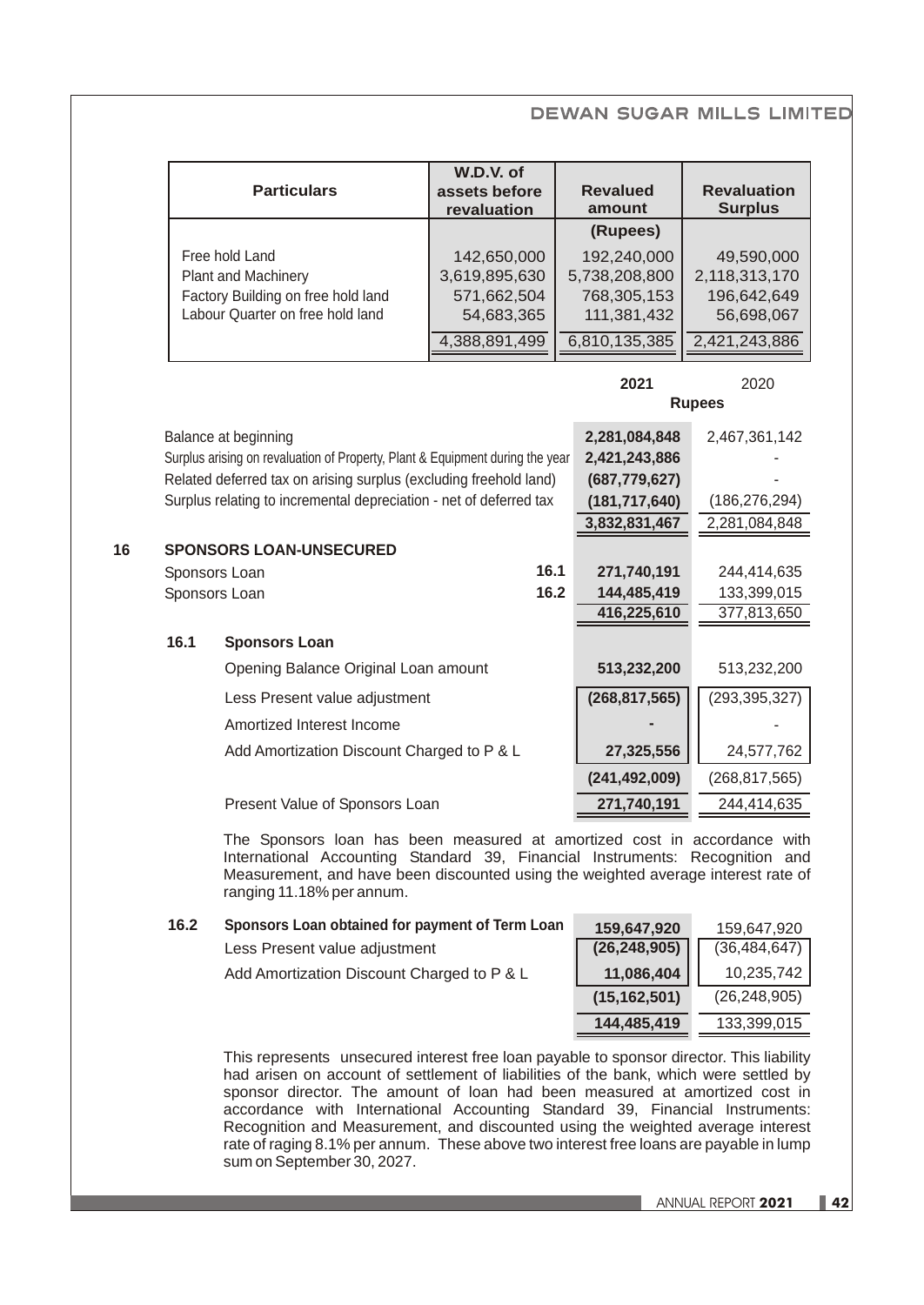**17**

|      |                                                                                                        |      | 2021                           | 2020                           |
|------|--------------------------------------------------------------------------------------------------------|------|--------------------------------|--------------------------------|
|      | <b>LONG TERM FINANCE - SECURED</b>                                                                     |      | (Rupees)                       |                                |
|      | <b>Syndicated Term Finance</b>                                                                         | 17.1 |                                |                                |
|      | <b>First National Bank Modaraba</b>                                                                    | 17.2 |                                |                                |
|      | <b>Syndicated Term Finance</b>                                                                         |      |                                |                                |
| 17.1 | <b>Syndicated Term Finance</b><br>Less: Repayment during the year                                      |      | 2,348,128,218                  | 2,348,128,218                  |
|      | Classified as current portion<br><b>Current Maturity</b><br>Overdue installments                       |      | 2,348,128,218<br>2,348,128,218 | 2,348,128,218<br>2,348,128,218 |
|      | Less: Current Maturity of Non Current Liabilities                                                      |      | 2,348,128,218                  | 2,348,128,218                  |
| 17.2 | <b>First National Bank Modaraba</b><br>Principal amount outstanding<br>Less: Repayment during the year |      |                                | 3,041,739<br>3,041,739         |
|      |                                                                                                        |      |                                |                                |

**17.1** TThe Company had made settlement with all the lenders of the Company through compromising decree dated February 18, 2011 granted by Honorable High Court of Sindh at Karachi. In the compromise decree the terms had been finalized as all the loans of the Company had been rescheduled by the lenders. The loan amount Rs.3,447.004 million after repayment of sale proceeds of Khoski by Rs. 450 million in proportions of lenders outstanding loan. The repayment was made out of the sale proceeds of Khoski assets of Rs.500 million and the remaining Rs. 50 million paid to the buyer against outstanding liabilities of the sugarcane suppliers of Khoski unit.

Further more, it was agreed that the said loan will be repayable in ten years with one year grace period with no markup through out the repayment period, the principal amount will be paid in 32 (1 to 32)un-equal quarterly installments ranging from Rs.57.099 million to Rs. 152.395 million. The tenure of repayments had been started from March 30, 2012 and last payment will be made on December 30, 2020.

Moreover banks / financial institutions had allowed further working capital limit to the Company as fully explained in note 23.1 and 28.1 to these financial statements. However, in case of default by the company the entire outstanding mark up as disclosed in the agreement will remain outstanding liability of the company and all amounts in respect of its liabilities shall become payable with immediate effect as per term of the Compromise Agreement.

The Company had defaulted in repayments of restructured liabilities . however, the Company has approached its lenders for further restructuring of its liabilities. Management is hopeful that such revision will be finalized soon. Accordingly the Banks' liability had been classified as non-current.

**17.2** This amount represents principal outstanding out of 37.525 million mutual agreed rescheduled amount approved by the management of First National Bank Modaraba on June 15, 2011. The Principal amount was agreed to be paid in 32 (1 to 32) quarterly unequal installments of Rs. 0.558 million to 1.520 million. Final and last installment was due on March 16, 2021and timely paid by the Company. No mark up charged during the period of tenure.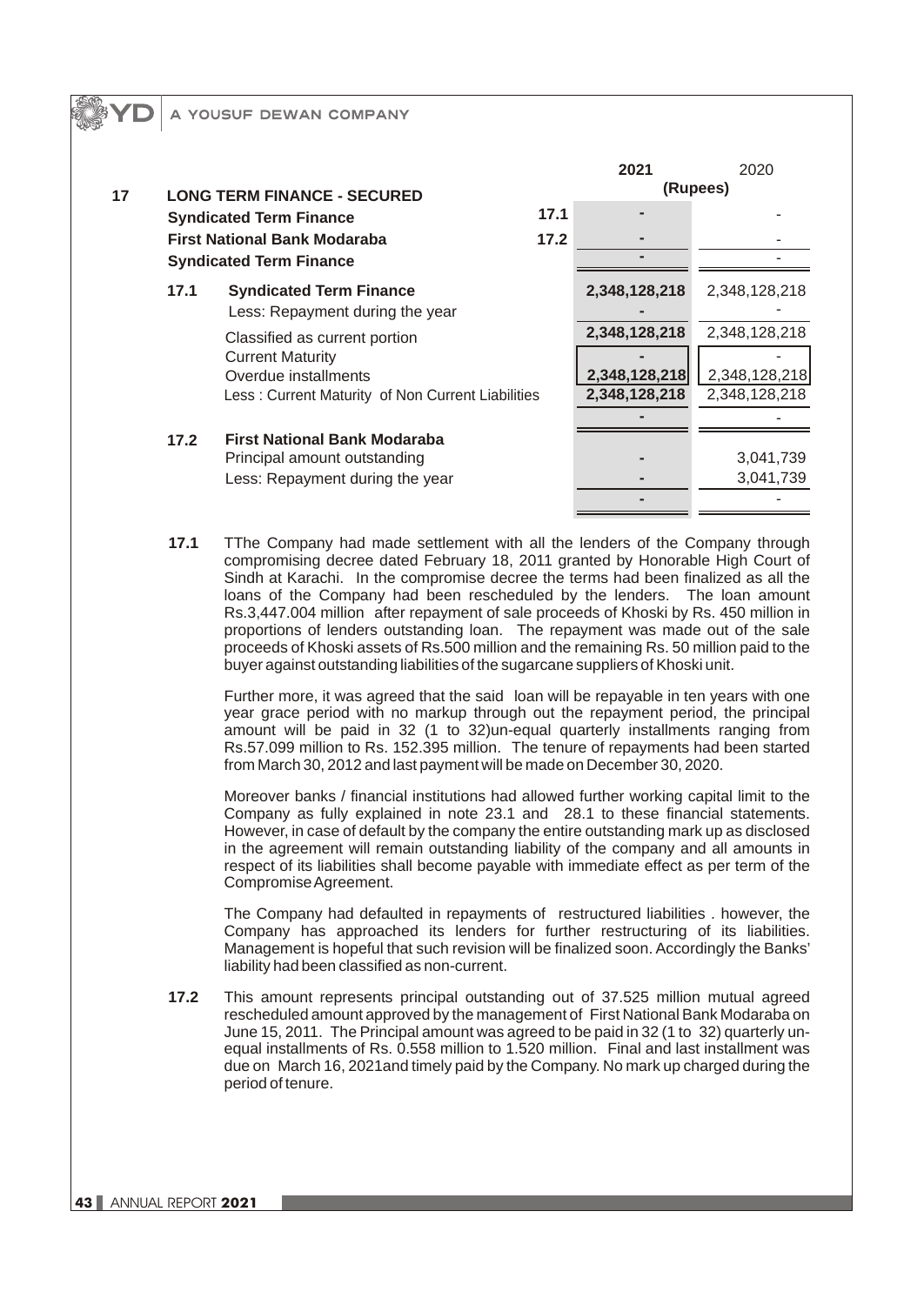#### **18 Syndicated Term Finance Markup Payable 18.1 Mark-up payable (First National Bank Modaraba) 18.2 - LONG TERM MARK UP PAYABLE**



**18.1** This amount represents token mark up of Rs. 425.051 payable to Syndicated (Summit Bank & Other) in 4 equal quarterly installments (33 to 36) million. the company had provided Rs.284.80 million till September, 2018. this repayment Schedule of Mark and Mark up on long term loans Accrued and Payment till December 31, 2020 as per the Compromise agreement with the lenders and the decree passed by Honorable High Court of Sind. The Company has stopped providing further markup since September 30, 2018 as fully disclosed in note no. 34.1 below and approaching to lender for waiver due to current worst situation of industries of the Country specially Sind province. We are hopeful our this request will be oblige.

| <b>Syndicated Term Finance Markup Payable</b>              |             |             |
|------------------------------------------------------------|-------------|-------------|
| Mark up Payable opening                                    | 284,801,103 | 284,801,103 |
| Add Provision during the year                              |             |             |
|                                                            | 284,801,103 | 284,801,103 |
| Less: Over due Current Maturity of Non Current Liabilities | 284,801,103 | 284,801,103 |
|                                                            | -           |             |

**18.2** This amount represents token mark up of Rs. 2.525 million payable to First National Bank Moradabad in 4 equal quarterly installments (33 to 36) of Rs.0.631 million and timely paid.

| 1,133,407 | 1,879,169 |
|-----------|-----------|
|           | 516,864   |
| 1,133,407 | 2,396,033 |
| 1,133,407 | 1,262,626 |
| -         | 1,133,407 |
| ٠         | 1,133,407 |
|           |           |
|           |           |

**18.3** In 2015 one of the Banks had Settled the liability of the company through the sponsor of the company as disclosed in note 16.2 to the financial statements.

## **19 LIABILITY AGAINST ASSETS SUBJECT TO FINANCE LEASE**

|                                                       | 2021 |                                                                | 2020                                       |                                                                |
|-------------------------------------------------------|------|----------------------------------------------------------------|--------------------------------------------|----------------------------------------------------------------|
|                                                       |      | <b>Present value</b><br>of Minimum<br>Lease<br><b>Payments</b> | <b>Minimum</b><br>Lease<br><b>Payments</b> | <b>Present value</b><br>of Minimum<br>Lease<br><b>Payments</b> |
|                                                       |      | (Rupees)                                                       |                                            |                                                                |
| Due not later than one year                           |      |                                                                | 1,770,419                                  | 1,770,419                                                      |
| Due later than one year but not later than five years |      | --                                                             |                                            |                                                                |
| Due later than five year and onward                   |      | --                                                             | --                                         |                                                                |
| <b>Total Payments</b>                                 |      | --                                                             | 1,770,419                                  | 1,770,419                                                      |
| Less: Financial charges allocated to future periods   |      | --                                                             |                                            |                                                                |
| Present Value of Minimum Lease Payments               |      | --                                                             | 1,770,419                                  | 1,770,419                                                      |
| Classified as current portion                         |      |                                                                |                                            |                                                                |
| <b>Current Maturity on Lease Liabilities</b>          |      | --                                                             | 1,770,419                                  | 1,770,419                                                      |
|                                                       |      |                                                                |                                            |                                                                |
|                                                       |      |                                                                |                                            | ANNUAL REPORT 2021                                             |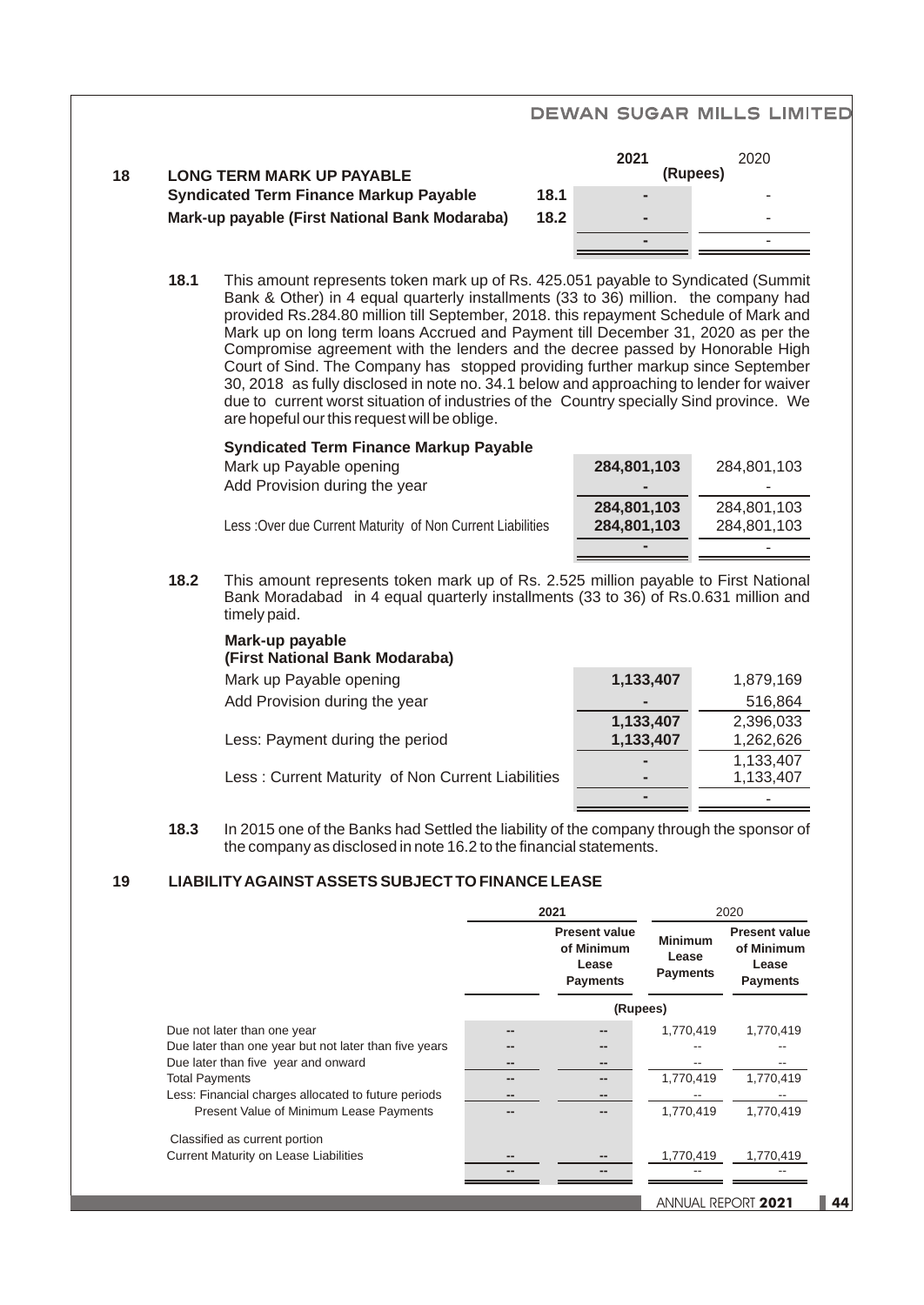The company entered into Finance Lease arrangements with various leasing companies in order to obtain certain Property & Plant & Equipment's. The minimum lease payments have been discounted at an implicit interest rate, floating as per the relevant arrangements, i.e., three month KIBOR (Ask Side) base rate plus 2.75% per annum and State Bank of Pakistan Discount rate base rate plus 2% per annum; to arrive at the present value of the liability. Rentals are paid in monthly / quarterly / bi-annual basis, and in case of a default in any payment, an additional charge @ 3%~20% per annum is required to be paid.

The company has the option to purchase the asset upon expiry of the lease term, which it intends to exercise at the offered residual value being the amount advanced as security deposit to the leasing companies. Taxes, repairs, and insurance are borne by the company. In case of an early termination of the lease contract, the company is required to pay the entire amount of the rentals under the contract for the unexpired period of the lease agreement. In case of a finance lease, the prime security is the leased asset itself, as the title to the asset does not transfer to the company until the satisfactory discharge of the lease contract.

**19.1** The Dawood Investment Bank Ltd had accepted our request and agreed to reschedule their lease liabilities. In this regard a Supplemental Lease Agreement was made on December 15, 2011. As per term 27.731 million settled amount timely paid by the Company.

|    |      |                                                          |      | 2021          | 2020        |
|----|------|----------------------------------------------------------|------|---------------|-------------|
| 20 |      | <b>DEFERRED LIABILITIES</b>                              |      | (Rupees)      |             |
|    |      | Deferred Liability for Staff Gratuity (Provision)        | 20.1 | 5,558,694     | 5,558,694   |
|    |      | Deferred Income Tax Liability                            | 20.2 | 1,122,266,284 | 508,709,356 |
|    |      |                                                          |      | 1,127,824,978 | 514,268,050 |
|    | 20.1 | <b>Deferred Liability for Staff Gratuity (Provision)</b> |      |               |             |
|    |      | <b>Opening Balance</b>                                   |      | 5,558,694     | 5,970,894   |
|    |      | Less: Payments made during the year                      |      | -             | 412,200     |
|    |      |                                                          |      | 5,558,694     | 5,558,694   |
|    |      |                                                          |      |               |             |

The Company discontinued its policy for staff retirement benefits plan for gratuity to Provident fund on 31-03-2007 and provision for all its outstanding liabilities had been made until 31-03-2007.

## **20.2 Deferred Income Tax Liability**

| Deferred tax liability arising on Surplus on<br>Revaluation of Property, Plant and Equipment | 1,507,674,872                       | 894,117,943     |
|----------------------------------------------------------------------------------------------|-------------------------------------|-----------------|
| Deferred tax liability arising due to accelerated tax depreciation                           | 79,347,988                          | 88,278,858      |
| Deferred tax asset arising on carry forward losses                                           | $(1,409,475,862)$ $(1,251,164,472)$ |                 |
| Deferred tax assets arising on Staff Gratuity and Other Provisions                           | (1,612,021)                         | (1,492,483)     |
|                                                                                              | 175,934,977                         | (270, 260, 154) |
| Deferred tax asset not recognized                                                            | 946,331,307                         | 778,969,509     |
|                                                                                              | 1,122,266,284                       | 508,709,356     |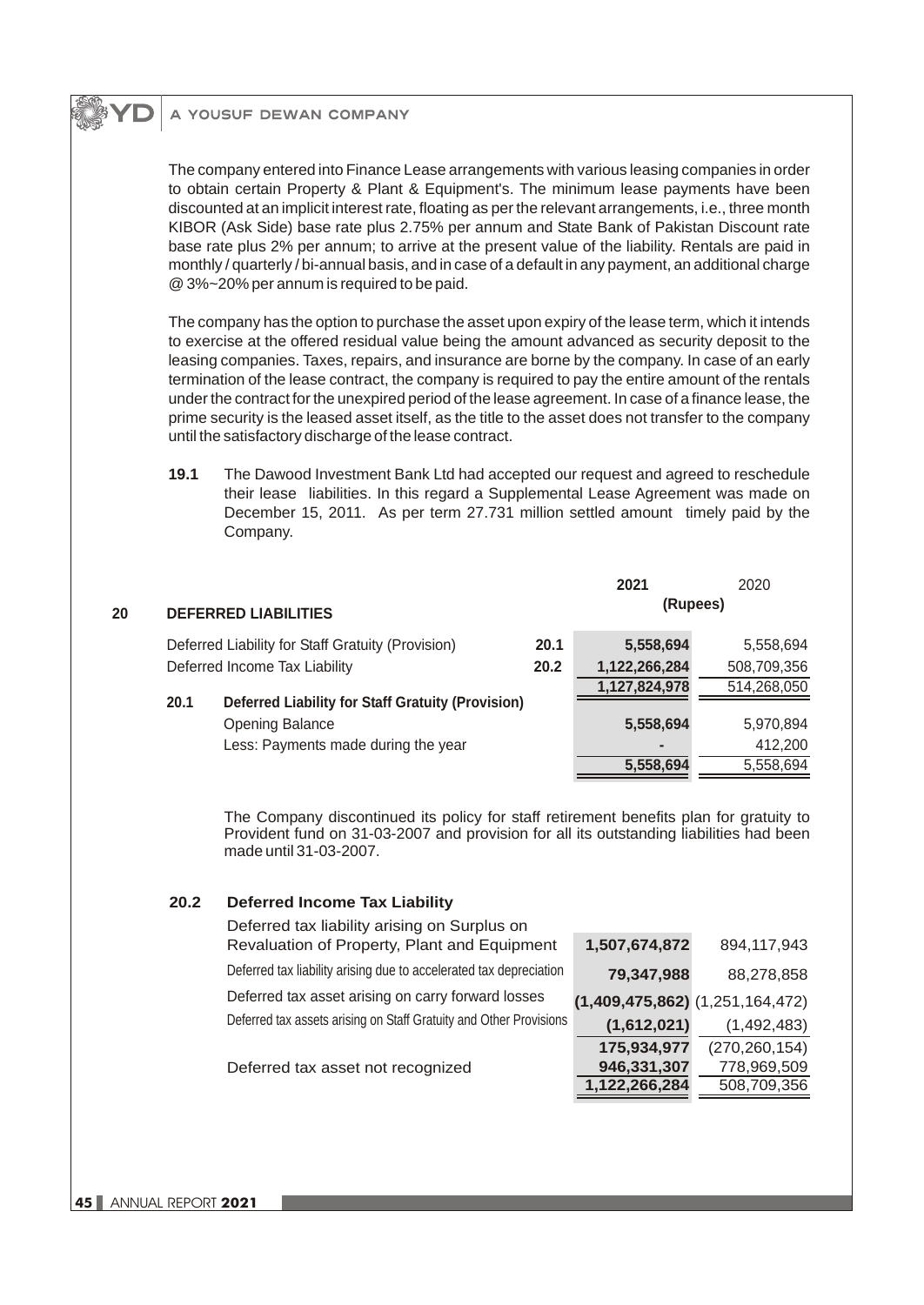|    |                                 | 2021          | 2020          |
|----|---------------------------------|---------------|---------------|
|    |                                 |               | (Rupees)      |
| 21 | <b>TRADE AND OTHER PAYABLES</b> |               |               |
|    | <b>Creditors for Goods</b>      | 2,378,035,450 | 2,104,132,678 |
|    | <b>Advance from Customers</b>   | 802,898,088   | 785,578,479   |
|    | <b>Accrued Expenses</b>         |               |               |
|    | Sales Tax                       | 311,987,127   | 311,929,722   |
|    | <b>Sales Commission</b>         | 15,803,685    | 17,901,482    |
|    | Salaries and Wages              | 29,996,473    | 27,136,100    |
|    | <b>Others</b>                   | 20,485,470    | 16,018,515    |
|    |                                 | 378,272,755   | 372,985,819   |
|    | <b>Other Liabilities</b>        |               |               |
|    | <b>Others</b>                   | 27,723,037    | 15,082,208    |
|    |                                 | 3,586,929,330 | 3,277,779,184 |
|    |                                 |               |               |
|    |                                 |               |               |

## **22 INTEREST, PROFIT, MARK-UP ACCRUED ON LOAN & OTHER PAYABLES**

|    | On Short Term Finances                          |      | 12,009,624  | 12,009,624  |
|----|-------------------------------------------------|------|-------------|-------------|
|    |                                                 |      | 12,009,624  | 12,009,624  |
| 23 | <b>SHORT TERM FINANCE - SECURED</b>             |      |             |             |
|    | Short Term Running Finance Facilities - Secured | 23.1 | 192,195,875 | 192,195,875 |
|    | <b>Book Overdraft</b>                           |      | 43,697,689  | 16,513,596  |
|    |                                                 |      | 235,893,564 | 208,709,471 |
|    |                                                 |      |             |             |

**23.1** This amount represent RF facility of 192.196 (2020: 192.196) million sanctioned by the lenders as per Court order/compromising decree. The facility is secured by the way of first charge over current assets of the Company with 20% margin. The markup of this facility is 3 month KIBOR plus 0.75% per annum payable quarterly basis. The Financing agreement has been Expired and not renewed by the Banks as fully disclosed in note 28.1 to the financial statements .

## **24 UNCLAIMED DIVIDEND**

|               | 769,543       |
|---------------|---------------|
|               |               |
| 769,543       | 769,543       |
|               |               |
| 2,632,929,321 | 2,634,062,728 |
|               | 1,770,419     |
| 2,632,929,321 | 2,635,833,147 |
|               |               |
| 117,800,000   | 129,700,000   |
| 67,000,000    | 46,800,000    |
| 184,800,000   | 176,500,000   |
|               | 58,700,000    |
| 184,800,000   | 117,800,000   |
|               | 769,543       |

Income tax returns of the company have been filed up to tax year 2019 which are deemed to be assessed u/s 120 of the Income Tax Ordinance 2001. The provision made in these financial statement is sufficient to cover the tax obligation.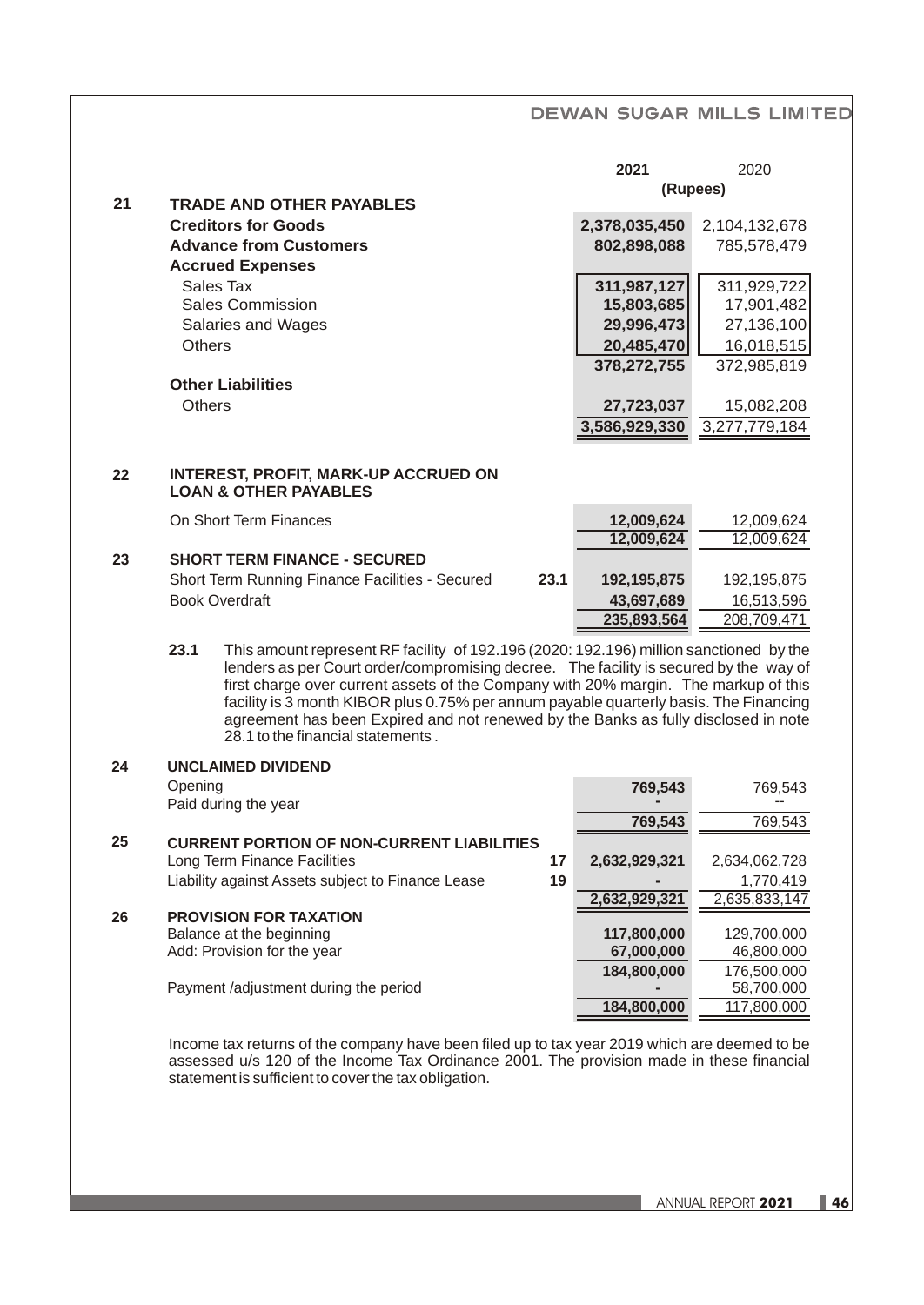| Tax Year 2017 |  |
|---------------|--|
| Tax Year 2018 |  |
| Tax Year 2019 |  |

**27 Relationship between income tax expense and accounting profit.**

> Accounting (loss) as per profit or loss account (Profit) & Loss under FTR

Applicable tax rate

Tax on accounting (loss)

Tax effect of timing difference on depreciation Tax effect of expenses/provision that are not deductible in determining taxable loss charged to profit & loss account Effect of Loss carried/(brought) forward

Minimum tax payable under Income Tax Ordinance, 2001

| Provision       | Deemed<br>Assessment |
|-----------------|----------------------|
| 26,000,000      | 26,000,000           |
| 30,000,000      | 30,000,000           |
| 58,700,000      | 58,700,000           |
|                 |                      |
| (802, 335, 226) | (921, 010, 068)      |
| (48, 157, 365)  | 137,463,086          |
| (754, 177, 861) | (783, 546, 981)      |
| 29%             | 29%                  |
| (218, 711, 580) | (227, 228, 625)      |
| 48,232,214      | 64,250,257           |
|                 |                      |
| 11,139,468      | 9,976,378            |
| 159,339,898     | 153,001,990          |
|                 |                      |
|                 |                      |
|                 |                      |
| 67,000,000      | 46,800,000           |

**28 CONTINGENCIES AND COMMITMENTS**

## Contingencies<br>28.1 a In

- **28.1 a** In respect of liabilities towards banks / financial institutions disclosed in note 17 to the financial statements, During the year ended 2012, certain lenders had entered into a compromise agreement with the Company for outstanding debt sought by lenders in the suits filed by them and it was agreed that the Company would settle all the liabilities at principle amount of Rs. 3.451billion and markup thereon of Rs.471.824 million (eligible for waiver if the Company repays the entire outstanding principal as per term of agreement), consequent to which consent decrees were granted by the Honorable High Court of Sindh, Karachi. Consequent to default in repayment of restructured liabilities as per compromise agreement, the lenders filed for execution of consent decrees amounts to Rs.3.451 billion. The Company filed suits in Honorable High Court of Sindh at Karachi wherein it has been strongly contested that filing of executions is unjust and against the law. Management of the Company expects favorable outcome therefrom.
- **b** As per the terms of the restructuring the waiver markup allowed by the lender amounting Rs. 471.824 million, which would be liable to pay in the event of default of the term of agreement. The company had defaulted in repayments of liability, however the company approached to the lenders for further restructuring as detailed in note 17.1 to the financial statements. since the restructuring is in advance stage therefore management is confident that this amount will remain eligible for waiver, hence no provision of the same has been made in these financial statements.
- **28.2** The Sales tax Department showed inadmissible sales tax of Rs. 120 million and 13.8 million the company filled appeal against the disallowance of adjustment of same in Commissioner appeals and obtained stay orders against the recovery of the same amount from High Court of Sindh. The out Come of same two Cases are in Pending and the management and the Legal Council Feels the Out come will favorable to the company.
- **28.3** The Department issued show cause against the recovery of the sales tax amounting to Rs. 138.90 million against which the Company filled appeal against the demand to Appellate tribunal IR and the Tribunal after the balance sheet date order passed in favor of the company and set-aside and revert Back to the department to adjust the refunds and ascertain exact claim after adjustment of Refund as of reporting date the same pending with the department.

**47** ANNUAL REPORT **2021**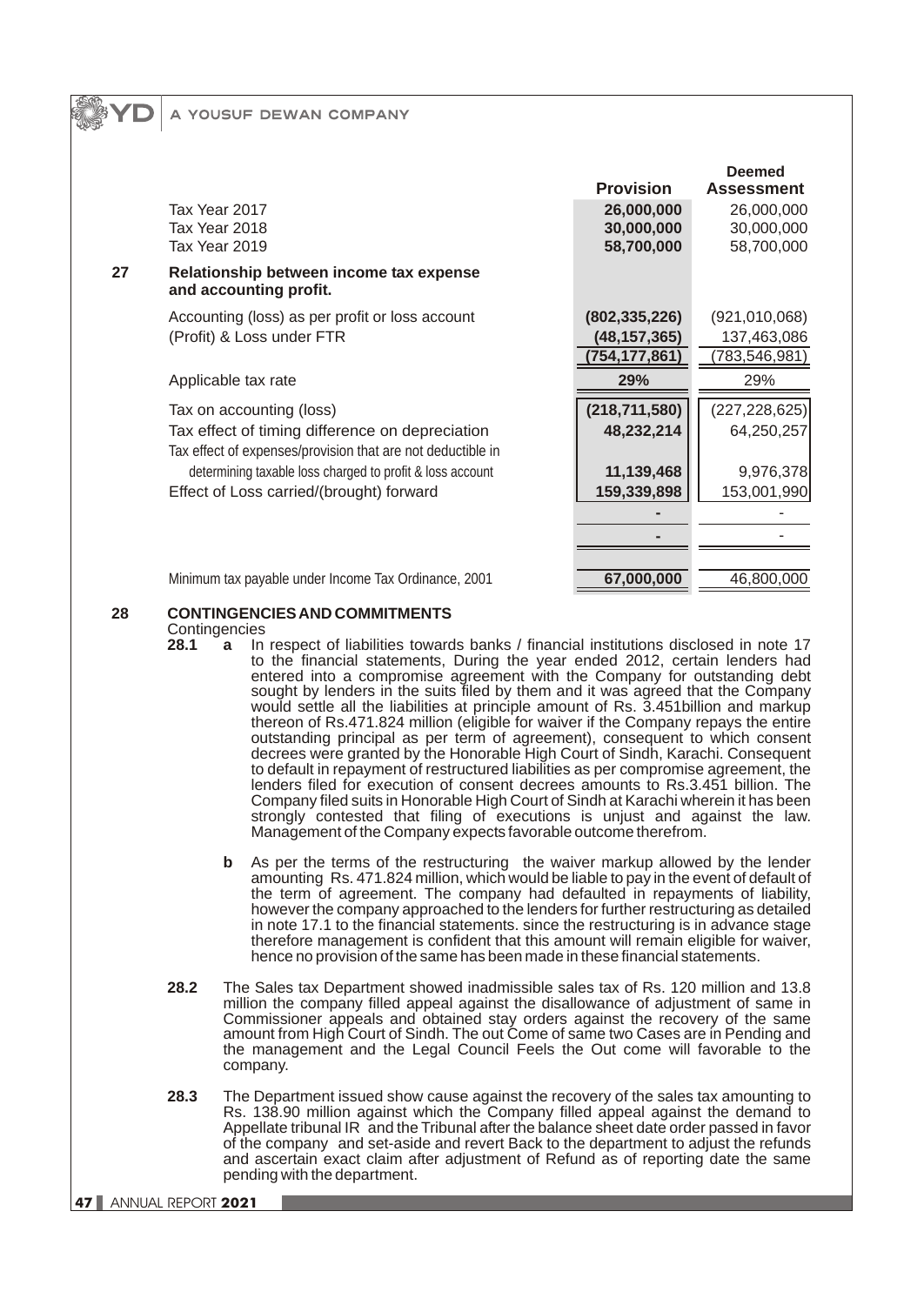- **28.4** The Income tax authorities issued as on December 8, 2020 the amended orders for the year s 2015 to 2019 has been passed u/s 122(1) after making huge additions and the company going to file the appeals before the Appellate tribunal Inland revenue (Appeals 1) Karachi which will file in due course, further, stay also granted by Honorable high court of Sindh. The management and Lawyer feels the demand created is totally unjustified and after appeal the orders will amend and remand back to the assessing officer, therefore the amended orders and the tax liability created are disputed. therefore the management of the company feels the liability created by assessing officer will reverse in future.
- **28.5** Guarantees given by the commercial banks on behalf of the Company amounted to Rs.2.34 million ( 2020:Rs. 2.84) million.

#### **29 SALES**

|                               | <b>Sugar Segment</b> |                          | <b>Polypropylene Segment</b> |                          | <b>Board and Panel Segment</b> |                | <b>Distillery Segment</b> |               | Total         |               |
|-------------------------------|----------------------|--------------------------|------------------------------|--------------------------|--------------------------------|----------------|---------------------------|---------------|---------------|---------------|
|                               | 2021                 | 2020                     | 2021                         | 2020                     | 2021                           | 2020           | 2021                      | 2020          | 2021          | 2020          |
| <b>Gross Sales</b>            |                      |                          |                              |                          |                                | (Rupees)       |                           |               |               |               |
| Local                         | 2,749,806,964        | 1,714,733,890            |                              | ۰                        | 199,649,563                    | 132.875.219    | 213,772,862               | 110.641.217   | 3,163,229,389 | 1,958,250,326 |
| Exports                       | $\blacksquare$       | $\overline{\phantom{a}}$ |                              |                          | ۰                              | ٠              | 3,217,519,742             | 2,158,893,802 | 3,217,519,742 | 2,158,893,802 |
|                               |                      |                          |                              |                          |                                |                |                           |               |               |               |
|                               | 2,749,806,964        | 1,714,733,890            | $\blacksquare$               |                          | 199,649,563                    | 132,875,219    | 3.431.292.604             | 2,269,535,019 | 6,380,749,131 | 4.117.144.128 |
| Sales Commission              |                      | 674,900                  |                              |                          |                                | $\blacksquare$ | 16,979,898                | 11,094,348    | 16,979,898    | 11,769,248    |
| Sales Tax/Special Excise Duty | 346,138,020          | 248,625,000              |                              |                          | 33,167,100                     | 22,123,351     | 25,768,076                | 9,841,556     | 405,073,196   | 280,589,907   |
|                               | 346.138.020          | 249.299.900              | $\blacksquare$               | $\overline{\phantom{a}}$ | 33,167,100                     | 22,123,351     | 42,747,974                | 20.935.904    | 422,053,094   | 292,359,155   |
| <b>Net Sales</b>              | 2,403,668,944        | 1,465,433,990            | $\overline{\phantom{a}}$     |                          | 166.482.463                    | 110.751.868    | 3,388,544,630             | 2.248.599.115 | 5,958,696,037 | 3.824.784.973 |

## **30 COST OF SALES**

|                                            |               | <b>Sugar Segment</b> |             | <b>Polypropylene Segment</b> | <b>Board and Panel Segment</b> |              | <b>Distillery Seament</b> |               | Total           |                 |
|--------------------------------------------|---------------|----------------------|-------------|------------------------------|--------------------------------|--------------|---------------------------|---------------|-----------------|-----------------|
| Note                                       | 2021          | 2020                 | 2021        | 2020                         | 2021                           | 2020         | 2021                      | 2020          | 2021            | 2020            |
|                                            |               |                      |             |                              |                                | (Rupees)     |                           |               |                 |                 |
| Raw material - opening stock               |               |                      | 1.028.066   | 1.028.066                    | 44.308.091                     | 31.265.691   | 525.612.074               | 12.346.654    | 570.948.231     | 44.640.411      |
| Purchases                                  | 2.832.954.028 | 1,745,312,713        |             |                              | 160,852,505                    | 102.421.770  | 3,045,517,052             | 2.455.728.409 | 6,039,323,586   | 4.303.462.892   |
| Raw material - Return                      |               |                      |             |                              |                                |              |                           |               |                 |                 |
| Raw material - closing stock               |               |                      | (1,028,066) | (1.028.066)                  | (70.042.988)                   | (44.308.091) | (478.175.118)             | (525.612.074) | (549.246.172)   | (570.948.231)   |
| 30.1<br>Raw material consumed              | 2.832.954.028 | 1.745.312.713        |             |                              | 135,117,608                    | 89,379,370   | 3,092,954,008             | 1,942,462,989 | 6,061,025,645   | 3,777,155,071   |
| Road Cess                                  | 2.129.754     | 1.443.169            |             | $\blacksquare$               |                                |              |                           |               | 2,129,754       | 1.443.169       |
| Salaries, Wages and Other Benefits<br>30.2 | 166.675.639   | 135.320.948          | 151.948     | 336.914                      | 10.105.030                     | 9.007.876    | 85.385.124                | 70.729.852    | 262.317.741     | 215.395.590     |
| Water, Fuel and Power                      | 39.501.320    | 34.332.340           |             |                              | 22.817.745                     | 15.162.577   | 175.765.902               | 234.326.728   | 238.084.967     | 283.821.646     |
| Stores and Spares consumed                 | 93.178.522    | 64.946.468           | 52.801      | 43.895                       | 2,591,809                      | 2.099.468    | 85,398,336                | 100.901.064   | 181.221.468     | 167,990,895     |
| Insurance                                  | 169.226       | 169.226              |             |                              |                                |              | 4.060.790                 | 3.860.753     | 4.230.016       | 4.029.979       |
| Depreciation                               | 221.698.681   | 245.408.421          | 4.076.018   | 4.508.048                    | 9.850.162                      | 8.452.785    | 118.709.505               | 91.633.180    | 354.334.366     | 350.002.434     |
| Repairs and Maintenance                    | 5.646.143     | 6.244.798            |             |                              | 150.350                        | 53.765       | 15.272.160                | 19.540.467    | 21,068,654      | 25.839.030      |
| Other Overheads                            | 9.558.065     | 12.974.598           |             |                              | 221.780                        | 147.257      | 16,572,117                | 9.899.628     | 26,351,962      | 23.021.483      |
| Vehicle Running Expenses                   | 6.279.505     | 3.119.668            |             | $\blacksquare$               | 72.106                         | 272.075      | 379,180                   | 326.857       | 6.730.791       | 3.718.601       |
|                                            | 3.377.790.883 | 2.249.272.350        | 4.280.767   | 4,888,857                    | 180,926,590                    | 124.575.173  | 3.594.497.122             | 2.473.681.518 | 7.157.495.362   | 4.852.417.897   |
| Work in process - beginning                | 1.908.463     | 1,974,457            |             | 739.103                      | 245.221                        | 232.499      | 20.165.571                | 1.654.424     | 22.319.255      | 4.600.483       |
| Work in process - ending                   | (4.839.600)   | (1.908.463)          |             |                              | (220, 302)                     | (245.221)    | (1, 248, 213)             | (20.165.571)  | (6.308.115)     | (22, 319, 255)  |
| <b>Cost of Goods Manufactured</b>          | 3.374.859.746 | 2.249.338.344        | 4.280.767   | 5.627.959                    | 180.951.509                    | 124.562.451  | 3.613.414.480             | 2.455.170.372 | 7,173,506,502   | 4.834.699.125   |
| Finished goods - opening stock             |               |                      |             |                              | 13,904,629                     | 15,777,437   | 426,345,555               | 208.034.403   | 440.250.184     | 223.811.840     |
| Transfer to Other Segments                 | (335.337.500) | (152.500.000)        |             | $\sim$                       |                                |              |                           |               | (335, 337, 500) | (152, 500, 000) |
| Finished goods - closing stock             | (63, 748)     |                      |             | $\sim$                       | (3,450,611)                    | (13.904.629) | (777.694.165)             | (426.345.555) | (781, 208, 525) | (440, 250, 184) |
|                                            |               |                      |             |                              |                                |              |                           |               |                 |                 |
|                                            | 3,039,458,498 | 2,096,838,344        | 4,280,767   | 5,627,959                    | 191,405,527                    | 126,435,259  | 3,262,065,870             | 2,236,859,219 | 6,497,210,661   | 4,465,760,781   |

- **30.1** No production activity in polypropylene Unit during the year, therefore the depreciation on Plant & Machinery has not been charged on same unit as the company charging depreciation on no of unit produced basis as policy as disclosed in No.4.4 to the Financial Statements.
- **30.2** Salaries, Allowances & Other Benefits include Rs.2.43 (2020:3.26) million in respect of Staff Retirement Benefits.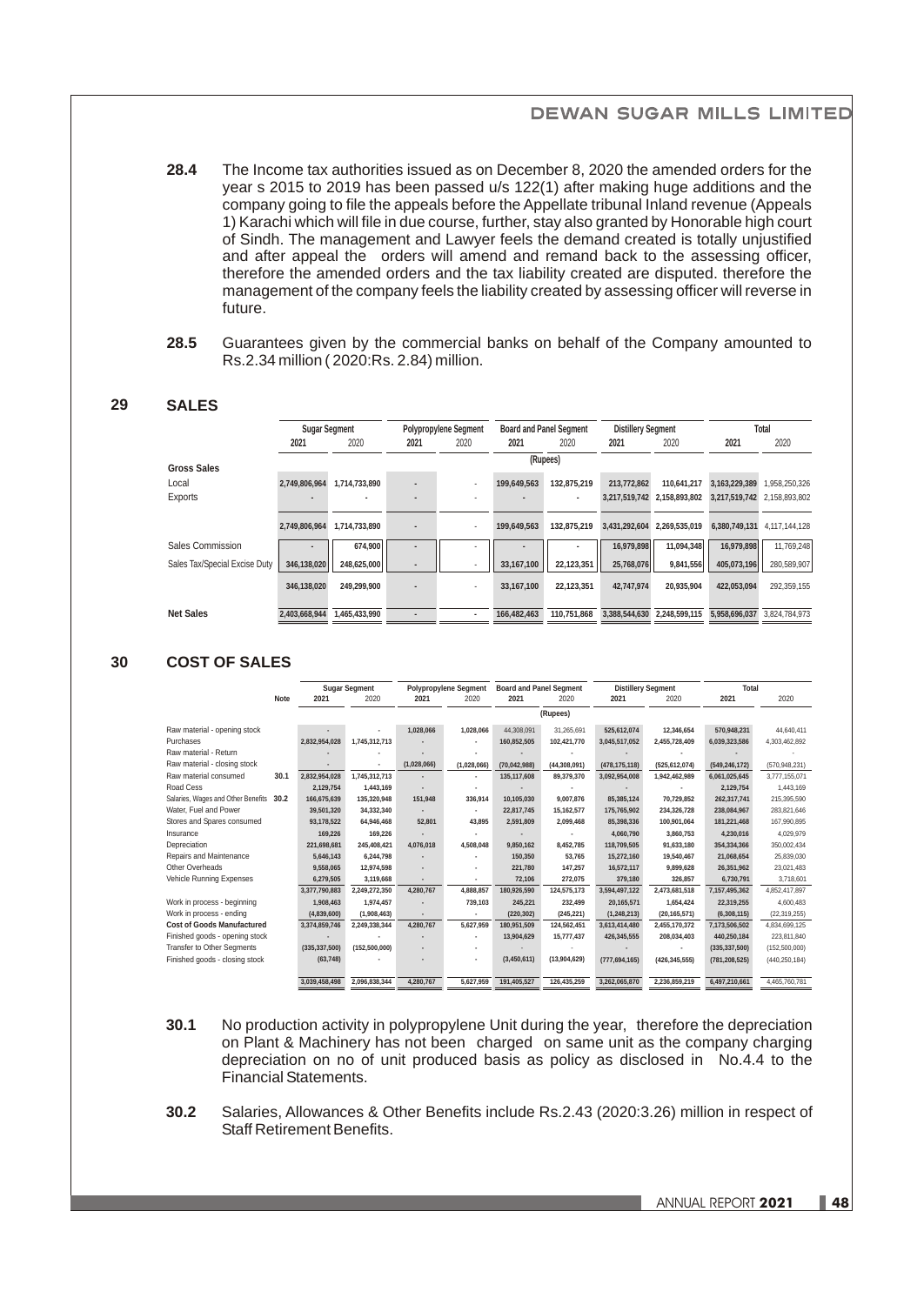## **31 ADMINISTRATIVE AND GENERAL EXPENSES**

|                                           |            | <b>Sugar Segment</b> |        | <b>Polypropylene Segment</b> |         | <b>Board and Panel Segment</b> |            | <b>Distillery Segment</b> |            | Total      |
|-------------------------------------------|------------|----------------------|--------|------------------------------|---------|--------------------------------|------------|---------------------------|------------|------------|
| Note                                      | 2021       | 2020                 | 2021   | 2020                         | 2021    | 2020                           | 2021       | 2020                      | 2021       | 2020       |
|                                           |            |                      |        |                              |         | (Rupees)                       |            |                           |            |            |
| Salaries. Allowance & Other Benefits 31.1 | 16,314,813 | 36,716,167           |        | ٠                            | 420,000 | 840,000                        | 15.281.924 | 13,377,921                | 32,016,737 | 50,934,088 |
| Office and Other Expenses                 |            | 26,180               |        | ۰                            |         |                                |            |                           |            | 26,180     |
| Entertainment                             | 92,781     | 362,793              |        | ٠                            |         |                                | 207,668    | 2,165                     | 300,449    | 364,958    |
| Communication                             | 247,882    | 639,540              |        | ۰                            |         |                                | 2,009,854  | 1,927,998                 | 2,257,736  | 2,567,538  |
| Depreciation                              | 2,156,812  | 2,459,400            | 95,413 | 106,958                      | 92,933  | 103,195                        | 2,327,836  | 2,929,842                 | 4,672,994  | 5,599,395  |
| Vehicle Running Expenses                  | 1,142,161  | 1,291,960            |        | ۰                            |         |                                | 2,699,639  | 2,827,643                 | 3,841,800  | 4,119,603  |
| Legal and Professional Charges            | 5,031,584  | 2,847,415            |        | ٠                            | ۰.      | ×.                             | 1,814,166  | 1,726,560                 | 6,845,750  | 4,573,975  |
| Printing and Stationery                   | 194,060    | 1,081,828            |        | ۰                            | ۰.      |                                | 230,197    | 97,790                    | 424,257    | 1,179,618  |
| Rent, Rates and Taxes                     | 16,162,071 | 15,267,075           |        | ۰                            |         | ٠                              | 700,624    | ٠                         | 16,862,695 | 15,267,075 |
| <b>Traveling and Conveyance</b>           | 116,755    | 360,245              |        | ۰                            |         |                                | 318,830    | 2,500,361                 | 435,585    | 2,860,605  |
| Auditors' Remuneration<br>31.2            | 815,000    | 650,000              |        | ۰                            |         |                                |            |                           | 815,000    | 650,000    |
| Fees and Subscription                     | 1,062,505  | 90,305               |        | ۰                            |         |                                | 1,718,440  | 3,374,134                 | 2,780,945  | 3,464,439  |
| Miscellaneous                             | 20,000     | 59,020               |        | ۰                            |         |                                | 358,000    | 125,000                   | 378,000    | 184,020    |
|                                           | 43,356,424 | 61,851,928           | 95,413 | 106.958                      | 512,933 | 943.195                        | 27.667.178 | 28.889.414                | 71.631.948 | 91.791.495 |

#### **31.1 2021** 2020 Salaries, Allowances & Other Benefits include Rs.1.80(2020:1.67) million in respect of Staff Retirement Benefits.

|      |                              | ZUZ I    | ∠∪∠∪    |
|------|------------------------------|----------|---------|
| 31.2 | <b>Auditors Remuneration</b> | (Rupees) |         |
|      | Audit Fee                    | 577,500  | 525,000 |
|      | <b>Half Yearly Review</b>    | 137,500  | 125,000 |
|      | Cost Audit fees              | 100,000  | $- -$   |
|      |                              | 815,000  | 650,000 |

## **32 DISTRIBUTION AND SELLING COSTS**

|                        | <b>Sugar Segment</b> |           | <b>Polypropylene Segment</b> |                | <b>Board and Panel Segment</b> |      | <b>Distillery Segment</b> |             | Total       |             |
|------------------------|----------------------|-----------|------------------------------|----------------|--------------------------------|------|---------------------------|-------------|-------------|-------------|
|                        | 2021                 | 2020      | 2021                         | 2020           | 2021                           | 2020 | 2021                      | 2020        | 2021        | 2020        |
|                        |                      |           |                              |                | (Rupees)                       |      |                           |             |             |             |
| Sugar Bags Handling    | 1,428,329            | 1,790,482 |                              |                | $\blacksquare$                 |      |                           |             | 1.428.329   | 1,790,482   |
| <b>Export Expenses</b> | ۰                    |           |                              |                |                                |      | 142.831.644               | 121.788.889 | 142,831,644 | 121,788,889 |
|                        |                      |           |                              | $\blacksquare$ | $\blacksquare$                 | ۰    |                           | ۰           |             |             |
|                        | 1,428,329            | 1.790.482 |                              |                | $\overline{\phantom{a}}$       |      | 142.831.644               | 121.788.889 | 144.259.973 | 123,579,371 |

### **33 OTHER OPERATING INCOME**

| <b>Profit from Dewan Petroleum Services</b> |      | 41.990  | 85,007    |
|---------------------------------------------|------|---------|-----------|
| Profit on Deposit Account                   | 33.1 | 728.294 | 1.812.855 |
|                                             |      | 770.284 | 1.897.862 |

**33.1** Represents markup on bank accounts under conventional banking relationship.

## **34 FINANCIAL COST**

| Markup and Charges on:               |    |            |            |
|--------------------------------------|----|------------|------------|
| <b>Term Finance Facilities</b>       |    | 144,219    | 516,864    |
| <b>Short Term Finance Facilities</b> |    |            | 710,585    |
| <b>Bank Charges</b>                  |    | 224.584    | 322.703    |
| Unwinding of discount                | 16 | 38,411,960 | 34,813,504 |
|                                      |    | 38,780,763 | 36,363,656 |
|                                      |    |            |            |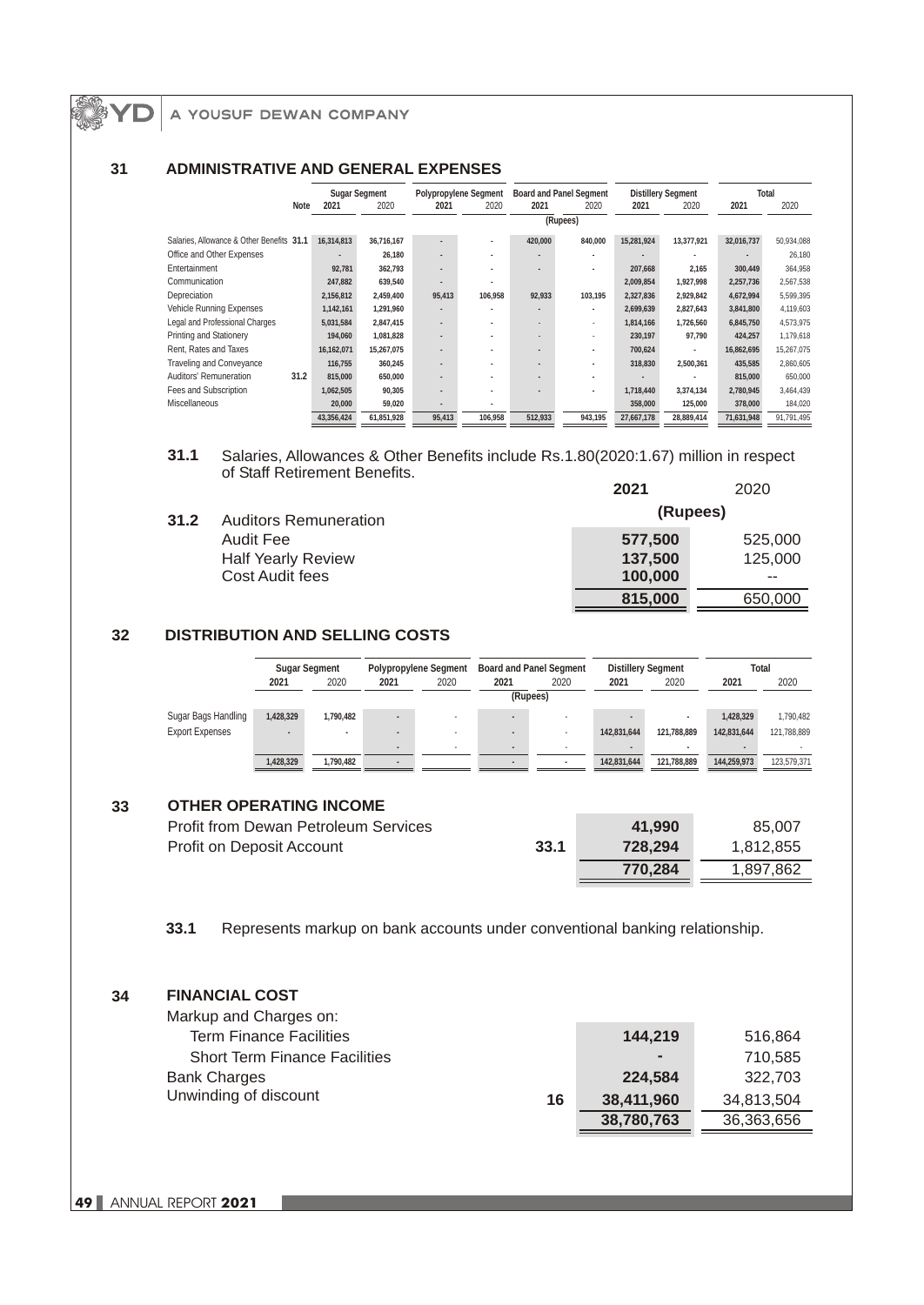**34.1** The company has not provided the markup on long term and short term borrowings from banks since September 30, 2018 due to default in repayment of the loans to financial statement as fully disclosed in note 17, 18.1, 23 and 28.1 to the financial statements therefore, during the year amounting to Rs. 204.052 million (Up to September 30, 2020: Rs. 612.074 million) the Company have redefauled in repayment of loan . The Management of the company is quite hopeful that theses banks will also accept restructuring proposal in near future. Had the provision been made the loss for the period would have been higher by Rs.204.052 million and accrued mark-up would have been higher and shareholders' equity would have been lower by Rs. 816.126 million. The said non provisioning is departure form the requirement of IAS 23- 'Borrowing Costs'.

|                                   | 2021           | 2020         |
|-----------------------------------|----------------|--------------|
| <b>TAXATION</b>                   |                | (Rupees)     |
| Current Income Tax charge         | 67,000,000     | 46,800,000   |
| Provision for Deferred Income Tax | (74, 222, 697) | (76,084,683) |
| <b>Prior Year Adjustment</b>      | $\blacksquare$ | (5,399,283)  |
|                                   | (7, 222, 697)  | (34,683,966) |

In view of the carry forward tax losses of the company; current year taxation charge, except for income covered under the presumptive tax regime, has been determined as the minimum tax under Section 113 of the Income Tax Ordinance, 2001. Following course, gross turnover from all sources up to September 30, 2021 have been taxed @1.25% and advance tax deducted under the presumptive tax regime have been determined as the current tax liability of the company for the year and that preceding. Hence a reconciliation of the accounting and taxable profits is deemed not applicable in the instance.

## **36 LOSS PER SHARE - BASIC**

**35 TAXATION** 

| Loss for the Year                          | (795, 112, 529) | (886, 326, 102) |
|--------------------------------------------|-----------------|-----------------|
| Weighted average number of shares in issue | 91,511,992      | 91,511,992      |
| Loss per Share - Basic                     | (8.69)          | (9.69)          |
|                                            |                 |                 |

 **36.1** There is no dilution of the basic earning per share of the company, as it has not issued any instrument having an option to convert into the issued ordinary share capital of the company.

## **37 REMUNERATION OF CHIEF EXECUTIVE, DIRECTORS AND EXECUTIVES**

The aggregate amount charged in the financial statements for the year, in respect of remuneration, including certain benefits to the Directors and Executives of the company, is as follows:

| <b>Description</b>             |                        | 2021              |              | 2020                   |           |            |                |
|--------------------------------|------------------------|-------------------|--------------|------------------------|-----------|------------|----------------|
|                                | <b>Chief Executive</b> | <b>Executives</b> | <b>Total</b> | <b>Chief Executive</b> | Director  | Executives | Total          |
|                                |                        | (Rupees)          |              |                        | (Rupees)  |            |                |
| <b>Managerial Remuneration</b> | 4,062,194              | 10,054,000        | 14,116,194   | 3,249,290              | 4,062,194 | 11,732,129 | 19,043,613     |
| <b>House Rent Allowance</b>    | 1,827,987              | 4,524,300         | 6,352,287    | 1,462,181              | 1,827,987 | 5,279,458  | 8,569,626      |
| <b>Utilities</b>               | 406,219                | 1,005,400         | 1,411,619    | 324,929                | 406,219   | 1,173,213  | 1,904,361      |
| <b>Others</b>                  | 3,600                  | 21,300            | 24,900       | 3,600                  | 3,600     | 21,600     | 28,800         |
| Total                          | 6,300,000              | 15,605,000        | 21,905,000   | 5,040,000              | 6,300,000 | 18,206,400 | 29,546,400     |
| Number of Persons              |                        | 8                 | 9            |                        |           | 6          | 8 <sup>1</sup> |

Certain Directors and executives of the company are provided with free use of company maintained cars.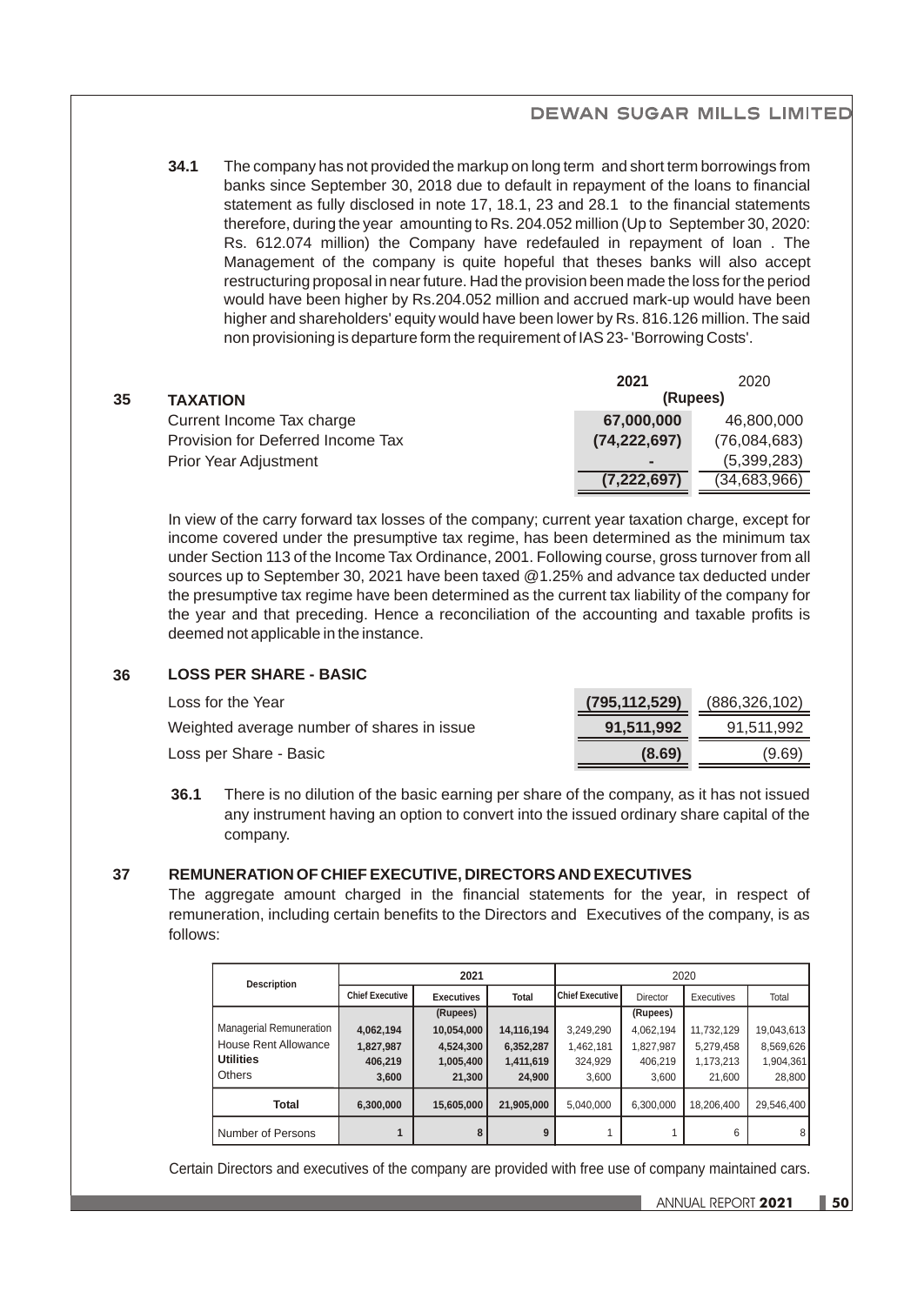## **38 PLANT CAPACITY AND PRODUCTION**

| <b>Sugar Unit</b>                                                            | 2021    | 2020           |
|------------------------------------------------------------------------------|---------|----------------|
| Rated crushing capacity per day (MT)                                         | 8,000   | 8,000          |
| Cane crushed by the company (MT)                                             | 340,759 | 230,906        |
| Sugar produced by the company (MT)                                           | 33,936  | 24,375         |
| Days worked (Nos.)                                                           | 84      | 56             |
| Sugar Recovery (%)                                                           | 9.97%   | 10.55%         |
| <b>Polypropylene Unit</b><br>Annual Capacity in Tons<br>Capacity Utilization | 4,455   | 4,455<br>$0\%$ |
| <b>Board and Panel Unit</b>                                                  |         |                |
| Per Day Capacity (Number of Sheets)                                          | 1,000   | 1,000          |
| <b>Capacity Utilization</b>                                                  | 50.19%  | 33.67%         |
| <b>Distillery Unit</b>                                                       |         |                |
| Annual Capacity on the basis of 300 days (Tons)                              | 30,000  | 30,000         |
| <b>Capacity Utilization</b>                                                  | 87%     | 63%            |

The company has not utilized the full capacity for the production due to working capital constraints and short supply of Raw material to the plant including No material Supplied for the Production to the Poly Propylene plant.

#### **39 FINANCIAL INSTRUMENTS AND RELATED DISCLOSURES**

#### **40 Financial Risk Management**

The Company's activities expose it to a variety of financial risks: credit risk, liquidity risk and market risk (interest/mark-up rate risk). The Company's overall risk management program focuses on the unpredictability of markets and seeks to minimize potential adverse effects on the financial performance. The Company consistently manages its exposure to financial risk without any material change from previous periods in the manner described in notes below.

The Board of Directors has overall responsibility for the establishment and oversight of Company's risk management framework. All treasury related transactions are carried out within the parameters of these policies.

#### **a) Credit Risk**

Credit risk is the risk that one party to a financial instrument will fail to discharge an obligation and cause the other party to incur a financial loss, without taking into account the fair value of any collateral. Concentration of credit risk arises when a number of counter parties are engaged in similar business activities or have similar economic features that would cause their ability to meet contractual obligations to be similarly affected by changes in economic, political or other conditions. Concentrations of credit risk indicate the relative sensitivity of the Company's performance to developments affecting a particular industry.

#### **Exposure to Credit Risk**

Credit risk of the Company arises from long term loans, long term deposits, trade debts, short term loans, trade deposits, other receivables and bank balances. The management continuously monitors the credit exposure towards the clients and makes provision against those balances considered doubtful of recovery.

The Company's management, as part of risk management policies and guidelines, reviews clients' financial position, considers past experience. Further, credit risk on liquid funds is limited because the counter parties are banks with reasonably high credit ratings.

The carrying amounts of financial assets represent the maximum credit exposure. The maximum exposure to credit risk at the reporting date is: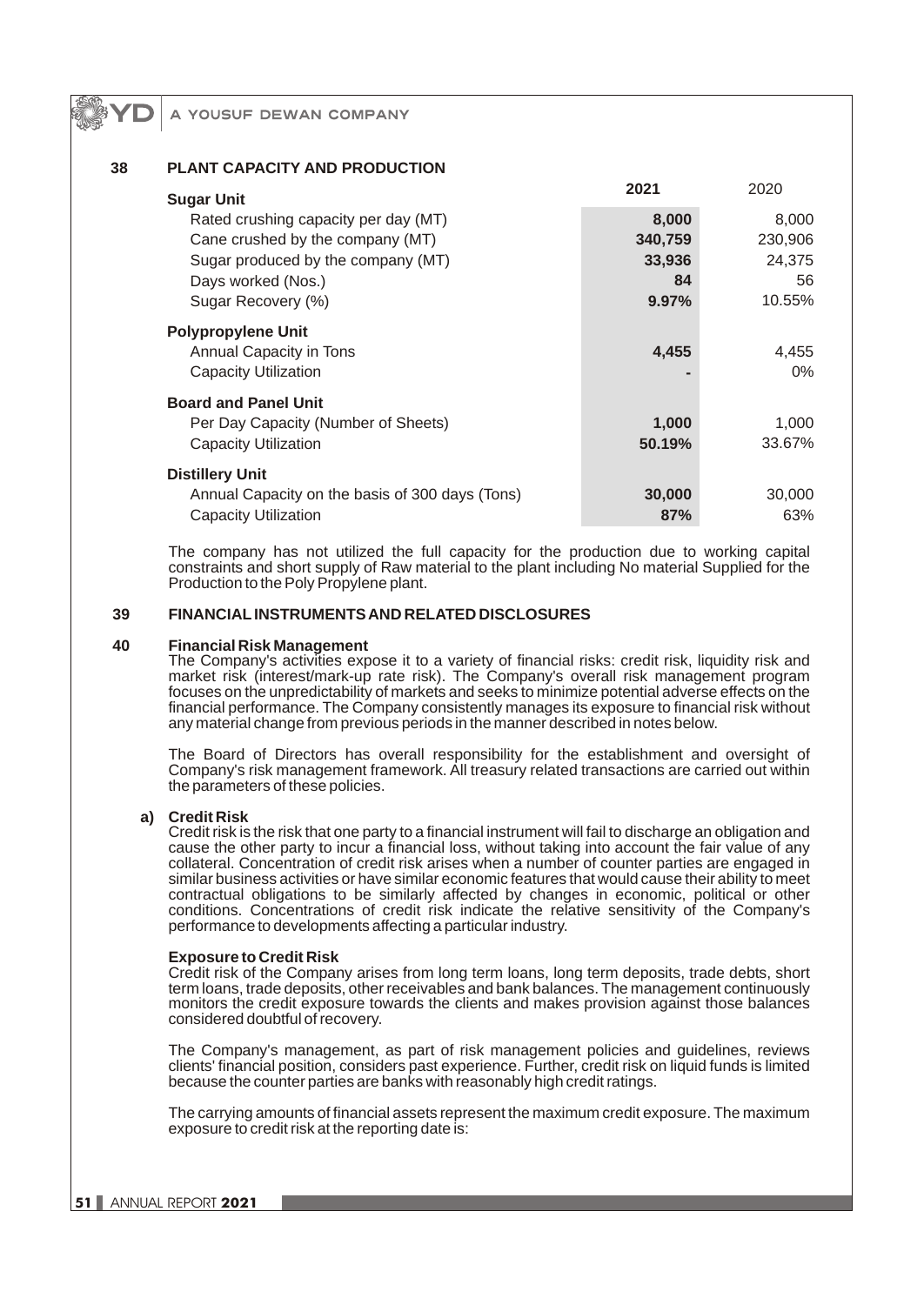|                                       | 2021        | 2020          |
|---------------------------------------|-------------|---------------|
|                                       |             | <b>Rupees</b> |
| Short term Investment                 |             |               |
| <b>Trade Debts</b>                    | 14,219,315  | 25,846,847    |
| Loans and Advances                    | 219,810,323 | 640,872,550   |
| <b>Trade Deposits and Prepayments</b> | 10,317,086  | 9,501,536     |
| Cash and Bank Balances                | 60,224,879  | 33,329,240    |
|                                       | 304,571,603 | 709,550,173   |

The company manages credit risk of receivables through the monitoring of credit exposures and continuous assessment of credit worthiness of its customers. The company believes that it is not exposed to any major concentration of credit risk as its customers are credit worthy and dealing banks posses good credit ratings.

#### **40.1 Liquidity Risk**

Liquidity risk is the risk that the Company will not be able to meet its financial obligations as they fall due. Prudent liquidity risk management implies maintaining sufficient cash and marketable securities, the availability of adequate funds through committed credit facilities and the ability to close out market positions due to dynamic nature of the business. The Company finances its operations through equity, borrowings and working capital with a view to maintaining an appropriate mix between various sources of finance to minimize risk. The management aims to maintain flexibility in funding by keeping regular committed credit lines.

The following are the contractual maturities of financial liabilities:

|                                           | Carrying<br><b>Amounts</b> | Contractual<br>Cash flows | Six months<br>or less | Six to twelve<br>months | One to<br>two years | Two to<br>five years | Five years<br>& onward |
|-------------------------------------------|----------------------------|---------------------------|-----------------------|-------------------------|---------------------|----------------------|------------------------|
| <b>Financial Liabilities - Recognized</b> |                            |                           |                       | (Rupees)                |                     |                      |                        |
| Term Finance Rescheduled                  | 2,348,128,218              | 2,632,929,321             | 2,632,929,321         | --                      | --                  |                      |                        |
| <b>Short Term Finances</b>                | 192,195,875                | 212,195,875               | 212,195,875           | --                      | --                  | --                   |                        |
| Trade & Other Payables                    | 3,586,929,330              | 3,586,929,330             | 3,586,929,330         | --                      | --                  | --                   |                        |
| Mark up payable                           | 12,009,624                 | 12,009,624                | 12,009,624            | --                      | --                  |                      |                        |
| Total 2021                                | 6,139,263,047              | 6,444,064,150             | 6,444,064,151         |                         |                     |                      |                        |
| <b>Financial liabilities - Recognized</b> |                            |                           |                       |                         |                     |                      |                        |
| Term Finance Rescheduled                  | 2,348,128,218              | 2,634,062,728             | 2,348,128,218         | 285,934,510             | --                  |                      |                        |
| <b>Short Term Finances</b>                | 192,195,875                | 216.195.875               | 216,195,875           | --                      | --                  | --                   |                        |
| <b>Finance Lease Liability</b>            | 1,770,419                  | 1.770.419                 | 885.210               | 885,209                 | --                  | --                   |                        |
| Trade & Other Payables                    | 3,277,779,184              | 3,277,779,184             | 3,277,779,184         | ٠.                      | --                  |                      |                        |
| Mark up payable                           | 12.009.624                 | 12.009.624                | 12.009.624            | --                      | --                  |                      |                        |
| <b>Total 2020</b>                         | 5,831,883,320              | 6.141.817.830             | 5.854.998.111         | 286.819.719             |                     |                      |                        |

All the financial liabilities of the company are non derivative financial liabilities. The contractual cash flows relating to the above financial liabilities have been determined on the basis of mark-up rates effective as at September 30.

### **40.2 Market Risk**

Market risk means that the future cash flows of a financial instrument will fluctuate because of changes in market prices such as foreign exchange rates and interest rates. The objective is to manage and control market risk exposures within acceptable parameters, while optimizing the return. The Company's market risk comprises of three types of risks: foreign currency risk, interest rate risk and other price risk. The market risks associated with the Company's business activities are discussed as under:

## **40.2.1 Currency Risk**

Foreign currency risk arises mainly where receivables and payables exist due to transaction in foreign currency. Currently, the Company is not exposed to currency risk as there are no foreign currency denominated receivables / payables as of the reporting date.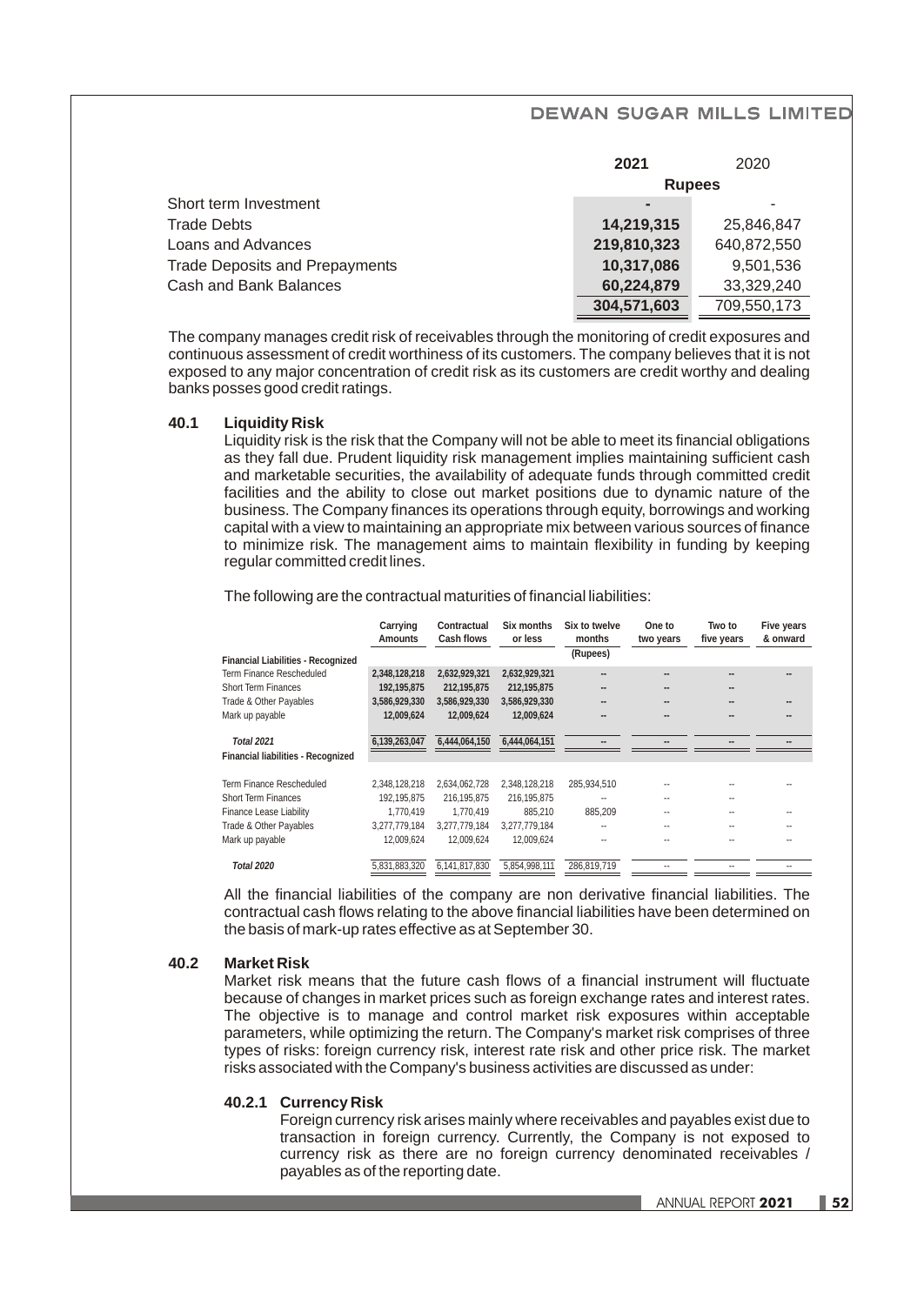#### **40.2.2 Interest Rate Risk**

Interest / mark-up rate risk is the risk that value of a financial instrument or future cash flows of a financial instrument will fluctuate due to changes in the market interest f mark-up rates. Sensitivity to interest / mark up rate risk arises from mismatches of financial assets and liabilities that mature or re-price in a given period. The Company manages these mismatches through risk management strategies where significant changes in gap position can be adjusted. The short term borrowing arrangements has variable rate pricing that is dependent on the Karachi Inter Bank Offered Rate (KIBOR) as indicated in respective notes.

At the reporting date, the interest rate profile of the Company's significant interest bearing financial instruments was as follows:

## Financial Assets

| Balance with banks<br>Variable rate instruments at carrying amounts:<br><b>Financial liabilities</b> | 2021<br><b>Rupees</b> | 2020        |
|------------------------------------------------------------------------------------------------------|-----------------------|-------------|
| Lease liabilities                                                                                    | $\blacksquare$        | 1.770.419   |
| Short term borrowings                                                                                | 192,195,875           | 192,195,875 |
|                                                                                                      | 192,195,875           | 193,966,294 |

#### **Fair Value Sensitivity Analysis for Fixed Rate Instruments:**

The company does not account for any fixed rate financial assets at fair value through profit or loss, therefore a change in interest rates at the reporting date would not affect profit or loss.

#### **Cash Flow Sensitivity Analysis for Variable Rate Instruments:**

The Company does not account for any fixed rate financial assets and liabilities at fair value through profit or loss. Therefore, a change in interest rate will not affect fair value of any financial instrument. For cash flow sensitivity analysis of variable rate instruments it is observed that interest /mark-up rate in terms of KIBOR has increased by 605 bps during the year.

The following information summarizes the estimated effects of 1% hypothetical increases and decreases in interest rates on cash flows from financial assets and financial liabilities that are subject to interest rate risk. It is assumed that the changes occur immediately and uniformly to each category of instrument containing interest rate risk. The hypothetical changes in market rates do not reflect what could be deemed best or worst case scenarios. Variations in market interest rates could produce significant changes at the time of early repayments. For these reasons, actual results might differ from those reflected in the details specified below. The analysis assumes that all other variables remain constant due to Company has not Providing Mark up on the loan as disclosed in note to the accounts.

Effect on loss / profit due to change of 100 BPs

| Increase | 1.921.959 | 1,921,959 |
|----------|-----------|-----------|
| Decrease | 1.921.959 | 1.921.959 |

The effective interest / mark up rates for the monetary financial assets and liabilities are mentioned in respective notes to the financial statements.

#### **40.3 Capital Risk Management**

The Company's objectives when managing capital are to safeguard the Company's ability to continue as a going concern in order to provide returns for shareholders and benefits for other stakeholders and to maintain an optimal capital structure.

In order to maintain or adjust the capital structure, the Company may adjust the amount of dividends paid to shareholders, return capital to shareholders or issue new shares or sell assets to reduce debt.

Consistent with others in the industry, the Company manages its capital risk by monitoring its debt levels and liquid assets and keeping in view future investment requirements and expectation of the shareholders. Debt is calculated as total borrowings ('long term loan' and 'short term borrowings' as shown in the balance sheet). Following is the quantitative analysis of capital managed by the Company.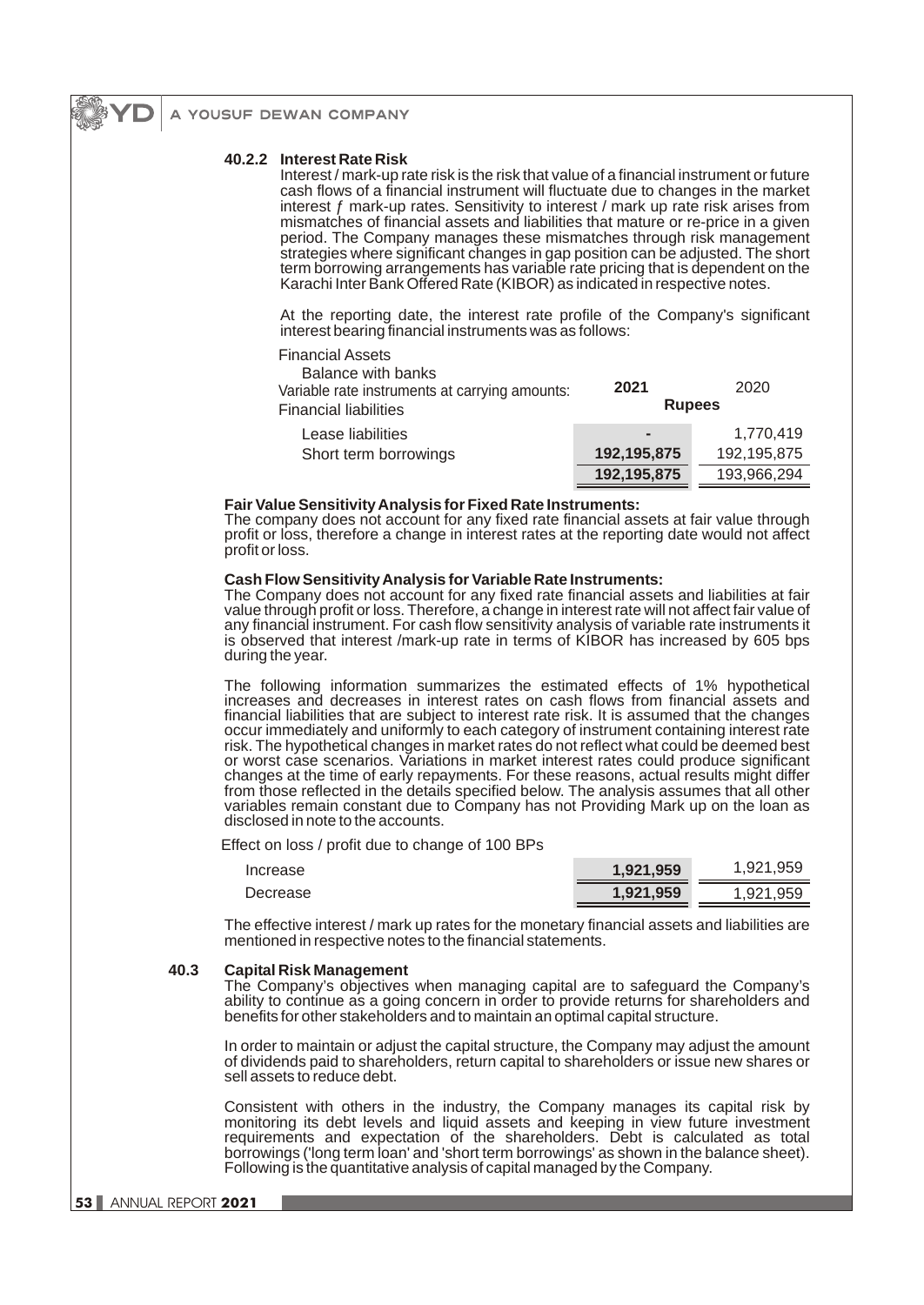## **40.4 Fair Value of Financial Instruments**

Fair value is the amount for which an asset could be exchanged, or a liability settled, between knowledgeable willing parties in an arms length transaction. The carrying values of financial instruments reflected in these financial statements approximate their fair values.

## **41 RELATED PARTY TRANSACTIONS**

The related parties and associated undertakings, comprise associated companies, staff retirement funds, directors and key management personnel. Transaction with related parties and associated undertakings, other than remuneration and benefits to key management personnel disclosed in the respective notes, are as follows:

|                             | 2021          | 2020       |
|-----------------------------|---------------|------------|
|                             | <b>Rupees</b> |            |
| Sales Commission            | 16,979,898    | 11,094,348 |
| Purchase                    | 19,931,270    | 5,898,659  |
| Sales                       | 3,868,956     |            |
| Provident fund Contribution | 4,232,667     | 4.924.919  |

All transactions were carried out on commercial terms and conditions and were valued at arm's length price. Reimbursement of expenses were on actual basis. Remuneration and benefits to key management personnel under the terms of their employment are given in Note 37 above.

The receivable/payable balances with related parties as at September 30, 2021 are disclosed in the respective notes to the financial statements.

## **42 ADDITIONAL BUSINESS SEGMENT INFORMATION**

|                                             | <b>Sugar Segment</b> |                             |             | <b>Polypropylene Segment</b> |                | Board & Panel Segment | <b>Distillery Segment</b> |                 | Total           |                 |
|---------------------------------------------|----------------------|-----------------------------|-------------|------------------------------|----------------|-----------------------|---------------------------|-----------------|-----------------|-----------------|
|                                             | 2021                 | 2020                        | 2021        | 2020                         | 2021           | 2020                  | 2021                      | 2020            | 2021            | 2020            |
|                                             |                      |                             |             |                              |                | (Rupees)              |                           |                 |                 |                 |
| Net Sales (Note 25)                         | 2,403,668,944        | 1,465,433,990               |             |                              | 166,482,463    | 110,751,868           | 3,388,544,630             | 2,248,599,115   | 5,958,696,037   | 3,824,784,973   |
| Cost of Sales (Note 26)                     | 3,039,458,498        | 2,096,838,344               | 4,280,767   | 5,627,959                    | 191,405,527    | 126,435,259           | 3,262,065,870             | 2,236,859,219   | 6,497,210,661   | 4,465,760,782   |
| Gross Profit(Loss)                          | (635, 789, 554)      | (631, 404, 354)             | (4,280,767) | (5,627,959)                  | (24, 923, 064) | (15,683,391)          | 126,478,760               | 11,739,896      | (538, 514, 624) | (640, 975, 809) |
|                                             |                      |                             |             |                              |                |                       |                           |                 |                 |                 |
| Administrative Expenses (Note 27)           | 43,356,424           | 61,851,928                  | 95,413      | 106,958                      | 512,933        | 943,195               | 27,667,178                | 28,889,414      | 71,631,948      | 91,791,495      |
| Selling & Distribution costs (Note 28)      | 1,428,329            | 1,790,482                   |             |                              |                |                       | 142,831,644               | 121,788,889     | 144,259,973     | 123,579,371     |
|                                             | 44,784,753           | 63,642,410                  | 95,413      | 106,958                      | 512,933        | 943,195               | 170,498,822               | 150,678,302     | 215,891,922     | 215,370,865     |
| <b>Segment Results</b>                      | (680, 574, 307)      | (695,046,763)               | (4,376,180) | (5,734,917)                  | (25, 435, 997) | (16, 626, 586)        | (44,020,062)              | (138, 938, 407) | (754, 406, 546) | (856, 346, 673) |
| <b>Segments Assets</b>                      | 3,934,268,091        | 2,790,141,874               | 212,505,334 | 214,316,789                  | 352,007,369    | 278,774,968           | 4,284,890,460             | 3,509,686,594   | 8,783,671,254   | 6,792,920,226   |
| Segments Liabilities                        |                      | 1,796,032,459 2,155,860,802 | (671,006)   | (3, 419, 815)                | 73,415,210     | 51,593,367            | 1,954,238,150             | 1,793,532,979   | 3,823,014,813   | 3,997,567,334   |
| Property Plant & Equipment(WDV)             | 3,564,827,076        | 2,359,978,840               | 204,824,498 | 206,581,883                  | 266,839,467    | 206,486,990           | 2,829,641,501             | 1,839,639,548   | 6,866,132,543   | 4,612,687,261   |
| Capital Expenditure - Excluding revaluation |                      |                             |             |                              |                |                       |                           |                 |                 |                 |
| excluding transfer from CWIP                | 9,333,037            |                             |             |                              |                |                       | 9,160,226                 | 20,370,455      | 18,493,263      | 20,370,455      |
| Depreciation                                | 223,855,494          | 247,867,819                 | 4,171,432   | 4,615,007                    | 9,943,094      | 8,555,977             | 121,037,340               | 94,563,022      | 359,007,360     | 355,601,825     |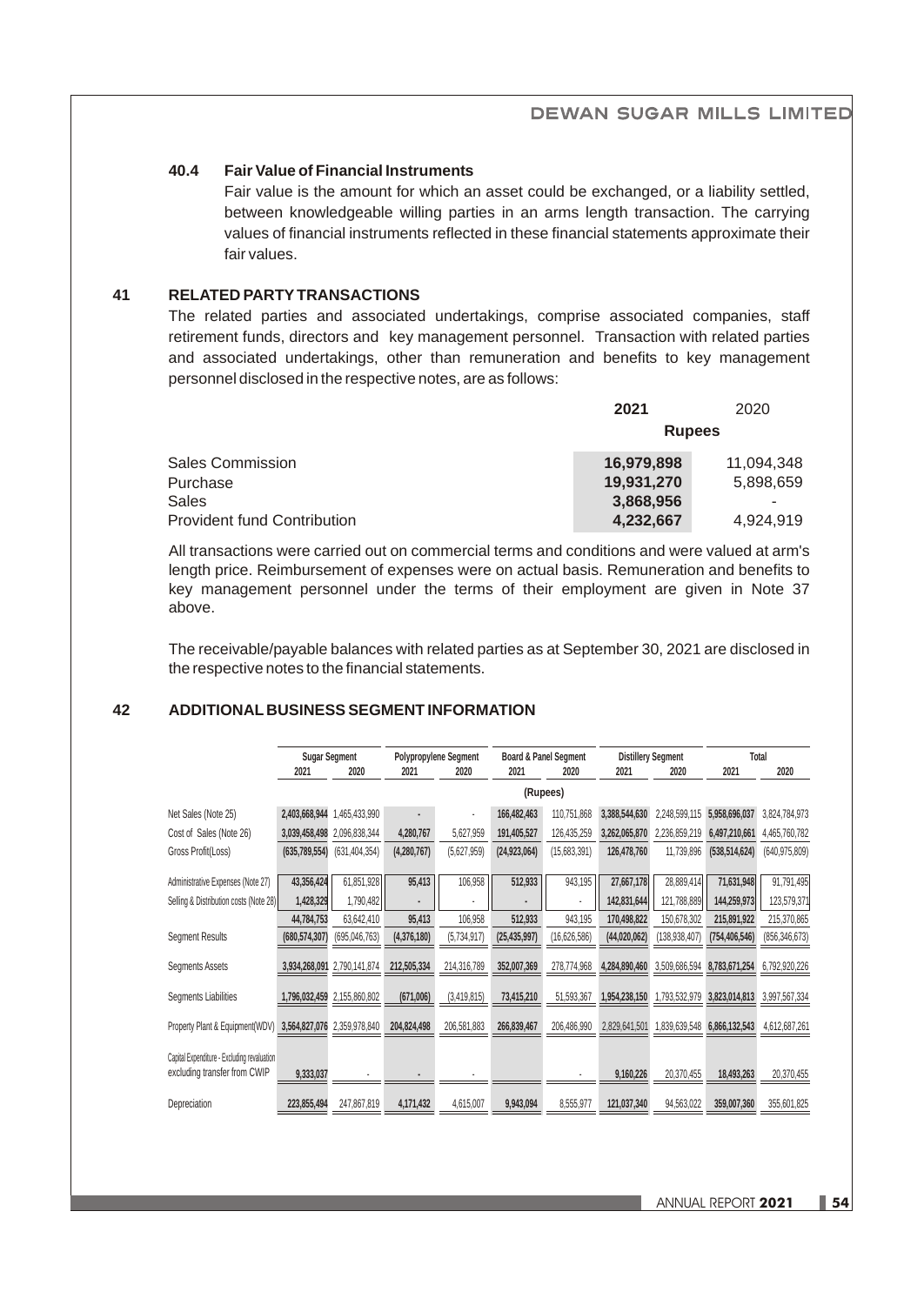- **42.1** As at September 30, 2021 all non current assets of the company are located in Pakistan.
- **42.2** The Company Exporting its Product to numerous Countries.

## **43 IMPACT OF COVID-19 ON THE FINANCIAL STATEMENTS**

Based on assessment, there is no significant accounting impact of the effects of COVID-19 in these financial statements.

| 44 | <b>NUMBER OF EMPLOYEES</b>                          | 2021 | 2020 |
|----|-----------------------------------------------------|------|------|
|    | Number of Head Office employees as at 30 September  | 12   |      |
|    | Number of factory employees as at 30 September      | 233  | 229  |
|    | Average number of employees during the year         | 17   | 32   |
|    | Average number of factory employees during the year | 240  | 243  |
|    |                                                     |      |      |

## **45 GENERAL**

### **i Functional and Presentation Currency**

These financial statements are presented in Rupees, which is the Company's functional currency. All financial information presented in Pak Rupee and rounded off to nearest Rupee.

## **ii Corresponding Figures**

Comparative figures have been rearranged and reclassified wherever necessary for the purpose of better presentation and comparison. No major reclassification to report.

**Zeeshan Ashraf**

**Muhammad Ilyas Abdul Sattar** Chief Executive Officer Chief Financial Officer

**Haroon Iqbal** Chairman Board of Director

**55** ANNUAL REPORT **2021**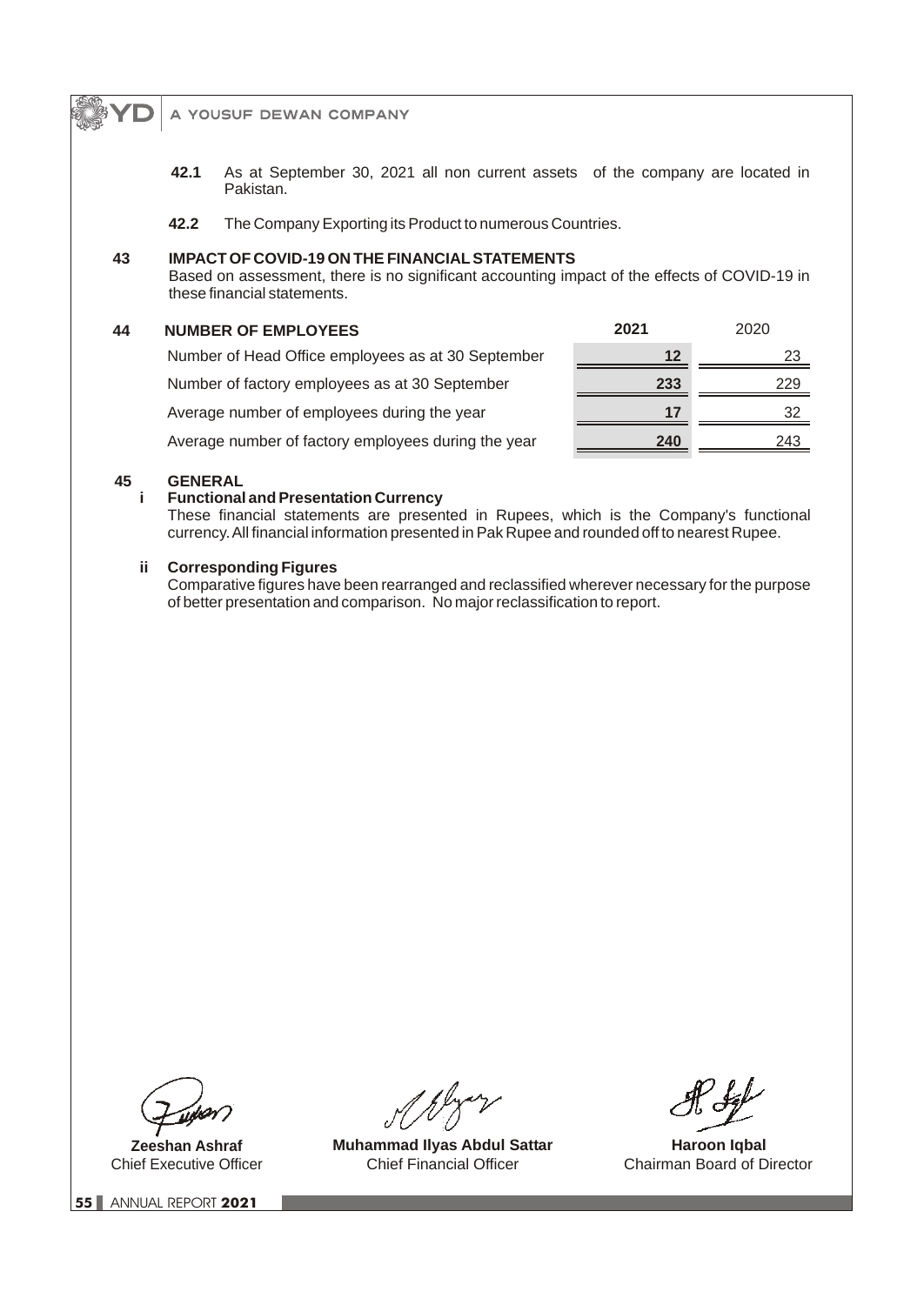## **PATTERN OF SHAREHOLDING UNDER REGULATION 37 (XX) (I) OF THE CODE OF CORPORATE GOVERNANCE**

AS ON SEPTEMBER 30, 2021

**Srl #**

**Names**

| Srl#         | <b>Categories of Shareholders</b>                                                                                                 | Number of<br><b>Shareholders</b> | Number of<br><b>Shares held</b> | % of<br>Shareholding |  |  |  |  |
|--------------|-----------------------------------------------------------------------------------------------------------------------------------|----------------------------------|---------------------------------|----------------------|--|--|--|--|
| 1.           | <b>Associated Companies</b>                                                                                                       | 2                                | 5,788,938                       | 6.33%                |  |  |  |  |
| 2.           | <b>NIT and ICP</b>                                                                                                                | 6                                | 1,641,284                       | 1.79%                |  |  |  |  |
| з.           | Directors, CEO, their Spouses & Minor Children                                                                                    | $\overline{7}$                   | 4,000                           | 0.00%                |  |  |  |  |
| 4.           | <b>Executives</b>                                                                                                                 |                                  |                                 | 0.00%                |  |  |  |  |
| 5.           | <b>Public Sector Companies &amp; Corporations</b>                                                                                 | 12                               | 122,819                         | 0.13%                |  |  |  |  |
| 6.           | Banks, Development Finance Institutions, Non-Banking<br>Finance Companies, Insurance Companies, Modarbas &<br><b>Mutual Funds</b> | $\mathbf{1}$                     | 71,935                          | 0.08%                |  |  |  |  |
| 7.           | <b>Individuals</b>                                                                                                                | 1,929                            | 83,883,016                      | 91.66%               |  |  |  |  |
|              | <b>TOTAL</b>                                                                                                                      | 1.957                            | 91,511,992                      | 100.00%              |  |  |  |  |
|              | <b>DETAILS OF CATAGORIES OF SHAREHOLDERS</b>                                                                                      |                                  |                                 |                      |  |  |  |  |
| Srl#         | <b>Names</b>                                                                                                                      | Number of<br><b>Shareholders</b> | Number of<br><b>Shares held</b> | % of<br>Shareholding |  |  |  |  |
| 1.           | <b>Associated Companies</b>                                                                                                       |                                  |                                 |                      |  |  |  |  |
| 1.1          | M/s Dewan Motors (Pvt.) Limited                                                                                                   | $\mathbf{1}$                     | 2,894,469                       | 3.16%                |  |  |  |  |
| 1.2          | M/s Dewan Mushtaq Motors Co. (Pvt.) Limited                                                                                       | $\mathbf{1}$                     | 2,894,469                       | 3.16%                |  |  |  |  |
|              |                                                                                                                                   | $\mathbf{2}$                     | 5,788,938                       | 6.33%                |  |  |  |  |
| 2.           | <b>NIT and ICP</b>                                                                                                                |                                  |                                 |                      |  |  |  |  |
| 2.1          | NATIONAL BANK OF PAKISTAN                                                                                                         | $\mathbf{1}$                     | 1,357                           | 0.00%                |  |  |  |  |
| 2.2          | NATIONAL BANK OF PAKISTAN, TRUSTEE WING                                                                                           | $\mathbf{1}$                     | 100                             | 0.00%                |  |  |  |  |
| 2.3          | CDC - TRUSTEE NATIONAL INVESTMENT (UNIT) TRUST                                                                                    | 1                                | 1,366,432                       | 1.49%                |  |  |  |  |
| 2.4          | NATIONAL INVESTMENT TRUST LIMITED-ADMINISTRATION FUND                                                                             | 1                                | 44,818                          | 0.05%                |  |  |  |  |
| 2.5          | TRUSTEE NATIONAL BANK OF PAKISTAN EMP BENEVOLENT FUND TRUST                                                                       | 1                                | 7,749                           | 0.01%                |  |  |  |  |
| 2.6          | TRUSTEE NATIONAL BANK OF PAKISTAN EMPLOYEES PENSION FUND                                                                          | 1                                | 220,828                         | 0.24%                |  |  |  |  |
|              |                                                                                                                                   | 6                                | 1,641,284                       | 1.79%                |  |  |  |  |
| 3.           | Directors, CEO, their Spouses & Minor Children                                                                                    |                                  |                                 |                      |  |  |  |  |
|              | <b>Directors and CEO</b>                                                                                                          |                                  |                                 |                      |  |  |  |  |
| 3.1          | Mr. Haroon Iqbal                                                                                                                  | $\mathbf{1}$                     | 1,000                           | 0.00%                |  |  |  |  |
| 3.2          | Mr. Aziz-Ul-Haque                                                                                                                 | $\mathbf{1}$                     | 500                             | $0.00\%$             |  |  |  |  |
| 3.3          | Mr. Ghazanfar Badar Siddiqui                                                                                                      | 1                                | 500                             | $0.00\%$             |  |  |  |  |
| 3.4          | Syed Magbool Ali                                                                                                                  | 1                                | 500                             | 0.00%                |  |  |  |  |
| 3.5          | Mr. Muhammad Ashraf                                                                                                               | $\mathbf{1}$                     | 500                             | 0.00%                |  |  |  |  |
| 3.6          | Mr. Imran Ahmed Javed                                                                                                             | $\mathbf{1}$                     | 500                             | 0.00%                |  |  |  |  |
| 3.7          | Mrs. Nida Jamil                                                                                                                   | 1                                | 500                             | $0.00\%$             |  |  |  |  |
| 3.2          | Spouses of Directors and CEO                                                                                                      | $\overline{7}$                   | 4,000                           | $0.00\%$             |  |  |  |  |
| 3.2.1        |                                                                                                                                   | L,                               | $\overline{\phantom{a}}$        | 0.00%                |  |  |  |  |
|              |                                                                                                                                   | ÷                                | $\blacksquare$                  | $0.00\%$             |  |  |  |  |
| 3.3          | Minor Children of Directors and CEO                                                                                               |                                  |                                 |                      |  |  |  |  |
| 3.3.1        |                                                                                                                                   |                                  |                                 | 0.00%                |  |  |  |  |
|              |                                                                                                                                   |                                  |                                 | 0.00%                |  |  |  |  |
|              |                                                                                                                                   | $\overline{7}$                   | 4.000                           | 0.00%                |  |  |  |  |
|              |                                                                                                                                   |                                  |                                 |                      |  |  |  |  |
|              | SHAREHOLDERS HOLDING 5% OR MORE OF THE VOTING SHARES/INTERESTS IN THE COMPANY                                                     |                                  |                                 |                      |  |  |  |  |
| Srl#         | <b>Names</b>                                                                                                                      | Number of<br><b>Shareholders</b> | Number of<br><b>Shares held</b> | % of<br>Shareholding |  |  |  |  |
| $\mathbf{1}$ | Dewan Muhammad Yousuf Farooqui                                                                                                    | 2                                | 61,302,772                      | 66.99%               |  |  |  |  |
|              | DETAILS OF TRADING IN THE SHARES OF THE COMPANY BY DIRECTORS, CEO, CFO, COMPANY SECRETARY,<br>THEIR SPOUSES AND MINOR CHILDREN    |                                  |                                 |                      |  |  |  |  |

**Number of Shares sold**

**Date of** 

**Transaction**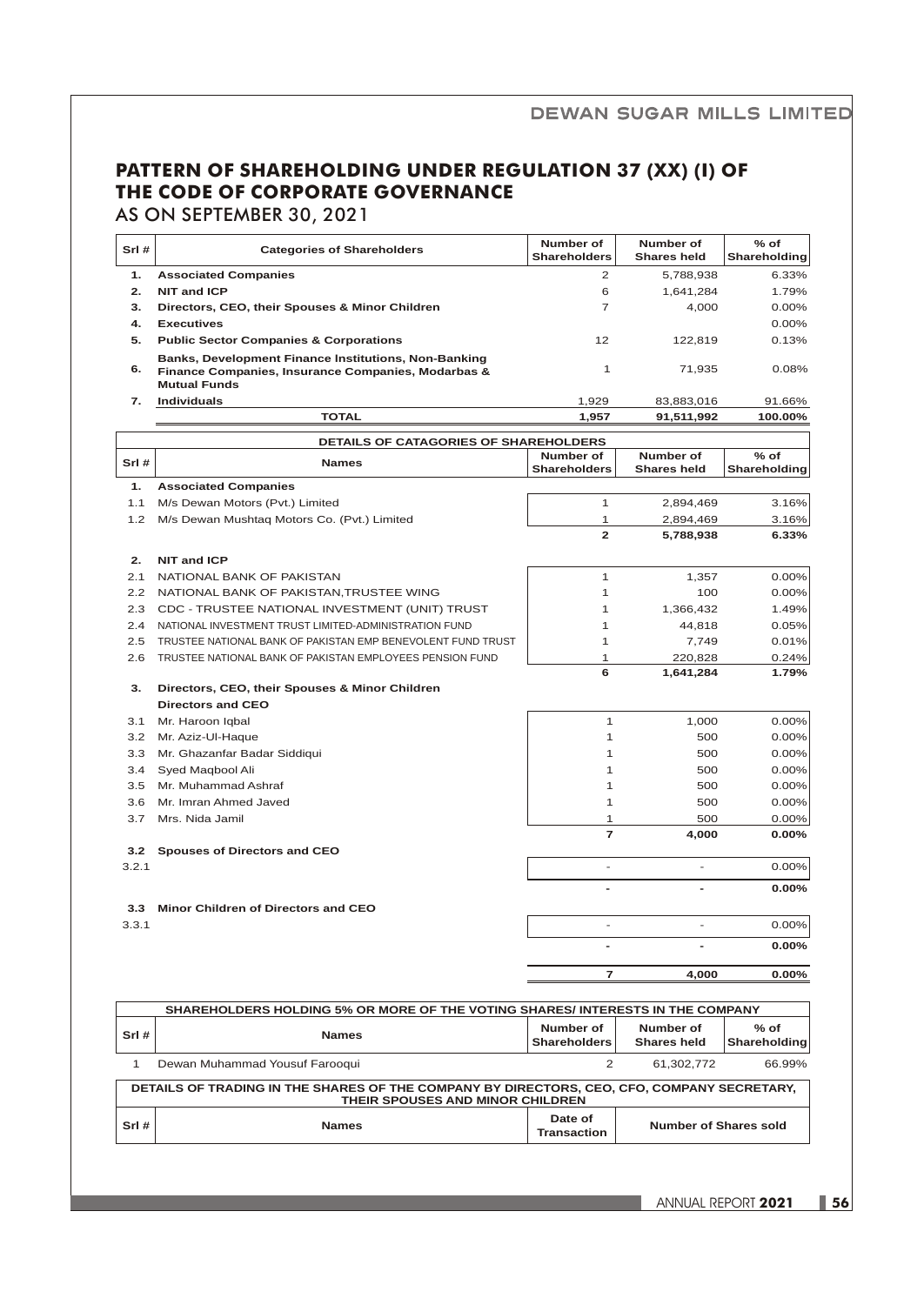|      |     |                                 | A YOUSUF DEWAN COMPANY                                                         |                                                                  |                                  |                                  |                                                                         |
|------|-----|---------------------------------|--------------------------------------------------------------------------------|------------------------------------------------------------------|----------------------------------|----------------------------------|-------------------------------------------------------------------------|
|      |     |                                 |                                                                                | <b>THE COMPANIES ORDINANCE, 1984</b><br>(Section 236(1) and 464) |                                  |                                  | <b>FORM 34</b>                                                          |
|      |     |                                 |                                                                                | <b>PATTERN OF SHAREHOLDING</b>                                   |                                  |                                  |                                                                         |
| 1.   |     | <b>Incorporation Number</b>     |                                                                                | 0009535                                                          |                                  |                                  |                                                                         |
| 2.   |     | Name of the Company             |                                                                                |                                                                  |                                  | <b>DEWAN SUGAR MILLS LIMITED</b> |                                                                         |
| 3.   |     |                                 | Pattern of holding of the shares held by the                                   |                                                                  |                                  | 3<br>9<br>$\mathbf 0$<br>0       | $\overline{\mathbf{2}}$<br>$\overline{\mathbf{2}}$<br>$\mathbf{1}$<br>0 |
| 4.   |     | Shareholders as at<br>Number of |                                                                                | <b>Shareholdings</b>                                             |                                  |                                  | <b>Total Shares</b>                                                     |
|      |     | <b>Shareholders</b>             |                                                                                |                                                                  |                                  |                                  | held                                                                    |
|      |     | 554<br>514                      | $\mathbf 1$<br>101                                                             |                                                                  |                                  | 100 Shares<br>500 Shares         | 14,267<br>135,396                                                       |
|      |     | 190                             | 501                                                                            |                                                                  | 1,000                            | <b>Shares</b>                    | 170,978                                                                 |
|      |     | 384                             | 1,001                                                                          |                                                                  | 5,000                            | Shares                           | 1,068,626                                                               |
|      |     | 127                             | 5,001                                                                          |                                                                  | 10,000                           | Shares                           | 1,035,481                                                               |
|      |     | 62                              | 10,001                                                                         |                                                                  | 20,000                           | <b>Shares</b>                    | 964,548                                                                 |
|      |     | 35                              | 20,001                                                                         |                                                                  | 30,000                           | Shares                           | 900,082                                                                 |
|      |     | 19                              | 30,001                                                                         |                                                                  | 40,000                           | Shares<br>Shares                 | 658,146                                                                 |
|      |     | 16                              | 40,001                                                                         |                                                                  | 50,000                           | Shares                           | 754,707                                                                 |
|      |     | З                               | 50,001                                                                         |                                                                  | 60,000                           | <b>Shares</b>                    | 170,500                                                                 |
|      |     | 4                               | 60,001                                                                         |                                                                  | 70,000                           | Shares                           | 267,000                                                                 |
|      |     | З                               | 70,001                                                                         |                                                                  | 80,000                           | Shares                           | 226,795                                                                 |
|      |     | 1                               | 80,001                                                                         |                                                                  |                                  | 90,000 Shares                    | 89,000                                                                  |
|      |     | 8                               | 90,001                                                                         |                                                                  | 100,000 Shares                   |                                  | 772,667                                                                 |
|      |     | 5                               | 100,001                                                                        |                                                                  | 120,000 Shares                   |                                  | 545,018                                                                 |
|      |     | З                               | 120,001                                                                        |                                                                  | 140,000 Shares                   |                                  | 389,459                                                                 |
|      |     | 5                               | 140,001                                                                        |                                                                  | 200,000 Shares<br>220,000 Shares |                                  | 897,500                                                                 |
|      |     | 1                               | 200,001                                                                        |                                                                  | 240,000                          | Shares                           | 212,131                                                                 |
|      |     | 4<br>2                          | 220,001                                                                        |                                                                  | 300,000                          | Shares                           | 925,112                                                                 |
|      |     | 1                               | 240,001                                                                        |                                                                  | 450,000                          | Shares                           | 542,850<br>450,000                                                      |
|      |     | 1                               | 300,001<br>450,001                                                             |                                                                  | 500,000                          | Shares                           | 481,866                                                                 |
|      |     | 1                               | 500,001                                                                        |                                                                  | 600,000                          | Shares                           | 502,500                                                                 |
|      |     | 1                               | 600,001                                                                        |                                                                  | 700,000                          | Shares                           | 696,500                                                                 |
|      |     | 2                               | 700,001                                                                        |                                                                  | 800,000                          | Shares                           | 1,480,720                                                               |
|      |     | З                               | 800,001                                                                        |                                                                  | 1,000,000                        | Shares<br>Shares                 | 2,958,500                                                               |
|      |     | 1                               | 1,000,001                                                                      |                                                                  | 1,400,000                        | Shares                           | 1,366,432                                                               |
|      |     | 1                               | 1,400,001                                                                      |                                                                  | 1,500,000 Shares                 |                                  | 1,431,665                                                               |
|      |     | 1                               | 1,500,001                                                                      |                                                                  | 1,900,000 Shares                 |                                  | 1,864,382                                                               |
|      |     | 1                               | 1,900,001                                                                      |                                                                  | 2,500,000 Shares                 |                                  | 2,447,454                                                               |
|      |     | 2                               | 2,500,001                                                                      |                                                                  | 3,000,000 Shares                 |                                  | 5,788,938                                                               |
|      |     | 1                               | 3,000,001                                                                      |                                                                  | 7,000,000 Shares                 |                                  | 6,157,361                                                               |
|      |     | 1                               | 7,000,001                                                                      |                                                                  | 55,500,000 Shares                |                                  | 55,145,411                                                              |
|      |     | 1957                            |                                                                                |                                                                  |                                  | TOTAL :-                         | 91,511,992                                                              |
|      | 5.  |                                 | <b>Categories of Shareholders</b>                                              |                                                                  |                                  | <b>Shares held</b>               | Percentage                                                              |
|      | 5.1 | and minor children              | Directors, Chief Executive Officer, their spouses                              |                                                                  |                                  | 4,000                            | 0.00%                                                                   |
|      | 5.2 | related parties                 | Associated Companies, undertakings and                                         |                                                                  |                                  | 5,788,938                        | 6.33%                                                                   |
|      | 5.3 | NIT and ICP                     |                                                                                |                                                                  |                                  | 1,641,284                        | 1.79%                                                                   |
|      | 5.4 | <b>Banking Finance</b>          | Banks, Development Financial Institutions, Non-                                |                                                                  |                                  |                                  | 0.00%                                                                   |
|      | 5.5 | <b>Insurance Companies</b>      |                                                                                |                                                                  |                                  | 71,935                           | 0.08%                                                                   |
|      | 5.6 |                                 | Modarabas and Mutual Funds                                                     |                                                                  |                                  |                                  | 0.00%                                                                   |
|      | 5.7 |                                 | Shareholders holding 5%                                                        |                                                                  |                                  | 61,302,772                       | 66.99%                                                                  |
|      | 5.8 | <b>General Public</b>           |                                                                                |                                                                  |                                  |                                  |                                                                         |
|      |     | a. Local                        |                                                                                |                                                                  |                                  | 83,883,016                       | 91.66%                                                                  |
|      |     |                                 |                                                                                |                                                                  |                                  |                                  |                                                                         |
|      |     | b. Foreign                      |                                                                                |                                                                  |                                  |                                  | 0.00%                                                                   |
|      | 5.9 |                                 | Others (Joint Stock Companies, Brokrage<br>Houses, Employees Funds & Trustees) |                                                                  |                                  | 122,819                          | 0.13%                                                                   |
| 57 I |     | ANNUAL REPORT 2021              |                                                                                |                                                                  |                                  |                                  |                                                                         |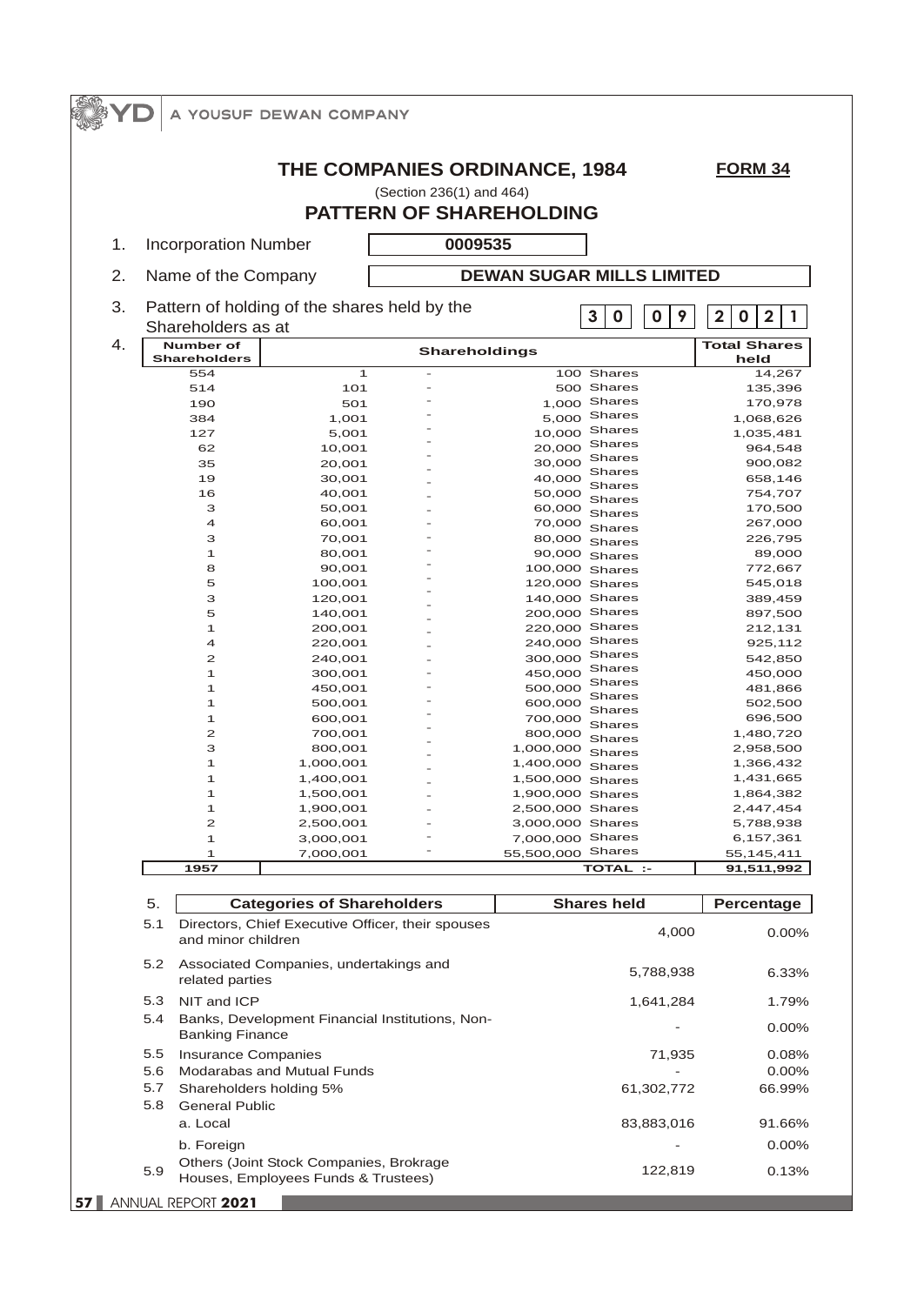

## **Key features:**

www.jamapunji.pk

- **国 Licensed Entities Verification**
- m Scam meter\*
- a Jamapunji games\*
- **■** Tax credit calculator\*
- **W** Company Verification
- Insurance & Investment Checklist
- ?? FAQs Answered



Jama Punji is an Investor<br>Education Initiative of<br>Securites and Exchange<br>Commission of Pakistan

# Be aware, Be alert, **Be safe**

Learn about investing at www.jamapunji.pk

- 4 Stock trading simulator (based on live feed from KSE)
- **图 Knowledge center**
- Risk profiler\*
- Financial calculator
- Subscription to Alerts (event notifications, corporate and<br>regulatory actions)
- 口 Jamapunji application for mobile device
- **D** Online Quizzes



"Mobile apps are also available for download for android and ios devices

@jamapunji\_pk